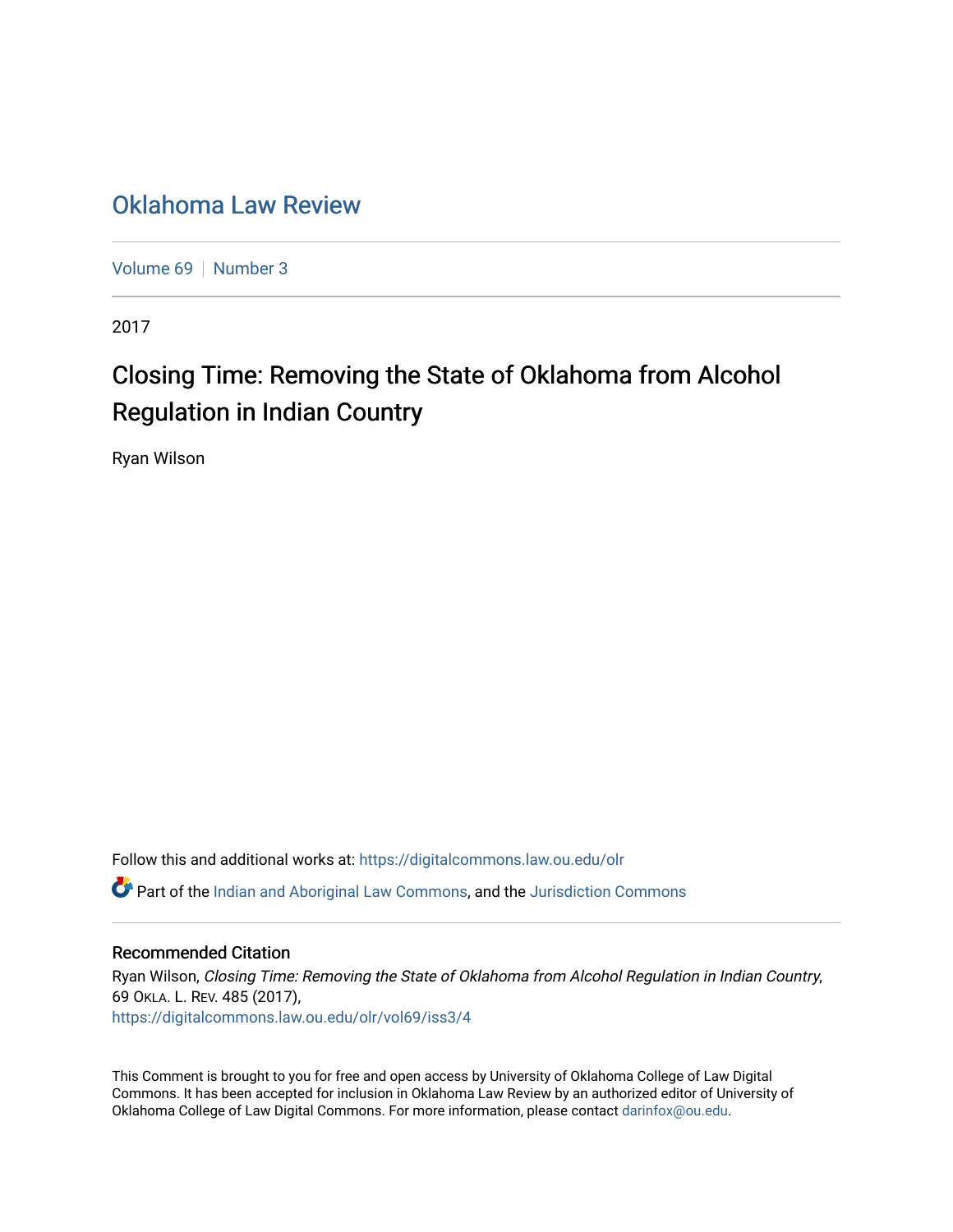# Closing Time: Removing the State of Oklahoma from Alcohol Regulation in Indian Country

The United States Constitution contemplates three types of sovereigns existing within the country's borders: the federal government, the states, and "the Indian tribes." As to the relationship between the federal government and the tribes, the Supreme Court determined in 1831 that tribes constitute "domestic dependent nations," likening their relationship to the federal government as "a ward to his guardian."<sup>[2](#page-1-1)</sup> From this language, the Court eventually held that Congress exercises plenary power over tribes. But the states do not hold any type of constitutional authority over tribes. In fact, one year after deeming the tribes as wards to their federal guardians, the Court established that state law did not apply in tribal territory.<sup>[3](#page-1-2)</sup>

While this point of law has gained some nuance over the years,  $4a$  $4a$  state's ability to impose its laws on a tribe remains subject to "an accommodation between the interests of the Tribes and the Federal Government, on the one hand, and those of the State, on the other."<sup>[5](#page-1-4)</sup> Those determinations generally come from litigation between states and tribes—not from federal legislation. But one major exception exists: 18 U.S.C. § 1161. This federal statute expressly requires that alcohol transactions in Indian country conform with state alcohol laws. Consequently, in the context of alcohol, tribes may not enact alcohol laws that conflict with those of the state. Through 18 U.S.C. § 1161, Congress has allowed state law to bleed into Indian country and bind tribal sovereigns.

The effects of this statutory scheme are magnified in Oklahoma. The State of Oklahoma coexists with thirty-eight other sovereigns located within its borders.<sup>[6](#page-1-5)</sup> And those tribes do more than passively exist. For example, tribes generate substantial economic impact within the state: a

<span id="page-1-1"></span><span id="page-1-0"></span> <sup>1.</sup> U.S. CONST. art. I, § 8, cl. 3 ("The Congress shall have power . . . [t]o regulate commerce with foreign nations, and among the several states, and with the Indian tribes.").

 <sup>2.</sup> Cherokee Nation v. Georgia, 30 U.S. (5 Pet.) 1, 17 (1831).

 <sup>3.</sup> *See* Worcester v. Georgia, 31 U.S. (6 Pet.) 515, 595 (1832).

<span id="page-1-3"></span><span id="page-1-2"></span> <sup>4.</sup> *See* Nevada v. Hicks, 533 U.S. 353, 361 (2001) (quoting *Worcester v. Georgia*, 31 U.S. (6 Pet.) at 561) ("[I]t was 'long ago' that 'the Court departed from Chief Justice Marshall's view that "the laws of [a State] can have no force" within reservation boundaries.'").

<span id="page-1-4"></span> <sup>5.</sup> Washington v. Confederated Tribes of Colville Reservation, 447 U.S. 134, 156 (1980).

<span id="page-1-5"></span> <sup>6.</sup> Indian Entities Recognized and Eligible to Receive Services from the United States Bureau of Indian Affairs, 81 Fed. Reg. 5019, 5019-25 (Jan. 29, 2016).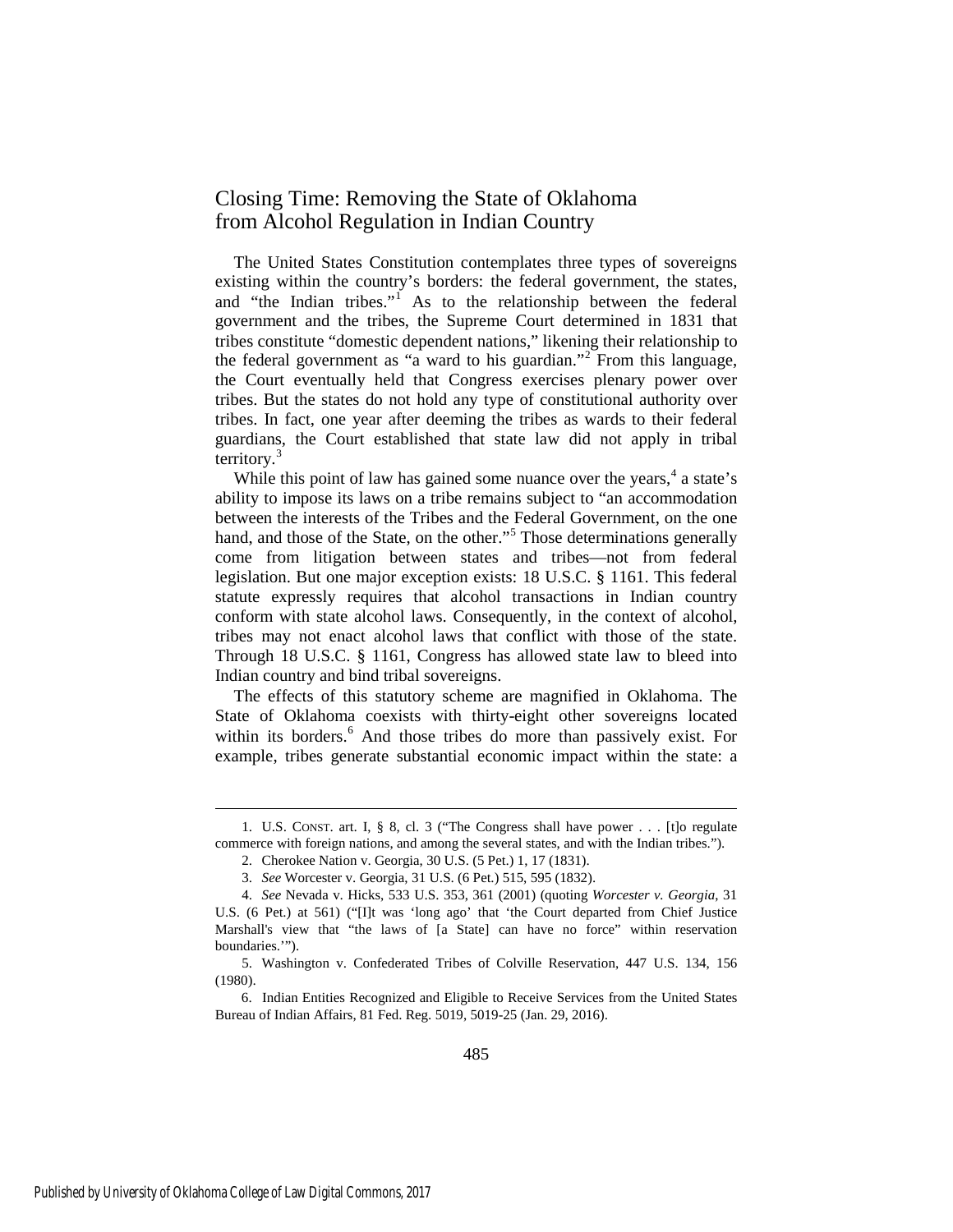<span id="page-2-7"></span>2012 study estimated that tribes created \$10.8 billion of economic activity, $\frac{7}{2}$  $\frac{7}{2}$  $\frac{7}{2}$ and in 2014, tribal gaming alone accounted for \$6.9 billion of economic impact.<sup>[8](#page-2-1)</sup> Further, over one million acres<sup>[9](#page-2-2)</sup> (and growing)<sup>[10](#page-2-3)</sup> of Indian country<sup>[11](#page-2-4)</sup> exist within the state, which inevitably leads to jurisdictional disputes as each sovereign attempts to govern its territory and citizens. In terms of civil regulatory jurisdiction, the state and tribes have disagreed over the state's ability to regulate non-Indians engaged in a number of activities in Indian country, $12 \text{ including alcohol regulation.}^{13}$  $12 \text{ including alcohol regulation.}^{13}$ 

<span id="page-2-2"></span> 9. *District II*, U.S. DEP'T OF THE INTERIOR, http://bia.gov/WhoWeAre/BIA/OJS/DOLE/ DistrictII/index.htm (last visited May 12, 2017) ("Of Oklahoma's 77 counties, 63 contain over a million acres of Indian country trust and restricted land.").

<span id="page-2-3"></span>10. Under section 5 of the Indian Reorganization Act of 1934 (IRA), tribes may petition the Secretary of the Interior to convert "fee land to trust status by accepting legal title to the land in the name of the United States in trust for a tribe or individual Indian." COHEN'S HANDBOOK OF FEDERAL INDIAN LAW § 15.07[1][b], at 1041 (Neil Jessup Newton et al. eds., 2012) [hereinafter COHEN'S HANDBOOK]. The Supreme Court has held that the IRA land into trust provision is only available to those tribes under federal jurisdiction at the time of the IRA's enactment in 1934. Carcieri v. Salazar, 555 U.S. 379, 391 (2009). The Oklahoma Indian Welfare Act extended the "rights [and] privileges secured to an organized Indian tribe under the [IRA]" to tribes within Oklahoma. Oklahoma Indian Welfare Act of 1936 § 3, 25 U.S.C. § 5203 (2012) (formerly cited as 25 U.S.C. § 503). Accordingly, tribes within the state may acquire fee title to land and then have the land converted into trust, making it Indian country.

<span id="page-2-4"></span>11. 18 U.S.C. § 1151 (2012) ("[T]he term "Indian country", as used in this chapter, means (a) all land within the limits of any Indian reservation under the jurisdiction of the United States Government, notwithstanding the issuance of any patent, and, including rightsof-way running through the reservation, (b) all dependent Indian communities within the borders of the United States whether within the original or subsequently acquired territory thereof, and whether within or without the limits of a state, and (c) all Indian allotments, the Indian titles to which have not been extinguished, including rights-of-way running through the same.").

<span id="page-2-5"></span>12. *See, e.g.*, Okla. Tax Comm'n v. Chickasaw Nation, 515 U.S. 450, 453 (1995) (concerning motor fuels tax and income tax); *see also* Okla. Tax Comm'n v. Citizen Band Potawatomi Indian Tribe of Okla., 498 U.S. 505, 507 (1991) (concerning cigarette taxes).

<span id="page-2-6"></span>13. *See* Chickasaw Nation v. Oklahoma *ex rel.* Okla. Tax Comm'n, 31 F.3d 964, 966 (10th Cir. 1994) (concerning low-point beer tax), *aff'd in part, rev'd in part and remanded sub nom.* Okla. Tax Comm'n v. Chickasaw Nation, 515 U.S. 450, *vacated in part sub nom.* Chickasaw Nation v. Oklahoma *ex rel.* Okla. Tax Comm'n, 64 F.3d 577 (10th Cir. 1995); *see*

<span id="page-2-0"></span> <sup>7.</sup> STEVEN C. AGEE ECON. RESEARCH & POLICY INST., OKLA. CITY UNIV., THE STATEWIDE IMPACTS OF OKLAHOMA TRIBES 15 (2012), https://sovnationcenter.okstate.edu/ sites/default/files/documents/Tribal%20Impact%20Report.pdf.

<span id="page-2-1"></span> <sup>8.</sup> KYLE D. DEAN & MATTHEW S. ROBINSON, OKLA. INDIAN GAMING ASS'N, STATEWIDE ECONOMIC IMPACTS FROM OKLAHOMA TRIBAL GOVERNMENT GAMING: 2015 ANNUAL IMPACT REPORT 5 (2015), http://oiga.org/wp-content/uploads/2015/11/OIGA-2015-Annual-Impact-Report-singlepg.pdf.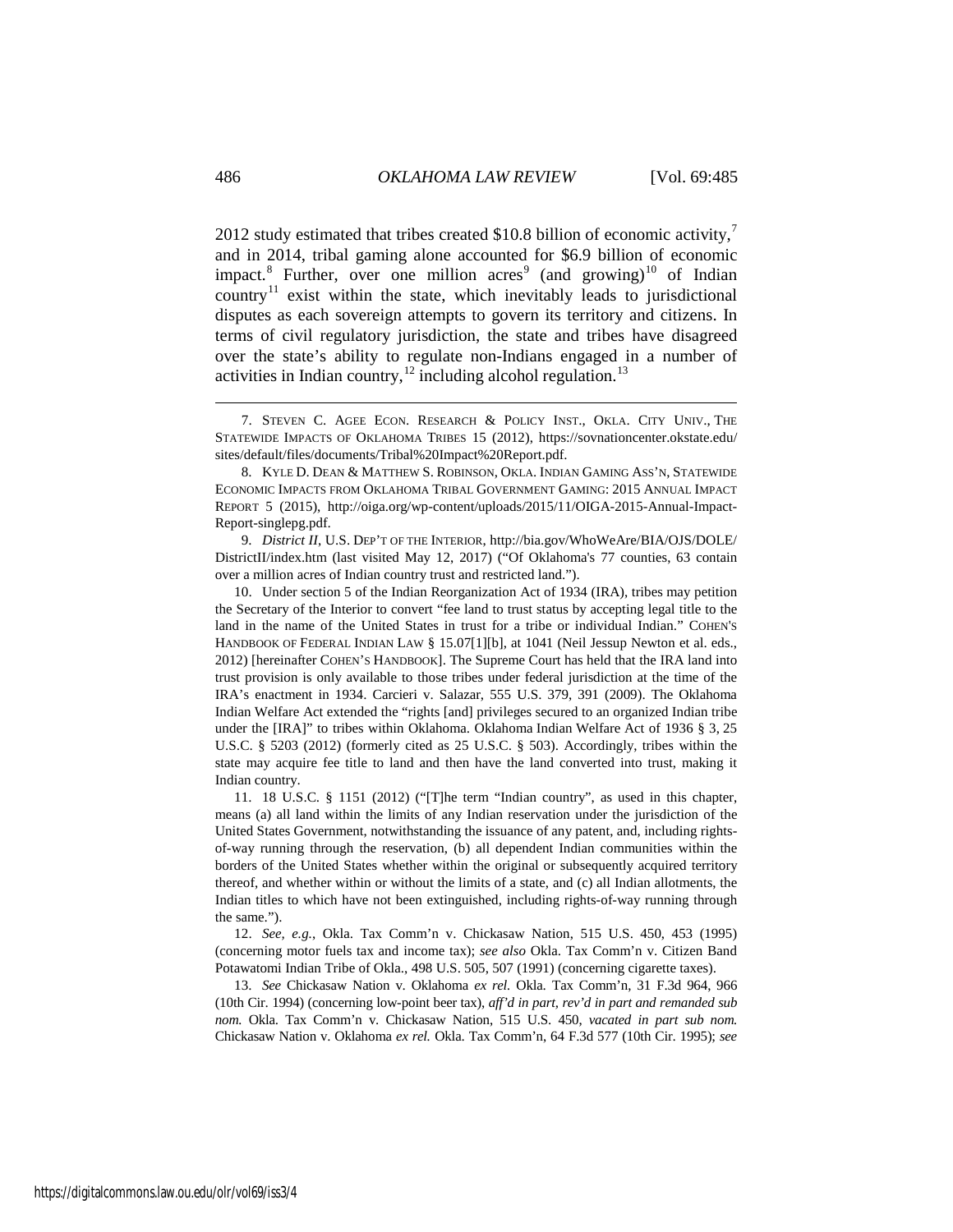The current alcohol regulatory structure in Indian country warrants review and revision. By allowing both states and tribes to regulate alcohol in Indian country, § 1161 clashes with current federal Indian policy. In direct contrast to the congressional policy of tribal self-governance, tribes located within Oklahoma are effectively forced by Congress to comply with the policy decisions of a competing sovereign—the State of Oklahoma. Congress should remove this barrier and expressly recognize that tribes may exclusively regulate alcohol in Indian country by virtue of their inherent sovereignty. Tribes also have a role to play here and should take affirmative steps to establish the regulatory and remedial procedures necessary to fully regulate alcohol within Indian country.

While courts have interpreted § 1161, the full scope of the statute remains ambiguous. Two specific applications (or attempted applications) of § 1161 demonstrate the external friction caused by this ambiguity: (1) state taxation of non-Indians in Indian country has led to state-tribal conflict and (2) attempts to impose civil tort liability (dram-shop liability)<sup>[14](#page-3-0)</sup> on tribal alcohol transactions has caused disputes between tribes and non-Indian tort claimants.

<span id="page-3-1"></span>The answer to easing this friction centers on tribal sovereignty. Sovereignty necessitates that a government possess the ability to choose its own policies. But § 1161 stifles tribal sovereignty as tribes remain bound by state law. To be clear, the argument here is not simply that tribes should be able to enact more *lenient* alcohol laws than the state. As sovereigns, however, tribes are best situated to devise their own alcohol policies, whatever form they may take. To allow sovereign flexibility, § 1161 should be amended to reflect inherent tribal sovereignty. Then the surviving issue of non-Indian alcohol transactions in Indian country may be solved through cooperative agreements between tribes and the state.

<u>.</u>

*also* Matthew L.M. Fletcher, *Gaming [Compact](https://turtletalk.wordpress.com/2014/10/29/gaming-compact-dispute-sales-tax-and-liquor-disputes-between-the-citizen-potawatomi-nation-and-the-state-of-oklahoma/) Dispute, Sales Tax and Liquor Disputes Between the Citizen [Potawatomi](https://turtletalk.wordpress.com/2014/10/29/gaming-compact-dispute-sales-tax-and-liquor-disputes-between-the-citizen-potawatomi-nation-and-the-state-of-oklahoma/) Nation and the State of Oklahoma*, TURTLE TALK (Oct. 29, 2014), https://turtletalk.wordpress.com/2014/10/29/gaming-compact-dispute-sales-tax-andliquor-disputes-between-the-citizen-potawatomi-nation-and-the-state-of-oklahoma (providing administrative case materials for *In re* Revocations of Licenses/Permits of Citizen Potawatomi Nation, No. JM-14-005-K (Okla. Tax Comm'n 2014)).

<span id="page-3-0"></span><sup>14.</sup> Dram-shop liability is the "[c]ivil liability of a commercial seller of alcoholic beverages for personal injury caused by an intoxicated customer." *Dram-Shop Liability*, BLACK'S LAW DICTIONARY (10th ed. 2014).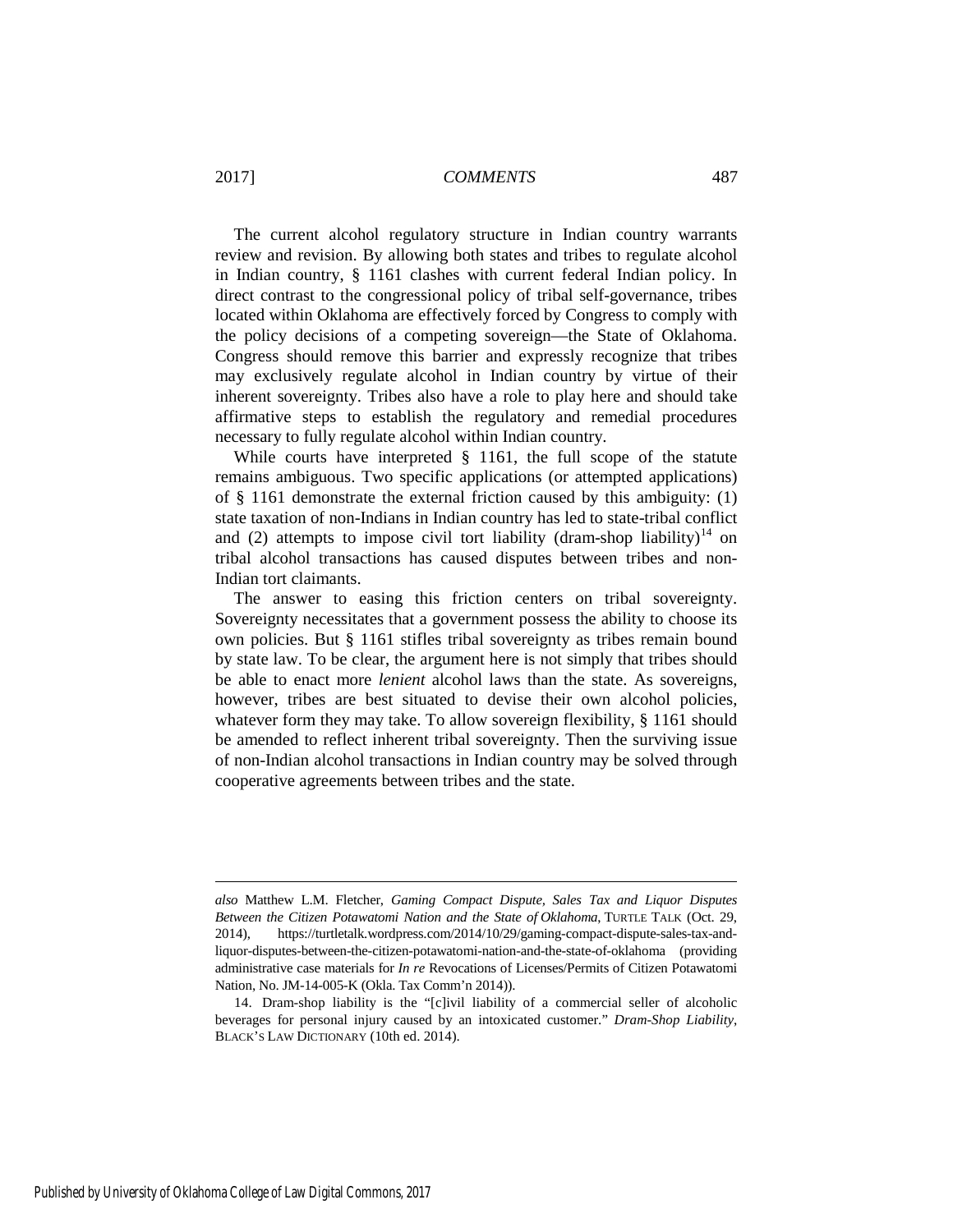#### <span id="page-4-6"></span>*I. History of Alcohol Regulation in Indian Country*

Solving the current problem of § 1161 requires at least a general understanding of the complex history of alcohol regulation in Indian country. Even modernly, the prevalent stereotype of the "drunken Indian" persists.[15](#page-4-0) For example, in a 2016 New York Times interview concerning the Washington NFL mascot controversy, Houston Texans owner Robert McNair stated that growing up in western North Carolina, everyone respected the Cherokee Indians,<sup>[16](#page-4-1)</sup> although "[t]hey might not have respected the way they held their whiskey."[17](#page-4-2) Worse still, the stereotype exists within our criminal justice system: in a case involving an Indian charged with forcible assault, the jury foreman purportedly "told the other jurors that he used to live on or near an Indian Reservation, that '[w]hen Indians get alcohol, they all get drunk,' and that when they get drunk, they get violent."[18](#page-4-3) This stereotype is neither remote nor new: even Benjamin Franklin once mused that "if it be the Design of Providence to extirpate these Savages in order to make room for Cultivators of the Earth . . . it seems not improbable that Rum may be the appointed Means."<sup>[19](#page-4-4)</sup>

The "drunken Indian" stereotype stands as enduring evidence of how other sovereigns have used alcohol regulation in Indian country as a means to self-serving ends. From early contact between Europeans and Native peoples, alcohol and its regulation served as a means of usurping tribal land and sovereignty.<sup>[20](#page-4-5)</sup> In 1911, prohibitionist and Chief Special Officer of the

<span id="page-4-0"></span> <sup>15.</sup> For an in-depth discussion of the "drunken Indian" stereotype as manifested through policy and legislation, see generally Robert J. Miller & Maril Hazlett, *The "Drunken Indian": Myth Distilled into Reality Through Federal Indian Alcohol Policy*, 28 ARIZ. ST. L.J. 223 (1996).

<span id="page-4-1"></span><sup>16.</sup> The Eastern Band of Cherokee Indians, a federally recognized tribe, is headquartered at the Qualla Boundary, within the western portion of North Carolina. Interestingly, the Eastern Band of Cherokee Indians has extensively regulated alcohol within its Indian country. *See* Eastern Band of Cherokee Indians—Cherokee Code Chapter 18B, Regulation of Alcoholic Beverages, 77 Fed. Reg. 5265, 5267 (Feb. 2, 2012).

<span id="page-4-2"></span><sup>17.</sup> Mark Leibovich, *Undefeated*, N.Y. TIMES MAG., Feb. 7, 2016, at MM38, http:// www.nytimes.com/2016/02/07/magazine/roger-goodells-unstoppable-football-machine.html.

<span id="page-4-3"></span><sup>18.</sup> United States v. Benally, 546 F.3d 1230, 1231 (10th Cir. 2008) (alteration in original).

<span id="page-4-4"></span><sup>19.</sup> PETER C. MANCALL, DEADLY MEDICINE: INDIANS AND ALCOHOL IN EARLY AMERICA 93 (1995) (alteration in original) (quoting BENJAMIN FRANKLIN, THE AUTOBIOGRAPHY OF BENJAMIN FRANKLIN 199 (Leonard W. Labaree ed., 1964)).

<span id="page-4-5"></span><sup>20.</sup> *See* Mimi Ajzenstadt & Brian E. Burtch, *Medicalization and Regulation of Alcohol and Alcoholism: The Professions and Disciplinary Measures*, 13 INT'L J.L. & PSYCH. 127, 140 (1990).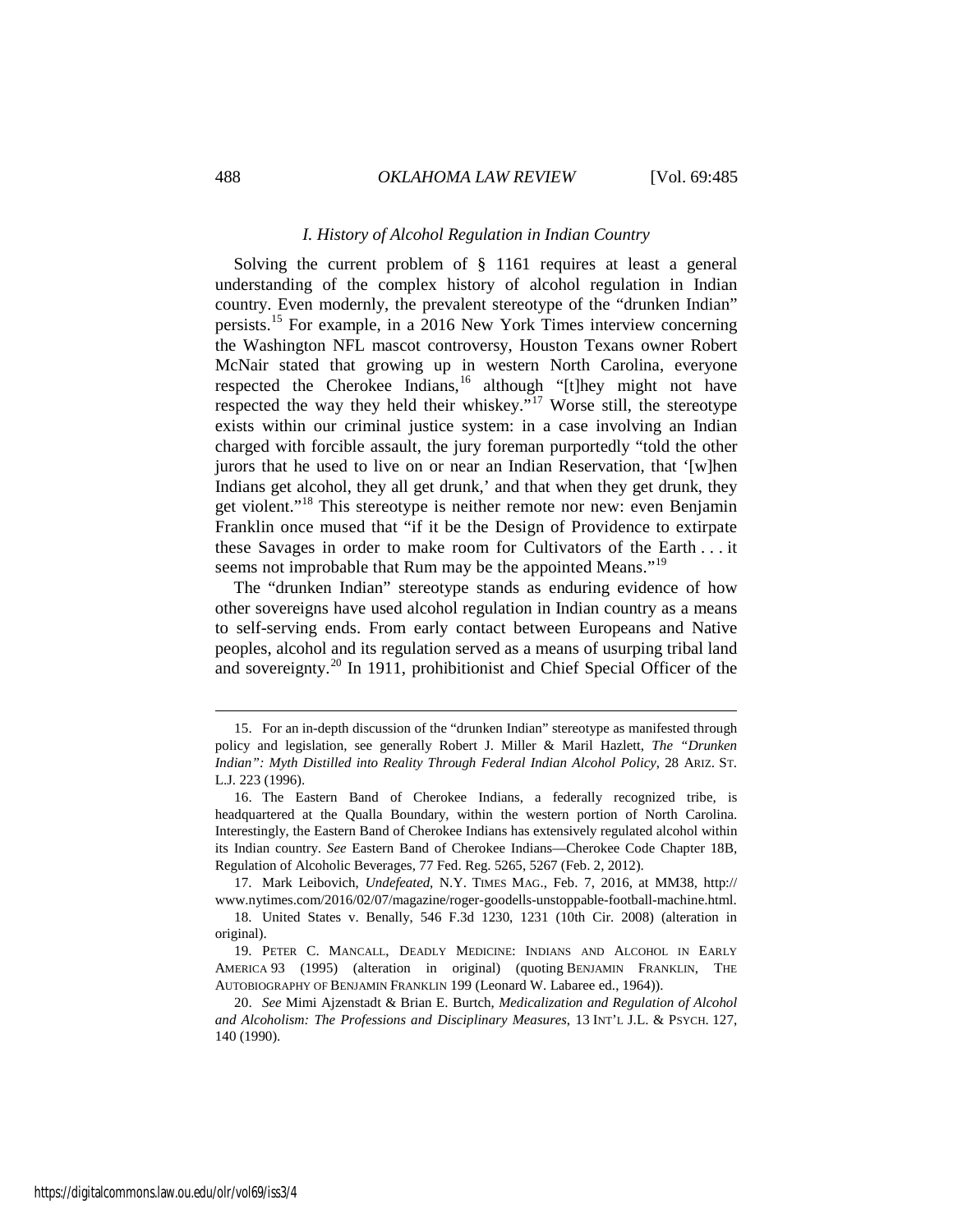<span id="page-5-0"></span>Indian Service, William E. Johnson, stated that all Indian wars had been either directly or indirectly caused by alcohol.<sup>[21](#page-5-1)</sup> As an early example of European influence, Hudson Bay Company traders used alcohol to establish contacts with Indians and encouraged them to drink so that the traders could take advantage of them (and thus boost profits).<sup>[22](#page-5-2)</sup> In response to these types of actions, Congress enacted the first legislation specifically defining the contours of Indian affairs: the Trade and Intercourse Act of  $1790$ <sup>[23](#page-5-3)</sup> This act (also referred to as the Nonintercourse Act) introduced federal regulation of trade with Indians, prohibited the purchase of Indian lands except by governmental agents, and created punishments for non-Indians who committed crimes in Indian country.<sup>[24](#page-5-4)</sup>

While the original Trade and Intercourse Act was initially written to last for three years, Congress reenacted the statute every three years and ultimately passed a permanent Trade and Intercourse Act in 1802.<sup>[25](#page-5-5)</sup> The 1802 Act carried forward the previous policies, and for the first time authorized the President "to prevent or restrain the vending or distributing of spirituous liquors among all or any of the said Indian tribes."[26](#page-5-6) This statutory addition "responded to longstanding complaints against the use of alcohol as a means of defrauding Indian people and a catalyst to violent conflicts between whites and Indians."<sup>[27](#page-5-7)</sup> Partly because of its ambiguous definition of Indian country, the federal government loosely enforced the 1802 Act.<sup>[28](#page-5-8)</sup> In fact, tribes did more during this time to regulate alcohol in their territories than the federal government.<sup>[29](#page-5-9)</sup> For example, Tecumseh, prominent leader of the Shawnee, delivered lectures that "ruined the business of the whiskey peddler throughout the entire central west for a period of years," and, "for a long time, intoxication became practically

<span id="page-5-3"></span><span id="page-5-2"></span><span id="page-5-1"></span> <sup>21.</sup> WILLIAM E. JOHNSON, THE FEDERAL GOVERNMENT AND THE LIQUOR TRAFFIC <sup>160</sup> (1911).

<sup>22.</sup> *Id.*

<sup>23.</sup> *See* COHEN'S HANDBOOK, *supra* note [10,](#page-2-7) § 1.03[2], at 35.

<sup>24.</sup> *Id.*

<sup>25.</sup> *Id.*

<sup>26.</sup> Act of Mar. 30, 1802, ch. 13, §  21, 2 Stat. 139, 146.

<span id="page-5-7"></span><span id="page-5-6"></span><span id="page-5-5"></span><span id="page-5-4"></span><sup>27.</sup> COHEN'S HANDBOOK, *supra* note [10,](#page-2-7) § 1.03[2], at 38 (citing FRANCIS PAUL PRUCHA, THE GREAT FATHER: THE UNITED STATES GOVERNMENT AND THE AMERICAN INDIANS 98-99 (Univ. Neb. Press 1984)).

<span id="page-5-9"></span><span id="page-5-8"></span><sup>28.</sup> Following the enactment of the Act of 1802, "regulations were made by the War Department to prevent the traffic. This, however, was in the days when the rum ration was rampant in the army, and the carrying out of a temperance measure was not very thoroughly done." JOHNSON, *supra* note [21,](#page-5-0) at 197.

<sup>29.</sup> *Id.* at 180-87.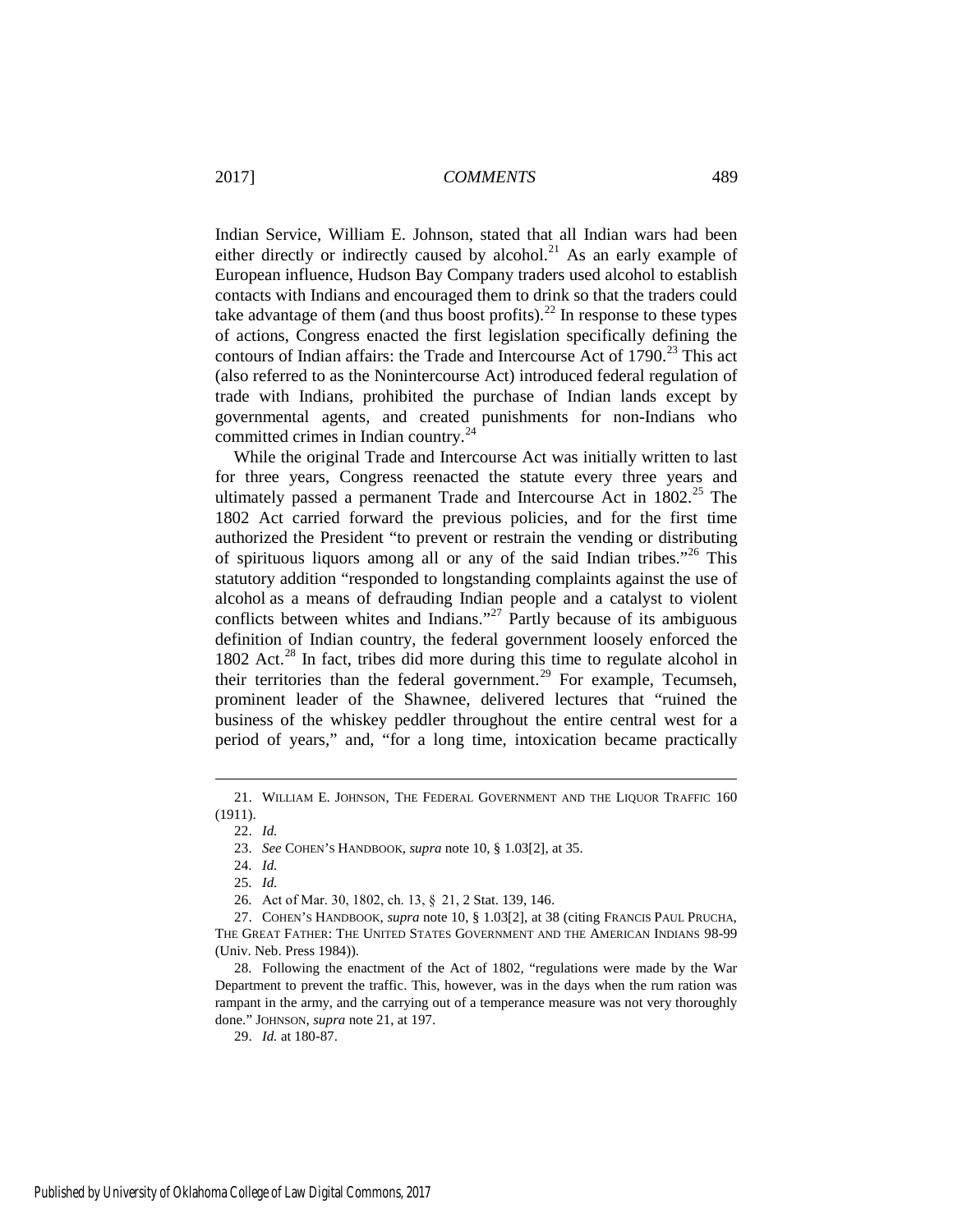unknown among the western tribes."<sup>[30](#page-6-0)</sup> Further, many Indian temperance organizations arose during this period, and several tribes took the punishment of Indians who consumed alcohol into their own hands.<sup>[31](#page-6-1)</sup>

The Act of 1834, passed during Andrew Jackson's presidency, sought to more strictly regulate the alcohol trade in Indian country. Adding to the language of the 1802 Act, the 1834 Act constituted the first outright prohibition of alcohol in Indian country. This Act prohibited the introduction or attempted introduction of alcohol into Indian country, prohibited distilleries in Indian country, and established specific punishments for violations.<sup>[32](#page-6-2)</sup> On the same day the Act of 1834 was passed, Congress placed all of Indian affairs under the jurisdiction of the War Department.<sup>[33](#page-6-3)</sup> The Act of 1834 included an exemption for all liquor traffic that the War Department deemed necessary.<sup>[34](#page-6-4)</sup> But because the War Department's military forts and Indian agents served as the primary contact between reservation Indians and non-Indians, this exemption led to the non-enforcement of the prohibition.<sup>[35](#page-6-5)</sup> Refusing to rely solely on federal regulation, several tribes passed their own legislation prohibiting the introduction of alcohol into their lands.<sup>[36](#page-6-6)</sup>

To strengthen the Act of 1834, Congress again amended its Indian alcohol policy in  $1862^{37}$  $1862^{37}$  $1862^{37}$  and  $1864.^{38}$  $1864.^{38}$  $1864.^{38}$  These measures prohibited any person (including an Indian) from selling or providing liquor to Indians, regardless of whether or not the transaction occurred in Indian country.<sup>[39](#page-6-9)</sup> In 1865, however, the Supreme Court distinguished the federal government's power to prohibit alcohol for Indians who were government wards and the police power of states to regulate Indians who no longer had tribal ties.<sup>[40](#page-6-10)</sup> The

 <sup>30.</sup> *Id.* at 183.

<sup>31.</sup> *Id.* at 183-87.

<span id="page-6-3"></span><span id="page-6-2"></span><span id="page-6-1"></span><span id="page-6-0"></span><sup>32.</sup> Act of June 30, 1834 (Trade and Intercourse Act of 1834), ch. 161, 4 Stat. 729, *as amended by* Act of Mar. 3, 1847, ch. 66, 9 Stat. 203; Act of July 29, 1848, ch. 118, § 3, 9 Stat. 252, 264; Act of Mar. 27, 1854, ch. 26, §§ 3-6, 10 Stat. 269, 270; Act of Feb. 13, 1862, ch. 24, 12 Stat. 338; Act of Mar. 15, 1864, ch. 33, 13 Stat. 29 (carried forward in REV. STAT. tit. 28, ch. 4, §§ 2139-2141 (2d ed. 1878)).

<sup>33.</sup> Act of June 30, 1834, ch. 162, 4 Stat. 735.

<sup>34.</sup> Trade and Intercourse Act of 1834, ch. 161, § 10.

<sup>35.</sup> JOHNSON, *supra* note [21,](#page-5-0) at 196-97.

<sup>36.</sup> *Id.* at 188-92 (summarizing the tribal governments passing prohibition legislation).

<sup>37.</sup> Act of Feb. 13, 1862, ch. 24, 12 Stat. 338.

<span id="page-6-10"></span><span id="page-6-9"></span><span id="page-6-8"></span><span id="page-6-7"></span><span id="page-6-6"></span><span id="page-6-5"></span><span id="page-6-4"></span><sup>38.</sup> Act of Mar. 15, 1864, ch. 33, 13 Stat. 29 (carried forward in REV. STAT. tit. 28, ch. 4, § 2140 (2d. ed. 1878)) (recodified in part at 18 U.S.C. § 3113 (1994)).

<sup>39.</sup> Act of Feb. 13 1862, ch. 24, 12 Stat. 338; JOHNSON, *supra* not[e 21,](#page-5-0) at 198-99.

<sup>40.</sup> United States v. Holliday, 70 U.S. (3 Wall.) 407, 416 (1865).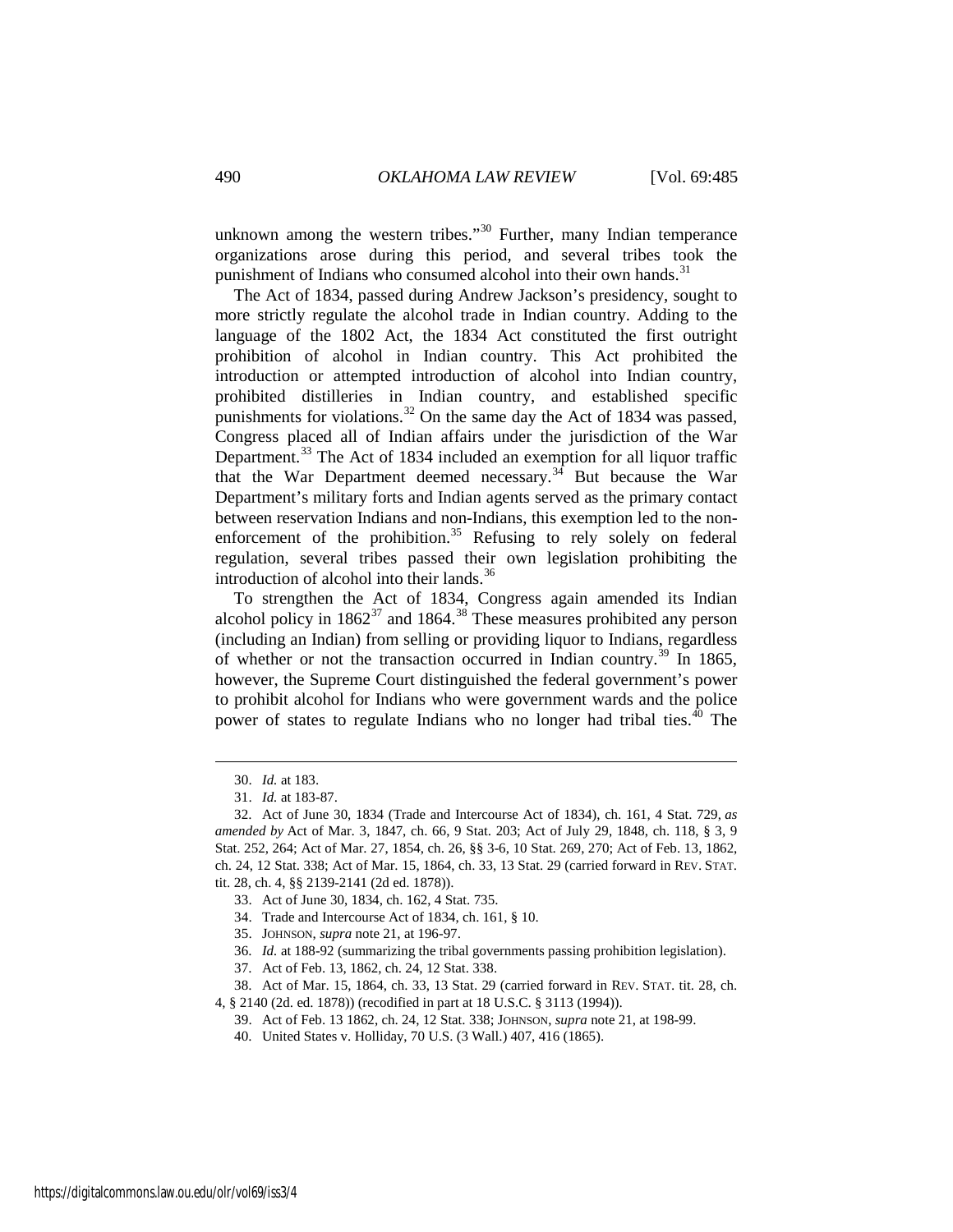jurisdictional confusion stemming from this distinction again led to loose enforcement of the prohibition.<sup>[41](#page-7-0)</sup>

During the Allotment Era (1871-1928), Congress aimed to "civiliz[e] and assimilat[e]" Indians.<sup>[42](#page-7-1)</sup> To further this policy, Congress passed legislation allowing for the allotment of tribal lands, attempting to push Indians toward a more agricultural lifestyle while (conveniently) creating surplus lands which could then be opened to white settlers.<sup>[43](#page-7-2)</sup> Allotment led to the breakup of vast tribal land bases in Indian Territory (modern-day Oklahoma).[44](#page-7-3) In 1895, Congress passed a special act to specifically prohibit alcohol in Indian Territory.<sup>[45](#page-7-4)</sup>

In 1906, Congress passed the Oklahoma Enabling Act, which allowed for the admission of Indian Territory and Oklahoma Territory as the State of Oklahoma.[46](#page-7-5) The statute specifically stated, "[N]othing in the [Oklahoma] constitution shall be construed to limit or impair the rights of person or property pertaining to the Indians . . . or to limit or affect the authority of the [federal government] to make any law or regulation respecting such Indians."<sup>[47](#page-7-6)</sup> Following allotment and statehood, courts determined that lands "held in trust or restricted status for an Indian tribe are Indian country, regardless whether those lands constitute a 'formal' reservation."[48](#page-7-7) And in 1911, the Eighth Circuit specifically held that tribal lands of the Five Tribes (Chickasaw, Cherokee, Choctaw, Creek, and Seminole) remained Indian country for purposes of federal liquor laws.<sup>[49](#page-7-8)</sup>

In 1919, Congress passed the National Prohibition Act, prohibiting alcohol for the entire nation.<sup>[50](#page-7-9)</sup> The Twenty-First Amendment repealed national prohibition in  $1933$ <sup>[51](#page-7-10)</sup> National prohibition and its subsequent repeal, however, did not affect Indian liquor laws.[52](#page-7-11) Prohibition in Indian

 <sup>41.</sup> Miller & Hazlett, *supra* not[e 15,](#page-4-6) at 248.

<sup>42.</sup> COHEN'S HANDBOOK, *supra* note [10,](#page-2-7) § 1.04, at 72.

<sup>43.</sup> *Id.*

<sup>44.</sup> *See* JOHNSON, *supra* note [21,](#page-5-0) at 191.

<span id="page-7-7"></span><span id="page-7-6"></span><span id="page-7-5"></span><span id="page-7-4"></span><span id="page-7-3"></span><span id="page-7-2"></span><span id="page-7-1"></span><span id="page-7-0"></span><sup>45.</sup> Act of Mar. 1, 1895, ch. 145, § 8, 28 Stat. 693, 697; *see also* JOHNSON, *supra* note [21,](#page-5-0) at 203.

<sup>46.</sup> Act of June 16, 1906, ch. 3335, 34 Stat. 267.

<sup>47.</sup> *Id.*

<sup>48.</sup> COHEN'S HANDBOOK, *supra* note [10,](#page-2-7) § 4.07[1][b], at 292.

<sup>49.</sup> U.S. Express Co. v. Friedman, 191 F. 673, 679 (8th Cir. 1911).

<sup>50.</sup> Act of Oct. 28, 1919 (Volstead Act), ch. 85, 41 Stat. 305.

<sup>51.</sup> *See* DAVID E. KYVIG, REPEALING NATIONAL PROHIBITION 1-21 (1979).

<span id="page-7-11"></span><span id="page-7-10"></span><span id="page-7-9"></span><span id="page-7-8"></span><sup>52.</sup> *See* Kennedy v. United States, 265 U.S. 344, 346 (1924) (holding that the National Prohibition Act did not repeal Indian liquor laws).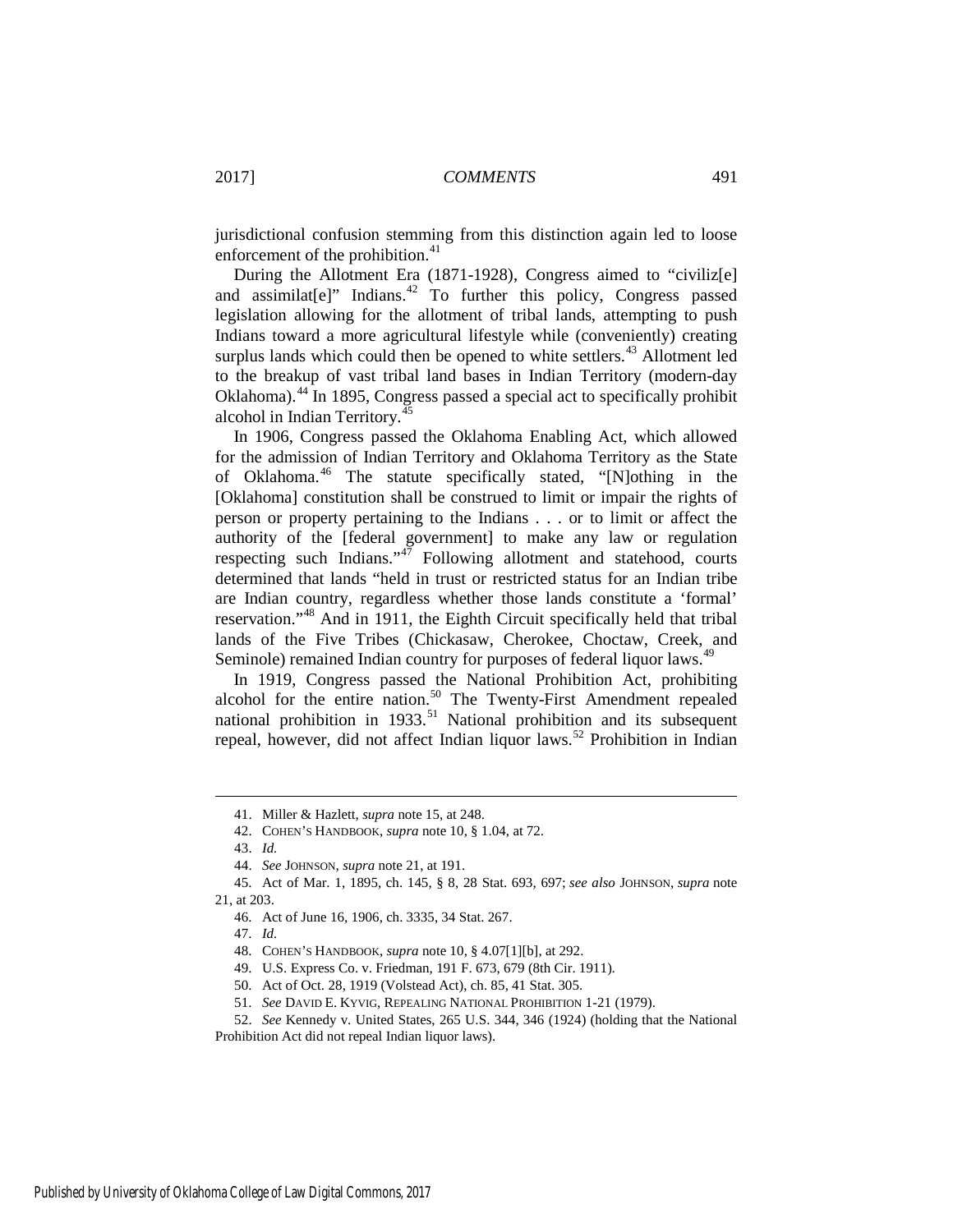country remained in place until Congress adopted 18 U.S.C. § 1161 during the Termination Era.

#### *II. 18 U.S.C. § 1161 Analysis*

Enacted in 1953, 18 U.S.C. § 1161 allows tribes to authorize liquor in the areas of Indian country under their jurisdiction. Section 1161—titled "Application of Indian liquor laws"—states:

The provisions of [sections 1154,](https://a.next.westlaw.com/Link/Document/FullText?findType=L&pubNum=1000546&cite=18USCAS1154&originatingDoc=NFA2FD590B36411D8983DF34406B5929B&refType=LQ&originationContext=document&transitionType=DocumentItem&contextData=(sc.UserEnteredCitation)) [1156,](https://a.next.westlaw.com/Link/Document/FullText?findType=L&pubNum=1000546&cite=18USCAS1156&originatingDoc=NFA2FD590B36411D8983DF34406B5929B&refType=LQ&originationContext=document&transitionType=DocumentItem&contextData=(sc.UserEnteredCitation)) [3113,](https://a.next.westlaw.com/Link/Document/FullText?findType=L&pubNum=1000546&cite=18USCAS3113&originatingDoc=NFA2FD590B36411D8983DF34406B5929B&refType=LQ&originationContext=document&transitionType=DocumentItem&contextData=(sc.UserEnteredCitation)) [3488,](https://a.next.westlaw.com/Link/Document/FullText?findType=L&pubNum=1000546&cite=18USCAS3488&originatingDoc=NFA2FD590B36411D8983DF34406B5929B&refType=LQ&originationContext=document&transitionType=DocumentItem&contextData=(sc.UserEnteredCitation)) and [3669,](https://a.next.westlaw.com/Link/Document/FullText?findType=L&pubNum=1000546&cite=18USCAS3669&originatingDoc=NFA2FD590B36411D8983DF34406B5929B&refType=LQ&originationContext=document&transitionType=DocumentItem&contextData=(sc.UserEnteredCitation)) of this title, shall not apply within any area that is not Indian country, nor to any act or transaction within any area of Indian country provided such act or transaction is in conformity both with the laws of the State in which such act or transaction occurs and with an ordinance duly adopted by the tribe having jurisdiction over such area of Indian country, certified by the Secretary of the Interior, and published in the Federal Register.<sup>[53](#page-8-0)</sup>

The five sections listed in § 1161 prohibit liquor in Indian country. Section 1154 prohibits the *distribution* of intoxicants in Indian country, stating, "Whoever sells, gives away, disposes of, exchanges, or barters any [liquor] . . . into the Indian country" shall be fined and imprisoned (or both) for up to one year for the first offense, and fined and imprisoned (or both) for up to five years for subsequent offenses.<sup>[54](#page-8-1)</sup> Section 1156 prohibits the *possession* of intoxicants and allows the same penalties listed in § 1154.<sup>[55](#page-8-2)</sup> Section 3113 authorizes "any superintendent of Indian affairs, or commanding officer of a military post, or special agent of the Office of Indian Affairs" having probable cause to conduct searches of persons suspected of violating  $\hat{\S}$  1154 or  $\hat{\S}$  11[56](#page-8-3).<sup>56</sup> Section 3488 states that possession of intoxicants in Indian country constitutes "prima facie evidence of unlawful introduction."<sup>[57](#page-8-4)</sup> Finally,  $\S$  3669 allows for the seizure, libel, and forfeiture of any conveyance used to introduce intoxicants into Indian country.[58](#page-8-5)

<span id="page-8-0"></span>Most importantly here, § 1161 allows tribes to opt out of these prohibitions if liquor transactions in Indian country conform to (1) state law and (2) a tribal ordinance adopted by the tribe with jurisdiction in that area

 <sup>53. 18</sup> U.S.C. § 1161 (2012).

<span id="page-8-1"></span><sup>54.</sup> *Id.* § 1154.

<span id="page-8-2"></span><sup>55.</sup> *Id.* § 1156.

<sup>56.</sup> *Id.* § 3113.

<span id="page-8-4"></span><span id="page-8-3"></span><sup>57.</sup> *Id.* § 3488.

<span id="page-8-5"></span><sup>58.</sup> *Id.* § 3669.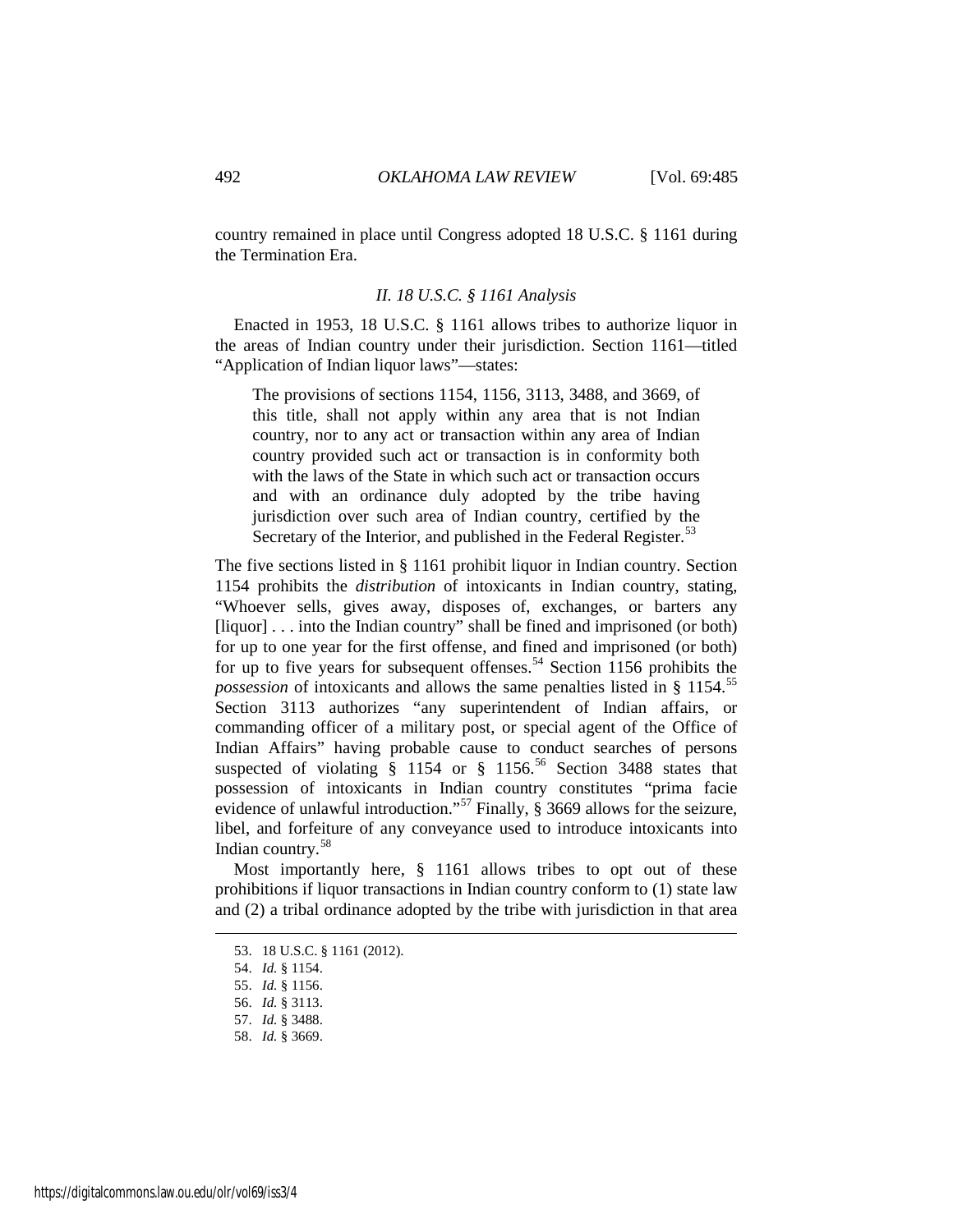of Indian country.[59](#page-9-0) If a tribe chooses not to adopt such an ordinance, liquor remains prohibited in that area of Indian country.<sup>60</sup>

The Indian Termination policy of the era sheds light on why Congress enacted § 1161. The section was enacted under Public Law 277, titled "An Act to eliminate certain discriminatory legislation against Indians in the United States."[61](#page-9-2) The original bill applied only to Arizona, but the Committee on Interior and Insular Affairs made the measure generally applicable.<sup>[62](#page-9-3)</sup> Senate Report 722 states, "[I]f this bill is enacted, a State or local municipality or Indian tribes, if they desire, by the enactment of proper legislation or ordinance, to restrict the sales of intoxicants to Indians, they may do so."<sup>[63](#page-9-4)</sup> Further, the Senate Report included the input of Indians as a reason for the statute: "The Indians for many years have complained that the liquor laws are most discriminatory in nature. The Indians feel that, irrespective of the merits or demerits of prohibition, it is unfair to legislate specifically against them in this matter."<sup>[64](#page-9-5)</sup>

While its stated intent was to erase federal prejudice against Indians or tribes in the context of alcohol, § 1161 created a different prejudice by effectively precluding tribes from formulating their own substantive liquor laws. And this aligned with the termination efforts of the day as Congress aimed

as rapidly as possible to make the Indians . . . subject to the same laws and entitled to the same privileges and responsibilities as are applicable to other citizens . . . to end their status as wards ... and to grant them all of the rights and prerogatives pertaining to American citizens.<sup>[65](#page-9-6)</sup>

As part of its attempt to erase federal exceptions for Indians, Congress enacted § 1161 to move away from extensive federal regulation of alcohol in Indian country. Reading beyond the references to "prejudice" in the legislative history, Congress more likely acted to further its termination goal of eradicating tribal and Indian statuses altogether. Senate Report 722 supports this view: "[The] committee is of the belief that all legislation discriminating against our Indian citizens should be abolished. Termination

<span id="page-9-0"></span> <sup>59.</sup> *Id.* § 1161.

<span id="page-9-1"></span><sup>60.</sup> *Id.*

<span id="page-9-2"></span><sup>61.</sup> Pub. L. No. 277, 1953 U.S.C.C.A.N. 660 (codified at 18 U.S.C. § 1161 (2012)).

<span id="page-9-3"></span><sup>62.</sup> S. REP. NO. 83-722 (1953), *as reprinted in* 1953 U.S.C.C.A.N. 2399, 2400.

<span id="page-9-4"></span><sup>63.</sup> *Id.*

<span id="page-9-5"></span><sup>64.</sup> *Id.*

<span id="page-9-6"></span><sup>65.</sup> H.R. Con. Res. 108, 83d Cong., 67 Stat. B132 (1953).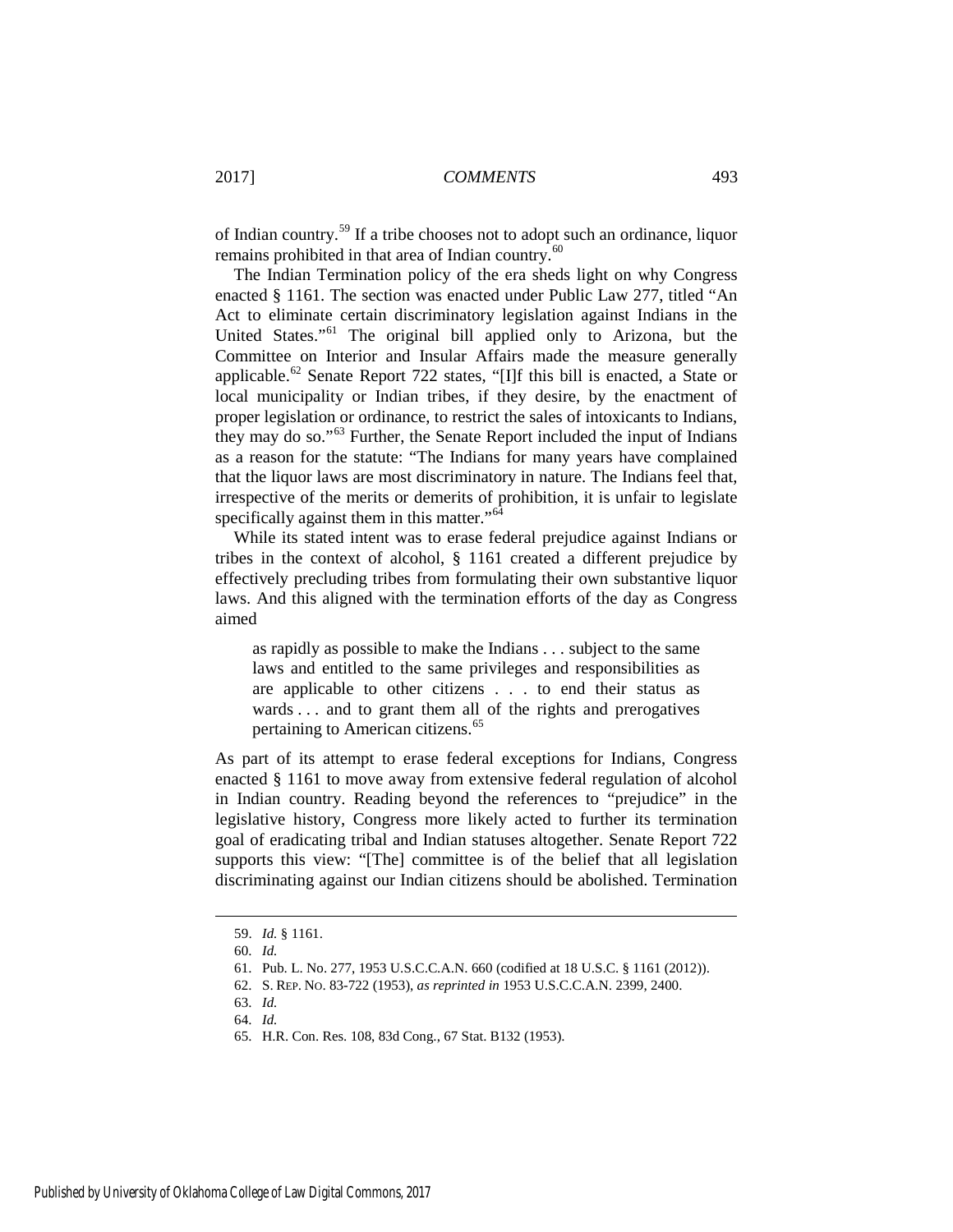of the subjection of Indians to Federal laws applicable only to Indians certainly appears to be desirable."<sup>[66](#page-10-0)</sup>

#### *III. Supreme Court Review and Interpretation of Section 1161*

The Supreme Court first reviewed § 1161 in *United States v. Mazurie*. [67](#page-10-1) *Mazurie* involved non-Indian bar owners convicted of introducing alcohol into Indian country for failure to obtain a tribal liquor license.<sup>[68](#page-10-2)</sup> The bar owners had attempted to obtain a tribal liquor license, but their application was denied after tribal citizens protested. $\overline{69}$  $\overline{69}$  $\overline{69}$  Despite the license denial, the bar owners continued to sell liquor, which led to federal criminal prosecution and seizure of the alcoholic beverages.[70](#page-10-4) *Mazurie* turned on the tribe's ability to regulate liquor on non-Indian fee land within the reservation.<sup>[71](#page-10-5)</sup> That analysis proves unhelpful in Oklahoma, where no formal reservations remain and the majority of Indian country is "trust land," as defined by 18 U.S.C. § 1151(c).<sup>[72](#page-10-6)</sup> But the Court's reasoning on the tribal ability to enact and enforce liquor laws proves very instructive. The Court determined that Congress could delegate to tribes the power to regulate liquor within their territories.<sup>[73](#page-10-7)</sup> Because Congress properly delegated this power, the Court did not address whether tribes possess independent and *inherent* power to regulate liquor.<sup>[74](#page-10-8)</sup> Further, the Court rejected the argument that the tribe could not exercise regulatory jurisdiction over the bar owners because they were non-Indians.[75](#page-10-9) Citing its opinion in *Williams v. Lee*, [76](#page-10-10) the Court reiterated that tribes have authority over their land subject only to congressional defeasance.<sup>[77](#page-10-11)</sup>

<span id="page-10-0"></span>*Mazurie* validated tribal authority to regulate under § 1161. The Court similarly validated a state's authority to regulate liquor in Indian country under § 1161 in *Rice v. Rehner*. [78](#page-10-12) In *Rice*, a federally licensed Indian trader

 <sup>66.</sup> S. REP. NO. 83-722.

<span id="page-10-1"></span><sup>67. 419</sup> U.S. 544 (1975).

<span id="page-10-2"></span><sup>68.</sup> *Id.* at 548.

<sup>69.</sup> *Id.*

<sup>70.</sup> *Id.*

<sup>71.</sup> *Id.* at 549.

<sup>72.</sup> *See* 18 U.S.C. § 1151 (2012).

<sup>73.</sup> *Mazurie*, 419 U.S. at 557.

<span id="page-10-12"></span><span id="page-10-11"></span><span id="page-10-10"></span><span id="page-10-9"></span><span id="page-10-8"></span><span id="page-10-7"></span><span id="page-10-6"></span><span id="page-10-5"></span><span id="page-10-4"></span><span id="page-10-3"></span><sup>74.</sup> *Id.* ("We need not decide whether this independent authority is itself sufficient for the tribes to impose Ordinance No. 26.").

<sup>75.</sup> *Id.* at 557-58.

<sup>76. 358</sup> U.S. 217, 223 (1959).

<sup>77.</sup> *Mazurie*, 419 U.S. at 557-58.

<sup>78. 463</sup> U.S. 713, 734-35 (1983).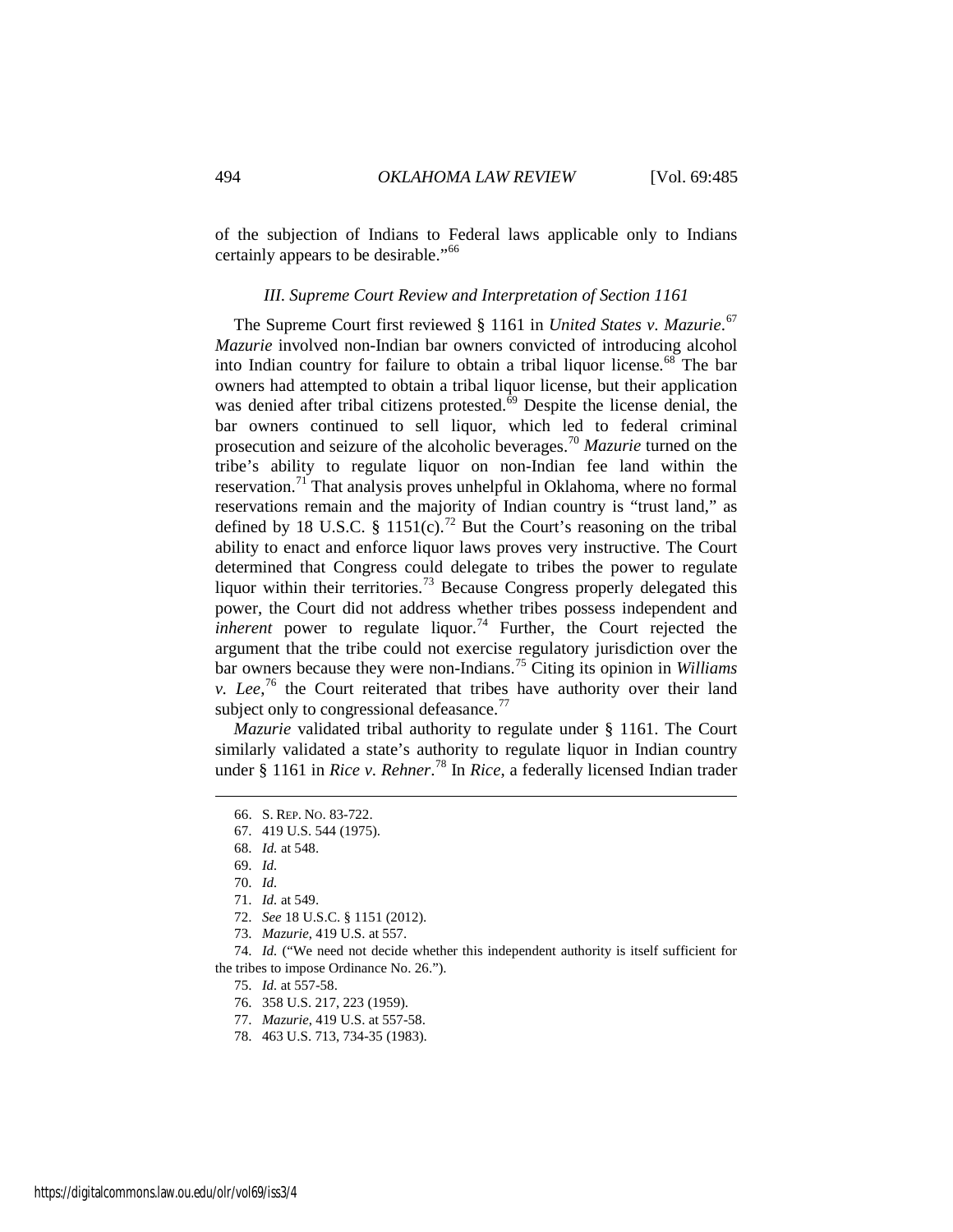who owned a store on the Pala Reservation challenged California's regulation requiring that he obtain a state liquor license.<sup>[79](#page-11-0)</sup> The Ninth Circuit Court of Appeals held that California could not require a license because § 1161 had a preemptive effect, which conferred the authority to tribes subject to the approval of the Secretary of the Interior.<sup>[80](#page-11-1)</sup> Interestingly, a legal commentator reviewing the Ninth Circuit's holding (before Supreme Court review) stated, "Although possibly intended as a method of achieving the assimilation of Indians into the U.S. mainstream, § 1161 at least recognizes the ability of the Indian tribes to govern and control their own lives as far as intoxicants are concerned."[81](#page-11-2) Further, the article noted that "[e]conomic interests seem[ed] to be at the heart of [California's] claims for regulatory jurisdiction, rather than concerns for uniform, statewide enforcement."<sup>[82](#page-11-3)</sup>

<span id="page-11-10"></span>The Supreme Court reversed the Ninth Circuit, noting that tribal sovereignty served only as a backdrop to inform preemption analysis. The Court suggested that "tradition simply has not recognized a sovereign immunity or inherent authority in favor of liquor regulation by Indians."<sup>[83](#page-11-4)</sup> Whereas the *Mazurie* Court cited *Williams v. Lee* in support of tribal liquor regulation, the *Rice* Court concluded that the *Williams* presumption of sovereignty "would be unwarranted in the narrow context of the regulation of liquor."[84](#page-11-5) 

In establishing this exception, the Court cited the long history of federal and state regulation of liquor in Indian country.<sup>[85](#page-11-6)</sup> Specifically, the Court highlighted that Congress required several states—including Oklahoma—to prohibit the sale of liquor to Indians as a condition of entry into the United States.<sup>[86](#page-11-7)</sup> Further, the Court finally addressed the question of inherent tribal authority that it avoided in *Mazurie*, stating, "There can be no doubt that Congress has divested the Indians of any inherent power to regulate in this area."<sup>[87](#page-11-8)</sup> Thus, the Court held that California possessed authority to require licensing under § 1161.<sup>[88](#page-11-9)</sup> The Court concluded that "Congress did not

<span id="page-11-9"></span><span id="page-11-8"></span>88. *Id.* at 735.

 <sup>79.</sup> *Id.* at 715-16.

<sup>80.</sup> *Id.* at 717.

<span id="page-11-6"></span><span id="page-11-5"></span><span id="page-11-4"></span><span id="page-11-3"></span><span id="page-11-2"></span><span id="page-11-1"></span><span id="page-11-0"></span><sup>81.</sup> Thomas E. Lilley, *Regulatory Jurisdiction over Indian Country Retail Liquor Sales*, 23 NAT. RESOURCES J. 239, 245 (1983).

<sup>82.</sup> *Id.*

<sup>83.</sup> *Rice*, 463 U.S. at 722.

<sup>84.</sup> *Id.* at 723.

<sup>85.</sup> *Id.*

<span id="page-11-7"></span><sup>86.</sup> *Id.*

<sup>87.</sup> *Id.* at 724.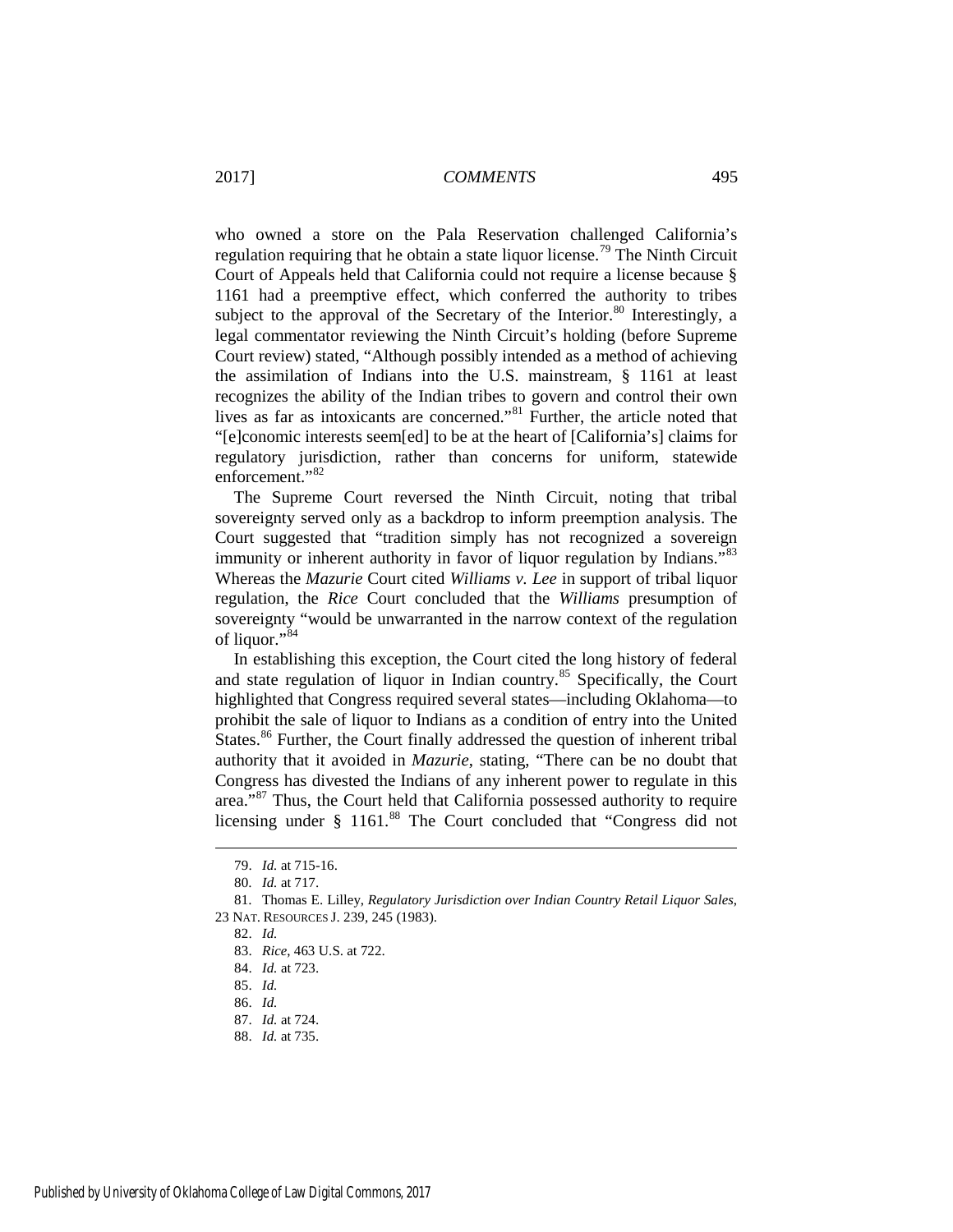intend to make tribal members 'super citizens' who could trade in a traditionally regulated substance free from all but self-imposed regulations."[89](#page-12-0)

The Supreme Court has not directly reviewed § 1161 since *Rice*, and the last time the Court even mentioned the statute was in the 1989 case of *Brendale v. Confederated Tribes and Bands of Yakima Indian Nation*. [90](#page-12-1) The Court recently had an opportunity to address the statute, at least tangentially, in the 2016 case of *Nebraska v. Parker*.<sup>[91](#page-12-2)</sup> But the Court remained silent on § 1161. *Parker* originated in Omaha Tribal Court, where non-Indian business owners sought injunctive and declaratory relief from the Omaha Tribal Council members who attempted to enforce the tribal liquor license and tax scheme on them. $92$  Instead of directly challenging the tribe's jurisdiction to regulate alcohol under § 1161, the owners claimed that their businesses operated outside of Indian country because Congress intended to diminish the reservation boundaries when it passed an 1882 Act calling for allotment of the Omaha Reservation.<sup>[93](#page-12-4)</sup> In other words, if the 1882 Act diminished the reservation, then the tribe possesses no regulatory jurisdiction over the business owners who own the land in fee. Despite this argument, the tribe prevailed in every court: the Omaha Tribal Court, the United States Court for the District of Nebraska,<sup>[94](#page-12-5)</sup> the United States Court of Appeals for the Eighth Circuit,<sup>[95](#page-12-6)</sup> and the Supreme Court<sup>[96](#page-12-7)</sup> all held that the 1882 Act did not diminish the reservation, and so the tribe may enforce its alcohol regulations on the business owners.

Though *Parker* turned on land distinctions, it sheds light on the tension that § 1161 creates between states and tribes. The State of Nebraska intervened in *Parker* at the district court level after the Omaha Tribal Council demanded that the Nebraska Tax Commissioner remit the tribal share of the fuel tax revenue from retailers located within the reservation boundaries.[97](#page-12-8) The Supreme Court briefs in *Parker* highlight a pointed

<span id="page-12-1"></span><span id="page-12-0"></span> <sup>89.</sup> *Id.* at 734 (citing Rehner v. Rice, 678 F.2d 1340, 1352 (9th Cir. 1982) (Goodwin, J., dissenting), *rev'd,* 463 U.S. 713 (1983)).

<sup>90. 492</sup> U.S. 408, 428 (1989).

<sup>91. 136</sup> S. Ct. 1072, 1078 (2016).

<sup>92.</sup> Smith v. Parker, 996 F. Supp. 2d 815, 817 (D. Neb.), *aff'd*, 774 F.3d 1166 (8th Cir.

<span id="page-12-4"></span><span id="page-12-3"></span><span id="page-12-2"></span><sup>2014),</sup> *aff'd sub nom.*, Nebraska v. Parker, 136 S. Ct. 1072 (2016).

<sup>93.</sup> *Id.*

<sup>94.</sup> *Id.* at 844.

<span id="page-12-8"></span><span id="page-12-7"></span><span id="page-12-6"></span><span id="page-12-5"></span><sup>95.</sup> Smith v. Parker, 774 F.3d 1166, 1169 (8th Cir. 2014), *aff'd sub nom.*, Nebraska v. Parker, 136 S. Ct. 1072 (2016).

<sup>96.</sup> *Parker*, 136 S. Ct. at 1072.

<sup>97.</sup> *Parker*, 996 F. Supp. 2d at 831.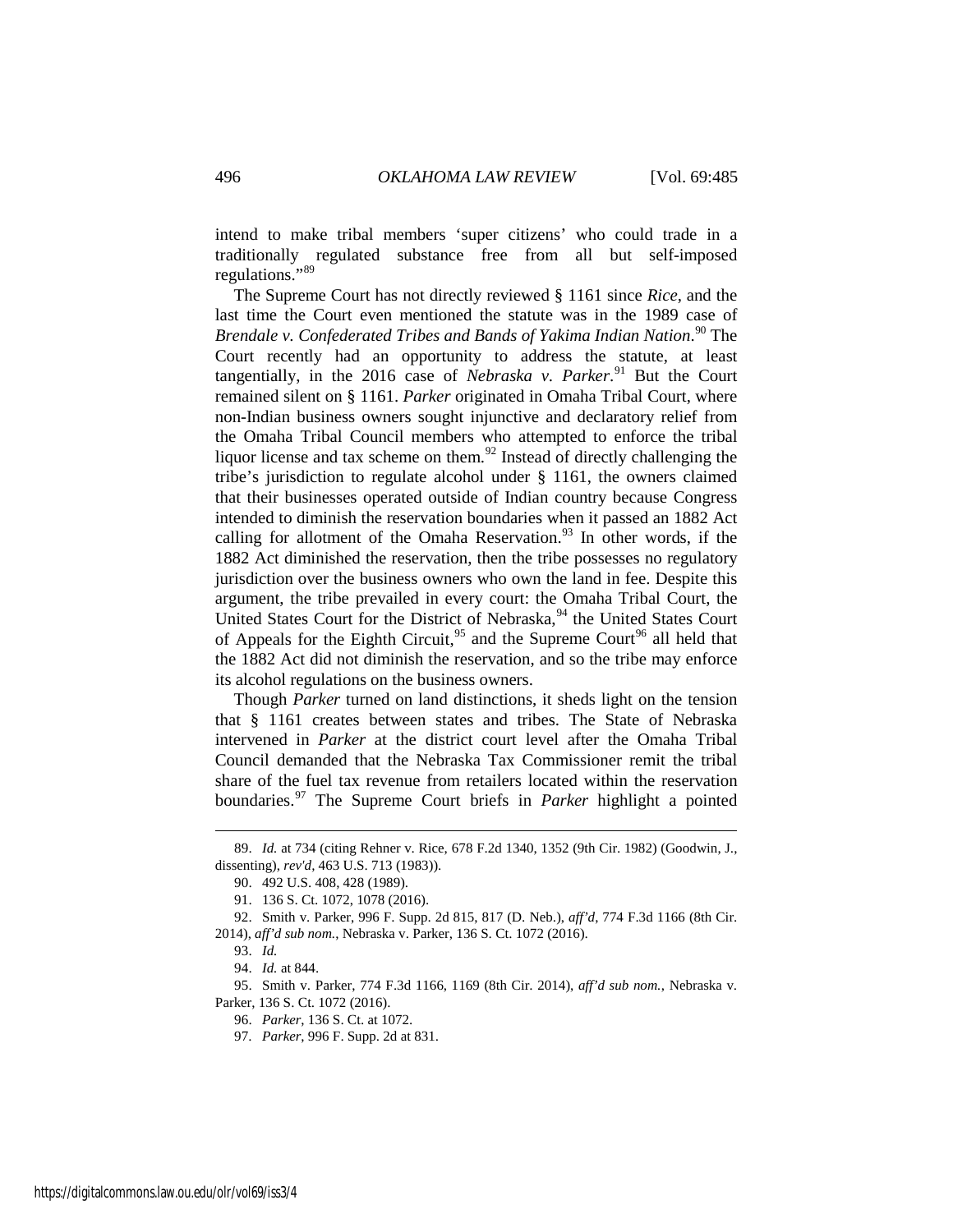argument about tribal motivations for regulating liquor. For example, the petitioners' brief (Nebraska, et al.) concluded with the following statement:

<span id="page-13-7"></span>Respondents' recent effort to assert jurisdiction in the disputed area is not a comprehensive plan to administer a broad array of government services in and around Pender, but rather simply to derive revenue from the sale of alcohol in Pender's liquor retailers and bars. In service of that goal, Respondents ask this Court to rewrite history.<sup>[98](#page-13-0)</sup>

In other words, according to the State of Nebraska, the tribe's attempt to regulate alcohol amounted to nothing more than a money grab. Interestingly, this argument flips the observation made by the article discussing the Ninth Circuit's holding in *Rice* (this time, a state has accused a tribe of money-grabbing).<sup>[99](#page-13-1)</sup>

The Omaha Tribal Council respondents argued that business owners attempted to hide behind a hypothetical jurisdictional confusion that could ensue if the reservation remains intact.<sup>[100](#page-13-2)</sup> Refuting this argument, the Tribal Council members claimed that "[i]n light of [the] well-established doctrinal tools to protect the rights of non-Indians, Petitioners' and amici's poorlydefined and inaccurate 'parade of horribles' rings hollow."[101](#page-13-3) They further argued that any jurisdictional problems could be jointly solved: "[S]tate, local, tribal, and federal officials can work cooperatively to allocate and, where appropriate, share jurisdiction."<sup>[102](#page-13-4)</sup>

The National Congress of American Indians<sup>[103](#page-13-5)</sup> ("NCAI") submitted an amicus brief in support of the tribal respondents, stating, "If tribal authority to regulate liquor sales in non-Indian communities in Indian country is problematic, the solution lies either with Congress or with a proper challenge to the scope of § 1161, not with the revision of this Court's well-established reservation-boundary jurisprudence."<sup>[104](#page-13-6)</sup> NCAI implied that the

<span id="page-13-0"></span> <sup>98.</sup> Brief for Petitioners at 52, Nebraska v. Parker, 136 S. Ct. 1072 (2016) (No. 14- 1406).

<sup>99.</sup> Lilley, *supra* note [81,](#page-11-10) at 245.

<span id="page-13-2"></span><span id="page-13-1"></span><sup>100.</sup> Brief for Omaha Tribal Council Respondents at 21, Nebraska v. Parker, 136 S. Ct. 1072 (2016) (No. 14-1406).

<sup>101.</sup> *Id.*

<sup>102.</sup> *Id.* at 59.

<span id="page-13-5"></span><span id="page-13-4"></span><span id="page-13-3"></span><sup>103.</sup> Founded in 1944, the National Congress of American Indians is the oldest and largest organization aimed at promoting the interests of tribal governments and communities. *See* NAT'L CONG. OF AM. INDIANS, http://www.ncai.org/ (last visited May 12, 2017).

<span id="page-13-6"></span><sup>104.</sup> Brief for National Congress of American Indians *et al.* as *Amici Curiae* Supporting Respondents at 7, Nebraska v. Parker, 136 S. Ct. 1072 (2016) (No. 14-1406).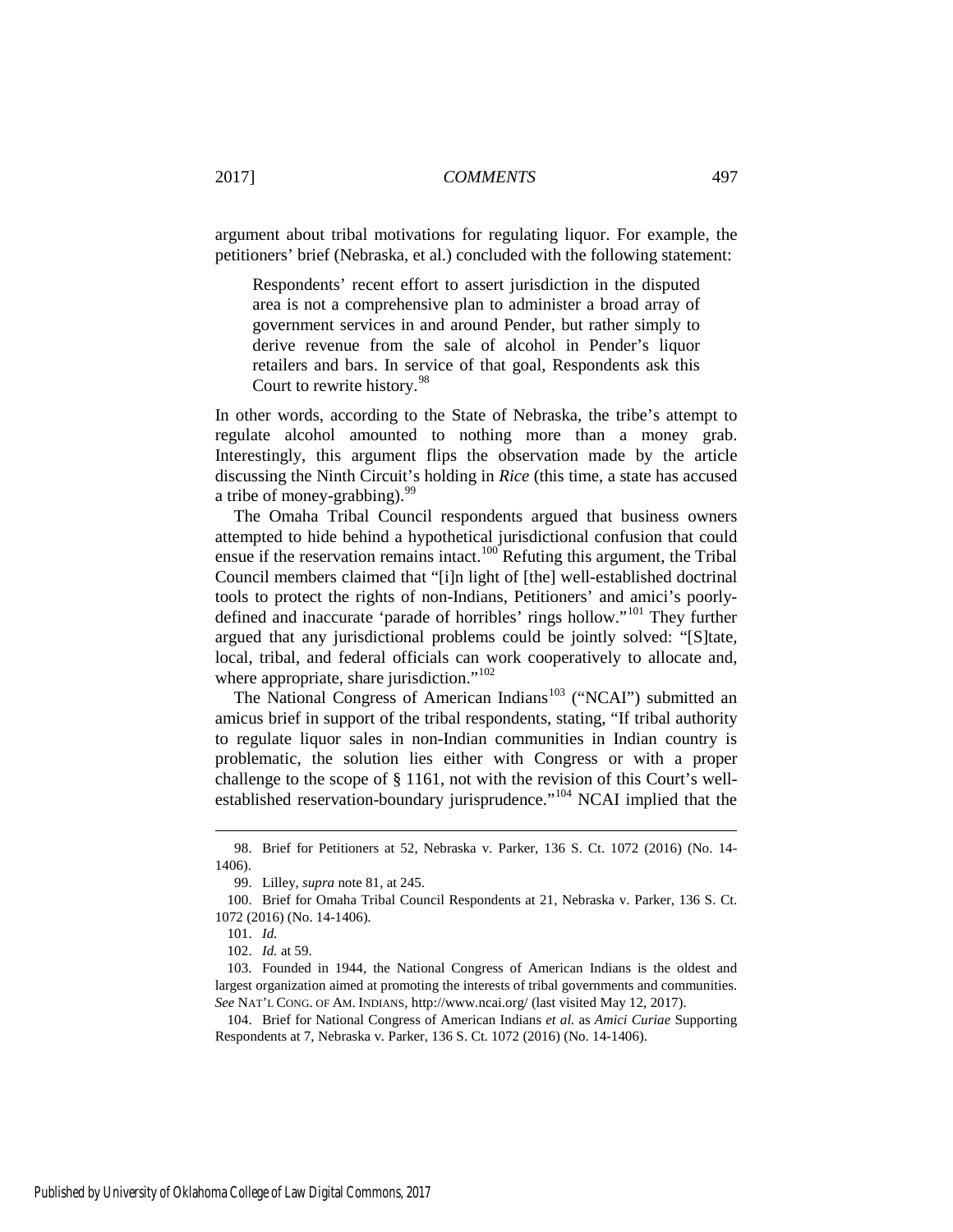scope of § 1161 was the crux of the issue: "The Court's inability to consider the scope of Section 1161 is another reason why the Court might wish to consider whether the writ was improvidently granted."<sup>105</sup>

Despite these arguments, the Court limited its unanimous decision to the diminishment issue, holding that the 1882 Act did not diminish the Omaha reservation.[106](#page-14-1) Justice Thomas authored the opinion and made no mention of § 1161. Although the statute played no role in the outcome of the case, the arguments raised by the parties illustrate that the scope of § 1161 remains in question and that the underlying policy reasoning of the statute warrants reevaluation.

#### *IV. State Taxation of Non-Indian Liquor Transactions in Indian Country*

While § 1161 presents a number of potential problems, two specific issues highlight the friction stemming from the statute: taxation and dramshop liability. Issues of state taxation of non-Indians engaged in business in Indian country extend far beyond the context of alcohol. For example, Oklahoma and several tribes within the state have extensively litigated the state's taxation of cigarettes and motor fuels purchased by non-Indians in Indian country.<sup>[107](#page-14-2)</sup> Unlike those contexts, states have argued in the alcohol context that § 1161 provides direct congressional authorization of stateimposed taxation. Further, Oklahoma's alcohol regulatory scheme aggravates this issue by conditioning the grant and retention of a liquor license on the payment of state taxes.<sup>[108](#page-14-3)</sup> In an attempt to regulate tribes, Oklahoma has threatened to revoke tribes' liquor licenses and has claimed the right to tax alcohol transactions by non-Indians in Indian country.<sup>[109](#page-14-4)</sup>

The legal validity of these types of actions taken against tribes often turn on murky, case-by-case questions of Federal Indian law. The Supreme Court has held that states may tax the activities of non-Indian citizens in Indian country subject to a "flexible pre-emption analysis sensitive to the

<sup>105.</sup> *Id.* at 7 n.4.

<sup>106.</sup> Nebraska v. Parker, 136 S. Ct. 1072, 1075 (2016).

<span id="page-14-2"></span><span id="page-14-1"></span><span id="page-14-0"></span><sup>107.</sup> *See* Okla. Tax Comm'n v. Chickasaw Nation, 515 U.S. 450 (1995) (motor fuels tax); *see also* Okla. Tax Comm'n v. Citizen Band Potawatomi Indian Tribe of Okla., 498 U.S. 505 (1991) (cigarette tax).

<span id="page-14-3"></span><sup>108.</sup> *See* 68 OKLA. STAT. § 212 (2011 & Supp. 2012); 37A OKLA. STAT. § 1-112 (effective Oct. 1, 2018), http://www.oscn.net/applications/oscn/DeliverDocument.asp?Cite ID=479532.

<span id="page-14-4"></span><sup>109.</sup> *In re* Revocations of Licenses/Permits of Citizen Potawatomi Nation, No. JM-14- 005-K (Okla. Tax Comm'n 2014).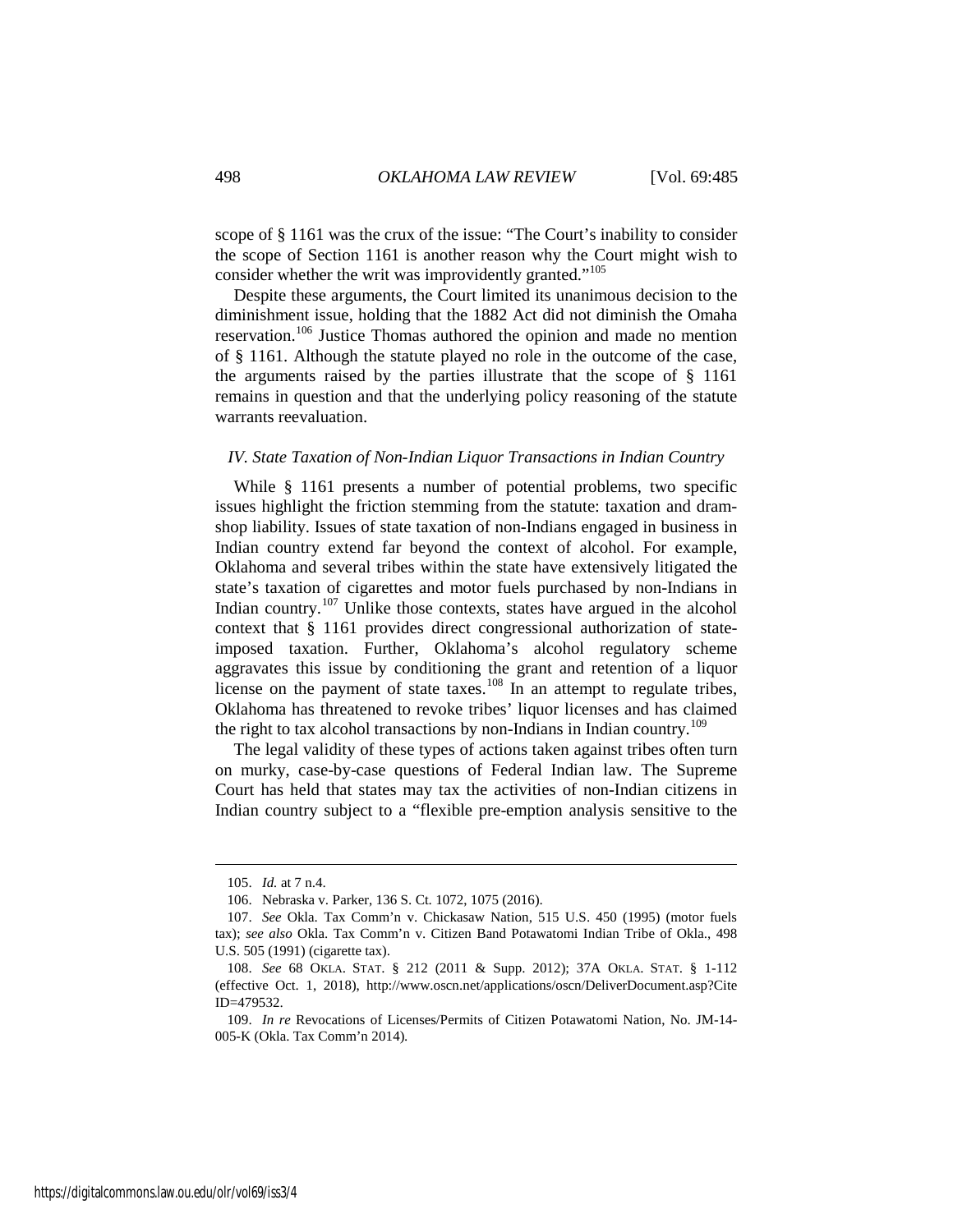particular facts and legislation involved."[110](#page-15-0) But the Court has not directly addressed whether § 1161 permits states to bypass the standard preemption analysis and automatically impose state taxes on non-Indian alcohol transactions in Indian country. The judicial trend in the taxation cases does not ensure a tribal victory through litigation. Therefore, the best answer even beyond the alcohol context—remains to involve tribes in the existing Streamlined Sales and Use Tax system, which apportions tax collection between sovereigns. Alternatively, states and tribes may enter into specific cooperative agreements similar to those that have been employed in the tobacco context.

As applied to tribes, Oklahoma's alcohol scheme presents a specific problem because of the state's ability to revoke licenses upon failure to timely remit state sales taxes.<sup>[111](#page-15-1)</sup> Title 37, section 528 of the Oklahoma Statutes states, "Any [liquor] license issued . . . may be revoked or suspended if . . . the licensee has . . . [h]ad any permit or license issued by the Oklahoma Tax Commission and required by the Oklahoma Alcoholic Beverage Control Act, suspended or revoked by the Tax Commission."[112](#page-15-2) The revocability of a license for tax purposes applies to both low-point beer<sup>[113](#page-15-3)</sup> and alcoholic beverages,  $114$  which is defined as "alcohol, spirits, [non low-point] beer, and wine."<sup>[115](#page-15-5)</sup>

While *Rice* suggests that tribes in Oklahoma must obtain Oklahoma liquor licenses in order to comply with state law, the Supreme Court has not addressed how taxation might factor into a state liquor regulatory scheme when applied to tribes. And lower courts have yet to decide a case involving a sales tax imposed via § 1161 strictly analogous to the Oklahoma liquor tax scheme. But courts have addressed other states' alcohol schemes imposed under § 1161. In *Squaxin Island Tribe v. Washington*, the Ninth Circuit broadly construed § 1161, holding that Washington could tax tribal liquor sales to nontribal members.<sup>[116](#page-15-6)</sup> Washington operated a monopoly liquor system in which the state Liquor Control Board purchased liquor from distributors and then retailed it through state stores at board-fixed prices.<sup>[117](#page-15-7)</sup> Tribes in Washington,

<span id="page-15-0"></span><sup>110.</sup> Cotton Petroleum Corp. v. New Mexico, 490 U.S. 163, 176 (1989).

<sup>111. 37</sup> OKLA. STAT. § 577(F) (2011).

<span id="page-15-2"></span><span id="page-15-1"></span><sup>112.</sup> *Id.* § 528(A)(7).

<span id="page-15-3"></span><sup>113.</sup> *Id.* § 163.16(4).

<sup>114.</sup> *Id.* § 528(A)(7).

<sup>115.</sup> *Id.* § 506(3).

<span id="page-15-7"></span><span id="page-15-6"></span><span id="page-15-5"></span><span id="page-15-4"></span><sup>116. 781</sup> F.2d 715, 724 (9th Cir. 1986).

<sup>117.</sup> *Id.* at 717.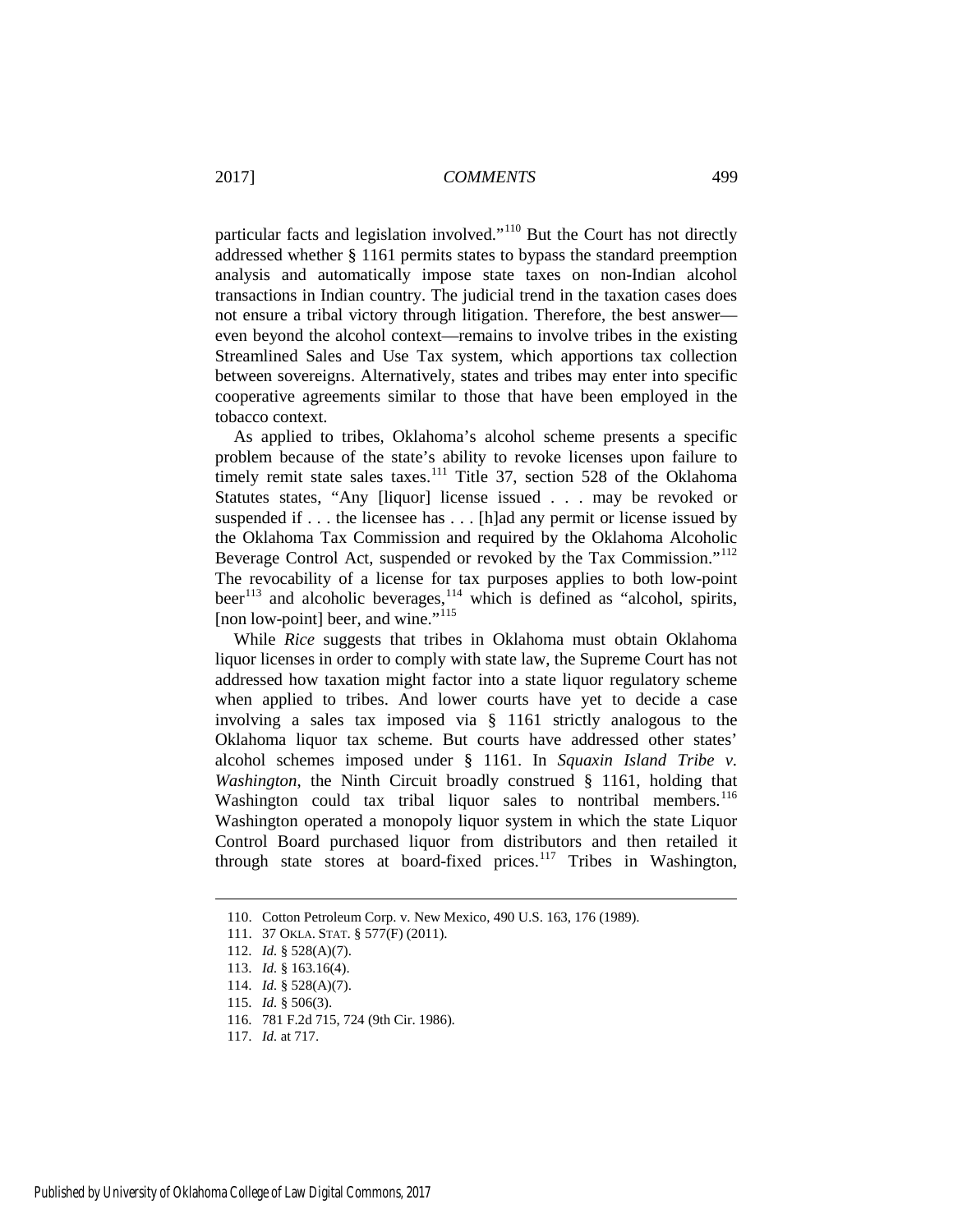however, purchased liquor from out-of-state distributors and sold it in tribal liquor stores with prices including tribal taxes but excluding state taxes and surcharges.<sup>118</sup> Following *Rice*, Washington demanded that tribes obtain vendor agreements with the state which required prepayment of liquor costs and state liquor sales taxes.<sup>119</sup> Four tribes then brought suit against the state, claiming that Washington lacked authority to tax tribal liquor enterprises.<sup>[120](#page-16-2)</sup>

The tribes argued that the state tax on tribal liquor sales aimed purely to maximize revenue and thus fell outside of the narrow holding of *Rice*, which applied solely to liquor licensing.<sup>[121](#page-16-3)</sup> The Ninth Circuit disagreed, noting that *Rice* held that tribal sovereignty interests were only implicated in sales of liquor to tribal members, and therefore the tribes' claims "[did] not merit serious consideration."[122](#page-16-4) Further, the court found that "the 'primary purpose of the liquor control system in Washington is control,' not revenue."[123](#page-16-5) Under this expansive reading of *Rice* and § 1161, the Ninth Circuit essentially conflated the power to require liquor licensing with the power to tax tribal liquor sales in Indian country.

The tribes in *Squaxin* additionally argued that the state taxation directly burdened<sup>[124](#page-16-6)</sup> tribal members and the operation of tribal government and thus was impermissible.<sup>[125](#page-16-7)</sup> Again, the court flatly rejected this argument, noting that the backdrop analysis in *Rice* identified no tradition of sovereign immunity or inherent authority of liquor regulation by Indians.<sup>[126](#page-16-8)</sup> Under this characterization of *Rice*, a state could presumably attach any condition to liquor licensing. This directly conflicts with the Supreme Court's statements in *Rice* that liquor licensing is a narrow exception to the general rule of tribal sovereignty. *Squaxin* has received no direct negative treatment and remains good law within the Ninth Circuit.

Note that the liquor control scheme applied in Washington differs significantly from the scheme in Oklahoma, which more resembles the California free enterprise system reviewed in *Rice*. In *Rice*, California sought to *regulate* the state liquor industry through licensing whereas in

<span id="page-16-1"></span><span id="page-16-0"></span><sup>118.</sup> *Id.*

<sup>119.</sup> WASH. REV. CODE § 82.08.150 (amended 1989).

<sup>120.</sup> *Squaxin*, 781 F.2d at 717-18, 718 n.4.

<sup>121.</sup> *Id.* at 720.

<sup>122.</sup> *Id.*

<sup>123.</sup> *Id.*

<span id="page-16-8"></span><span id="page-16-7"></span><span id="page-16-6"></span><span id="page-16-5"></span><span id="page-16-4"></span><span id="page-16-3"></span><span id="page-16-2"></span><sup>124.</sup> *See* Moe v. Confederated Salish & Kootenai Tribes of Flathead Reservation, 425 U.S. 463 (1976); *see also* Warren Trading Post Co. v. Ariz. State Tax Comm'n, 380 U.S. 685 (1965).

<sup>125.</sup> *Squaxin*, 781 F.2d at 719.

<sup>126.</sup> *Id.*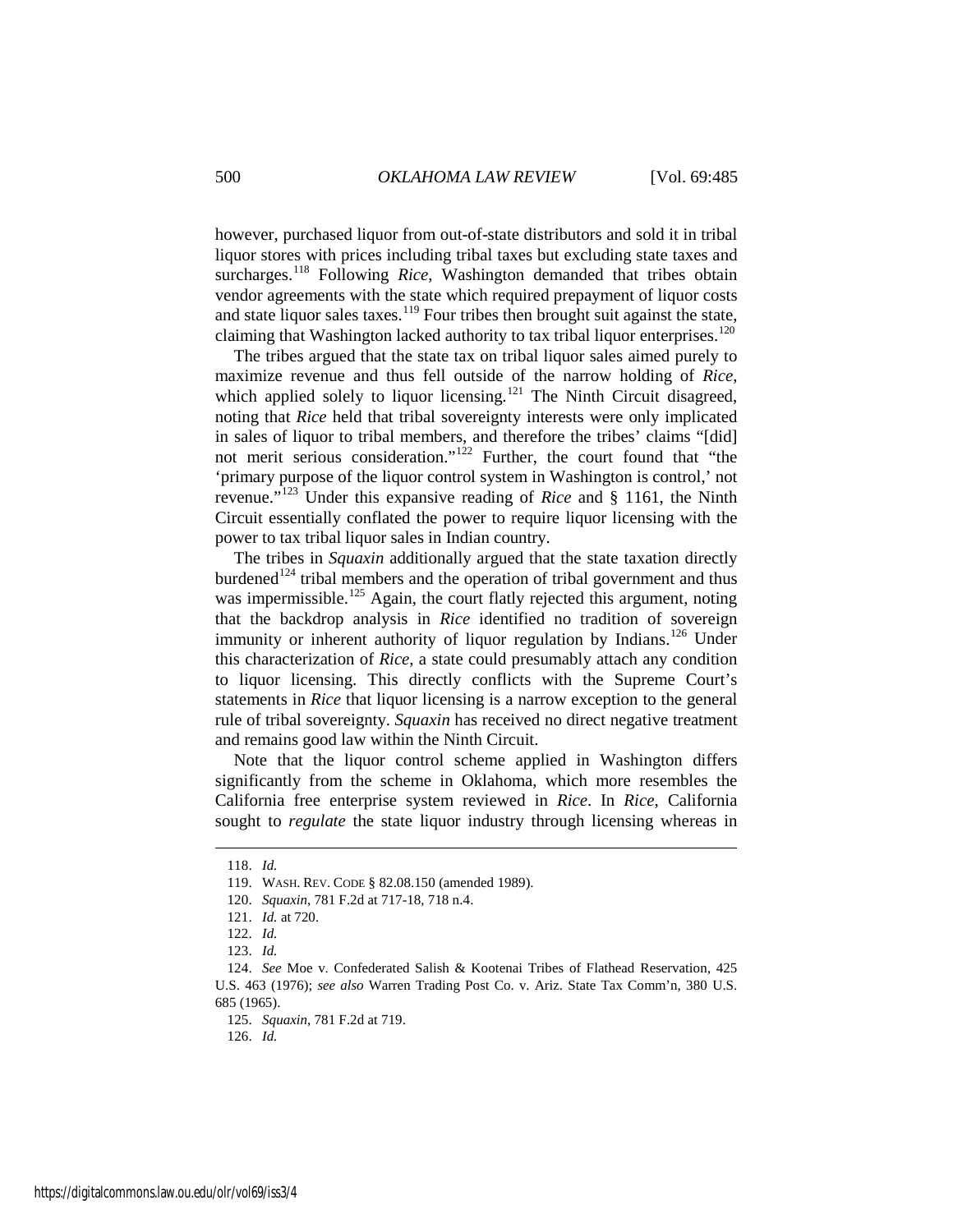*Squaxin*, Washington sought to completely *operate* the state liquor industry through a monopoly system. Thus, the court in *Squaxin* may have deferred more broadly to Washington because a tribal competitor likely posed a significant threat of competition to a heavily state-controlled system.<sup>[127](#page-17-0)</sup>

The State of Oklahoma has prevailed in imposing at least one of its alcohol taxes in Indian country. In *Chickasaw Nation v. Oklahoma ex rel. Oklahoma Tax Commission*, the Tenth Circuit upheld the imposition of an Oklahoma tax on 3.2% beer wholesale distributors who sold to tribal retail stores.[128](#page-17-1) In addition to the low-point beer tax, *Chickasaw Nation* also involved challenges to the state motor fuel taxes and state income taxes.<sup>[129](#page-17-2)</sup> The tribe argued that the holding in *Rice* did not equate the state's power to regulate liquor transactions with the power to tax those transactions.<sup>[130](#page-17-3)</sup> The Tenth Circuit agreed only to an extent, stating, "We agree that the power to regulate does not automatically encompass the power to tax."[131](#page-17-4) The Tenth Circuit further clarified that taxation could be regulatory so long as it played "an integral part of the overall regulatory structure."<sup>[132](#page-17-5)</sup> In determining whether the tax played an integral part, the court focused on two facts. First, the court found the tax primarily regulatory in nature because it was located in title 37 (which regulates intoxicating liquors) of the Oklahoma Statutes and thus differed from other taxes (including sales taxes) in title  $68^{133}$  $68^{133}$  $68^{133}$  Second, the court found that the legal incidence of the tax fell on the distributors because the tax was imposed on distributors and not directly on the tribe.<sup>[134](#page-17-7)</sup> Accordingly, the court upheld the tax as an integral part of the overall alcohol regulatory scheme.<sup>[135](#page-17-8)</sup> The Tenth Circuit's reasoning illustrates the formalistic approach modernly taken in

<span id="page-17-0"></span><sup>127.</sup> This aligns with the Supreme Court's reasoning in the tribal tobacco cases, in which the Supreme Court held that tribes were essentially marketing a "tax exemption." *See, e.g.*, Washington v. Confederated Tribes of Colville Indian Reservation, 447 U.S. 134, 155 (1980) ("It is painfully apparent that the value marketed by the smokeshops to persons coming from outside is not generated on the reservations by activities in which the Tribes have a significant interest.").

<span id="page-17-3"></span><span id="page-17-2"></span><span id="page-17-1"></span><sup>128. 31</sup> F.3d 964, 967-68 (10th Cir. 1994), *aff'd in part, rev'd in part and remanded sub nom.* Okla. Tax Comm'n v. Chickasaw Nation, 515 U.S. 450, *vacated in part sub nom.* Chickasaw Nation v. Oklahoma *ex rel.* Okla. Tax Comm'n, 64 F.3d 577 (10th Cir. 1995).

<sup>129.</sup> *Id.* at 966.

<sup>130.</sup> *Id.* at 968.

<span id="page-17-4"></span><sup>131.</sup> *Id.*

<span id="page-17-5"></span><sup>132.</sup> *Id.*

<span id="page-17-6"></span><sup>133.</sup> *Id.*

<sup>134.</sup> *Id.* at 969.

<span id="page-17-8"></span><span id="page-17-7"></span><sup>135.</sup> *Id.* at 968.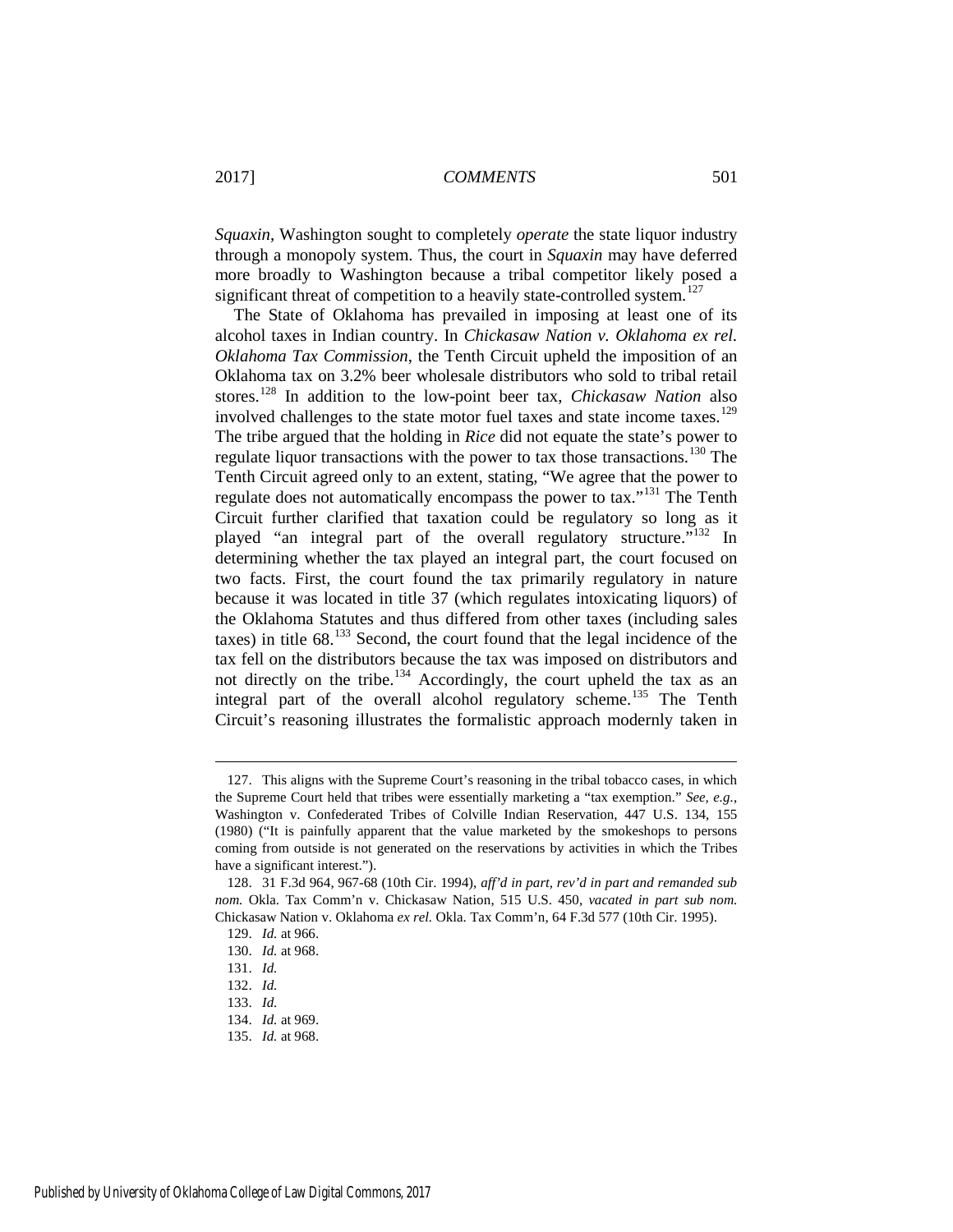Indian taxation cases. But, as a practical matter, whether the legal incidence falls on the distributor, the tribe, or the consumer carries little relevance because the tax will inevitably raise the overall price and negatively affect tribal interests.

Following the Tenth Circuit's decision in *Chickasaw Nation*, the Supreme Court granted certiorari, but only on the issues of the motor fuels tax and income tax.<sup>[136](#page-18-0)</sup> While the tax on low-point beer was not granted certiorari, the Supreme Court's review of the motor fuels tax and income tax in *Chickasaw Nation* illustrates Oklahoma's persistence on taxing tribal businesses and forecasts the actions the state may take if litigation over alcohol taxation occurs in the future.

Ultimately, the Supreme Court held that Oklahoma could not apply its motor fuels tax to fuel sold by the tribe in Indian country but that the state could tax income of all persons residing in the state outside of Indian country.<sup>[137](#page-18-1)</sup> Oklahoma argued that the Court should weigh the relevant state and tribal interests in reviewing the motor fuels tax.<sup>[138](#page-18-2)</sup> The Court, however, employed a more categorical approach: "'[A]bsent cession of jurisdiction or other federal statutes permitting it,' we have held, a State is without power to tax reservation lands and reservation Indians."[139](#page-18-3) Under this categorical approach, the case turned on the legal incidence of the tax: "If the legal incidence of an excise tax rests on a tribe or on tribal members for sales made inside Indian country, the tax cannot be enforced absent clear congressional authorization."<sup>[140](#page-18-4)</sup>

Unsurprisingly, the motor fuels tax at issue $141$  failed to specify which party the legal incidence rested on.<sup>[142](#page-18-6)</sup> In the absence of express language, the Court determined the legal incidence fell on tribal retailers because the taxing statute required fuel distributors to remit the amount of tax due "on behalf of a licensed retailer."<sup>[143](#page-18-7)</sup> Furthermore, the tax did not impose liability on a consumer for purchasing or possessing untaxed fuel. $^{144}$  $^{144}$  $^{144}$ 

<sup>136.</sup> Okla. Tax Comm'n v. Chickasaw Nation, 515 U.S. 450, 452-53 (1995).

<sup>137.</sup> *Id.* at 467.

<sup>138.</sup> *Id.* at 457.

<span id="page-18-6"></span><span id="page-18-5"></span><span id="page-18-4"></span><span id="page-18-3"></span><span id="page-18-2"></span><span id="page-18-1"></span><span id="page-18-0"></span><sup>139.</sup> *Id.* at 458 (quoting County of Yakima v. Confederated Tribes and Bands of Yakima Nation, 502 U.S. 251, 258 (1992)).

<sup>140.</sup> *Id.* at 459 (citing Moe v. Salish & Kootenai Tribes, 425 U.S. 463, 483 (1976)).

<sup>141. 68</sup> OKLA. STAT. § 505(c) (1991) (repealed 1996).

<sup>142.</sup> *Chickasaw Nation*, 515 U.S. at 461.

<span id="page-18-7"></span><sup>143.</sup> *Id.* (emphasis omitted) (quoting 68 OKLA. STAT. § 505(c) (1991) (repealed 1996)).

<span id="page-18-8"></span><sup>144.</sup> *Id.* at 462.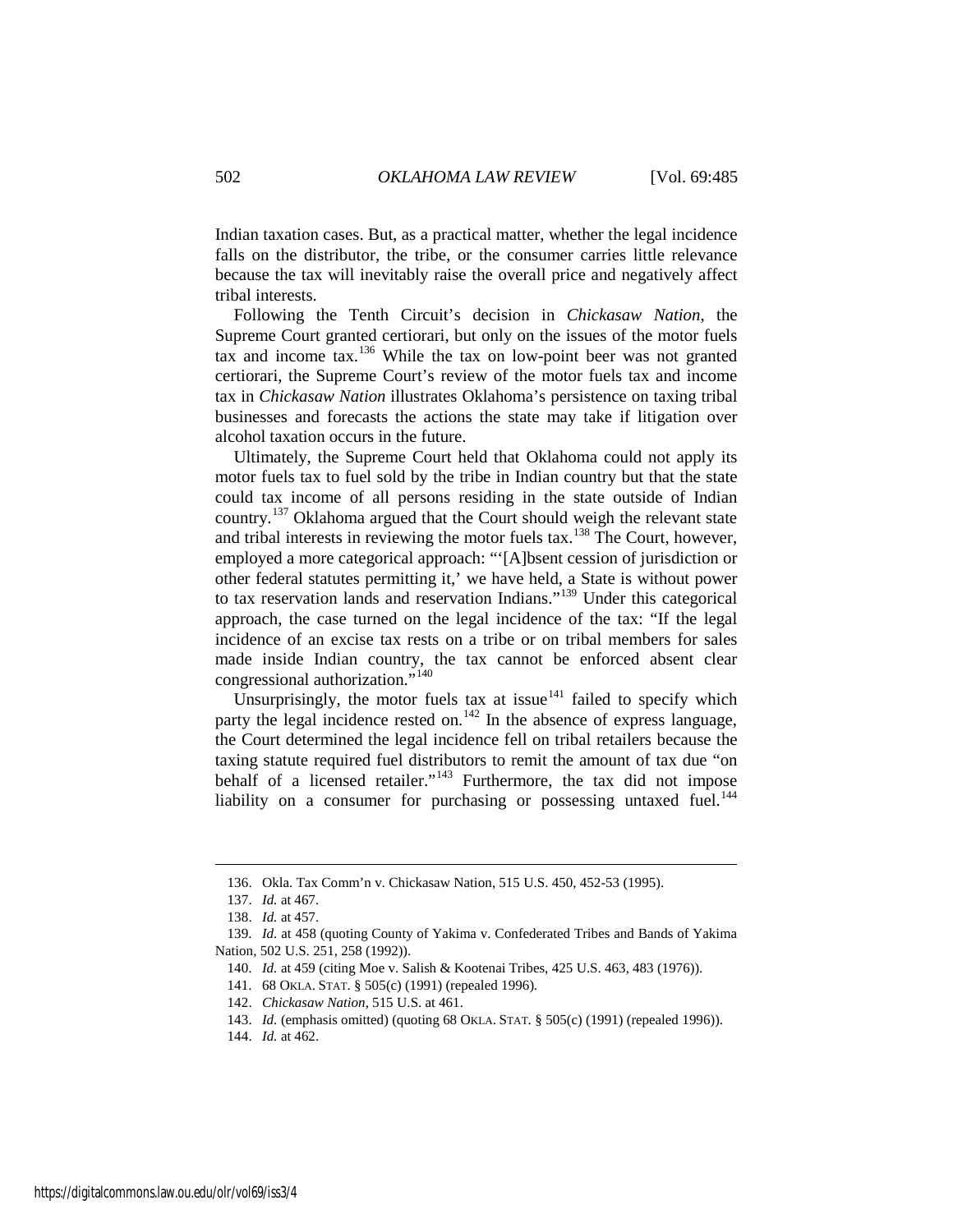Ultimately, the Court affirmed the Tenth Circuit's finding that the legal incidence fell on the tribe, thus rendering the tax impermissible.<sup>145</sup>

In reaction to the Supreme Court's decision in *Chickasaw Nation*, Oklahoma restructured the motor fuel tax and recodified it at title 68, sections  $500.1-531$  of the Oklahoma Statutes.<sup>[146](#page-19-1)</sup> The Oklahoma legislature rewrote the code and expressly placed the legal incidence on consumers: "It is the intent of the Legislature that the taxes imposed on motor fuel have always been and continue to be declared and conclusively presumed to be a direct tax on the ultimate or retail consumer."<sup>[147](#page-19-2)</sup> Further, the legislature identified the specific reason for the statutory rewrite: "The purpose of this recodification is a result of the interpretation of the motor fuel tax code of this state by the federal courts, specifically the decision by the Supreme Court of the United States in '*Oklahoma Tax Commission v. Chickasaw*   $National.^{""148"$  $National.^{""148"$  $National.^{""148"$ 

As illustrated in *Chickasaw Nation*, courts question whether a tax serves regulatory or pecuniary purposes in determining its applicability in Indian country. The Tenth Circuit deemed the low-point beer tax primarily regulatory simply based on its location in title 37 of the Oklahoma Statutes.<sup>[149](#page-19-4)</sup> Other Oklahoma liquor permits, however, differ from the tax on low-point beer upheld in *Chickasaw Nation*. For example, while the mixed beverage tax permit is also located in title 37, the requirement of a sales tax permit in that section refers explicitly to title 68 of the Oklahoma Statutes.<sup>[150](#page-19-5)</sup> This is distinguishable from the tax on low-point beer which does not refer to any other section of the state code.<sup>[151](#page-19-6)</sup> If a court followed the reasoning of the Tenth Circuit in *Chickasaw Nation* as to the mixed beverage permit, the fact that the condition of a sales tax permit refers back to title 68 could indicate a more pecuniary purpose. In any event, under the Supreme Court's formalistic approach, the legal incidence of the tax likely controls the outcome. And the Oklahoma Sales Tax expressly states that "this Code shall be construed as imposing a tax upon the sale of tangible

<sup>145.</sup> *Id.*

<span id="page-19-2"></span><span id="page-19-1"></span><span id="page-19-0"></span><sup>146.</sup> *See* Ryals v. Keating, 2000 OK CIV APP 24, 2 P.3d 378 (discussing changes to the Motor Fuel Tax Code after *Chickasaw Nation*).

<sup>147. 68</sup> OKLA. STAT. § 500.2 (2011)).

<sup>148.</sup> *Id.* (internal citation omitted).

<span id="page-19-5"></span><span id="page-19-4"></span><span id="page-19-3"></span><sup>149.</sup> Chickasaw Nation v. Oklahoma *ex rel.* Okla. Tax Comm'n, 31 F.3d 964, 968 (10th Cir. 1994), *aff'd in part, rev'd in part and remanded sub nom.* Okla. Tax Comm'n v. Chickasaw Nation, 515 U.S. 450, *vacated in part sub nom.* Chickasaw Nation v. Oklahoma *ex rel.* Okla. Tax Comm'n, 64 F.3d 577 (10th Cir. 1995).

<sup>150. 37</sup> OKLA. STAT. § 577(E) (2011).

<span id="page-19-6"></span><sup>151.</sup> *Id.* § 163.6.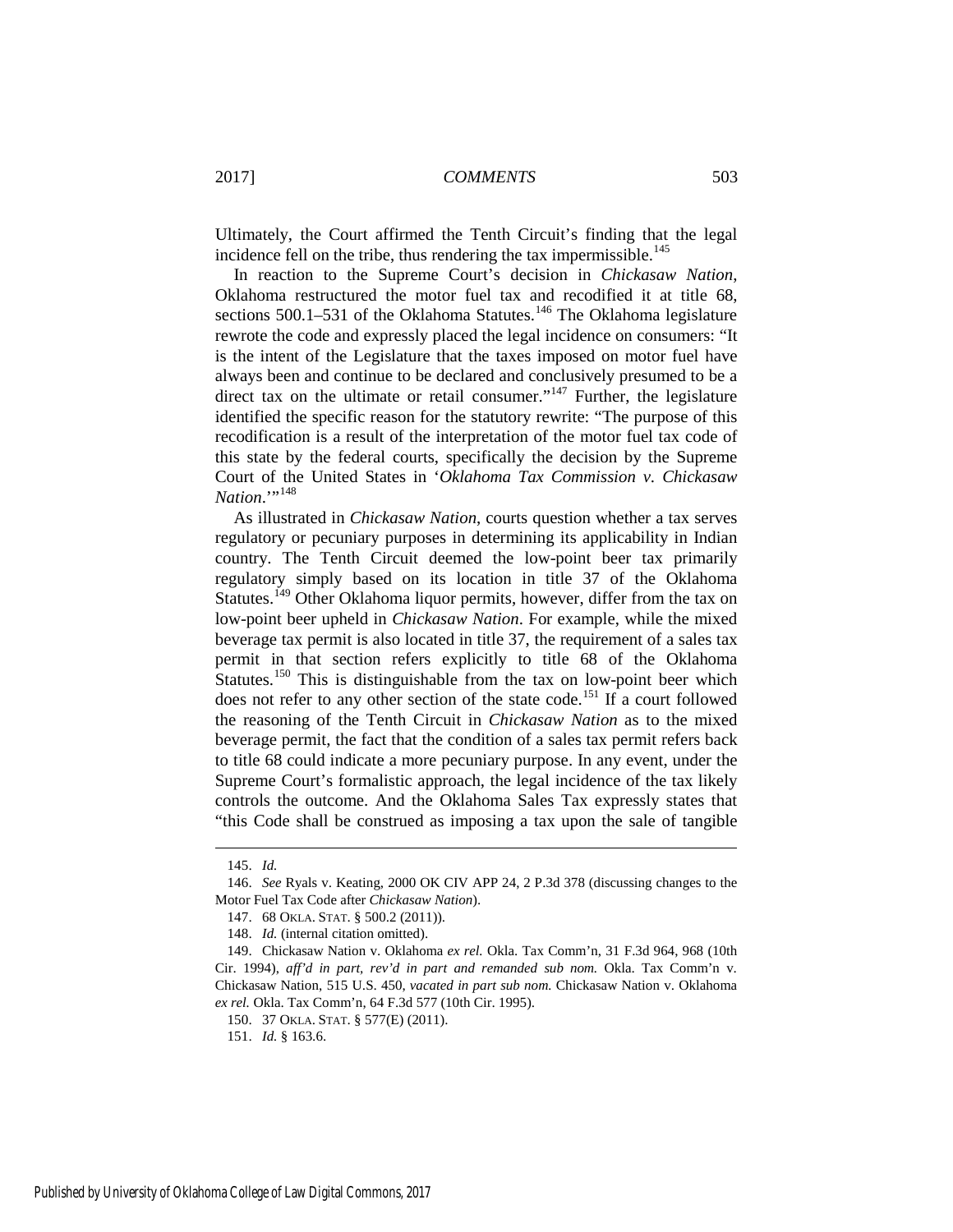personal property and services, not otherwise exempted, to the *consumer*."[152](#page-20-0)

Litigation is currently underway on this exact issue in the federal court system. For example, in the United States District Court for the District of South Dakota, *Flandreau Santee Sioux Tribe v. Gerlach* involves a dispute between South Dakota and the Flandreau Santee Sioux Tribe over the applicability of the state's use tax to non-Indian liquor transactions within the tribe's Indian country.[153](#page-20-1) The tribe holds three state liquor licenses granted pursuant to South Dakota law.<sup>[154](#page-20-2)</sup> Similar to the Oklahoma scheme, these licenses are conditioned upon the remittance of state taxes.<sup>[155](#page-20-3)</sup>

When the tribe sought to renew its licenses in 2009 and 2010, South Dakota denied the applications, stating that taxes incurred by non-Indians had not been remitted.<sup>[156](#page-20-4)</sup> The state based its decision on section 35-2-24 of the South Dakota Codified Laws, which states in pertinent part:

No license granted under this title may be reissued to an Indian tribe operating in Indian country controlled by the Indian tribe or to an enrolled tribal member operating in Indian country controlled by the enrolled tribal member's tribe until the Indian tribe or enrolled tribal member remits to the Department of Revenue all use tax incurred by nonmembers as a result of the operation of the licensed premises, and any other state tax has been remitted or is not delinquent.<sup>[157](#page-20-5)</sup>

Following an adverse decision in a state administrative proceeding, the tribe filed suit in federal court, seeking a preliminary injunction.<sup>[158](#page-20-6)</sup> In one of its specific claims, the tribe alleges that section 35-2-24 violates 18 U.S.C. § 1161.<sup>[159](#page-20-7)</sup> The State then moved for a judgment on the pleadings under Federal Rule of Civil Procedure  $12(c)$ .<sup>[160](#page-20-8)</sup>

The court denied the State's motion for judgment on the pleadings and thus the case remains at the district court level.<sup>[161](#page-20-9)</sup> The ultimate resolution of this case should garner the attention of tribes within Oklahoma, given the

<span id="page-20-0"></span><sup>152. 68</sup> OKLA. STAT. § 1351 (2011) (emphasis added).

<span id="page-20-1"></span><sup>153.</sup> Flandreau Santee Sioux Tribe v. Gerlach, 155 F. Supp. 3d 972, 977 (D.S.D. 2015).

<span id="page-20-2"></span><sup>154.</sup> *Id.*

<span id="page-20-3"></span><sup>155.</sup> *Id.*

<span id="page-20-4"></span><sup>156.</sup> *Id.*

<span id="page-20-5"></span><sup>157.</sup> S.D. CODIFIED LAWS § 35-2-24 (2011).

<span id="page-20-6"></span><sup>158.</sup> *Flandreau Santee Sioux*, 155 F. Supp. 3d at 977.

<span id="page-20-8"></span><span id="page-20-7"></span><sup>159.</sup> *Id.* at 978.

<sup>160.</sup> *Id.*

<span id="page-20-9"></span><sup>161.</sup> *Id.*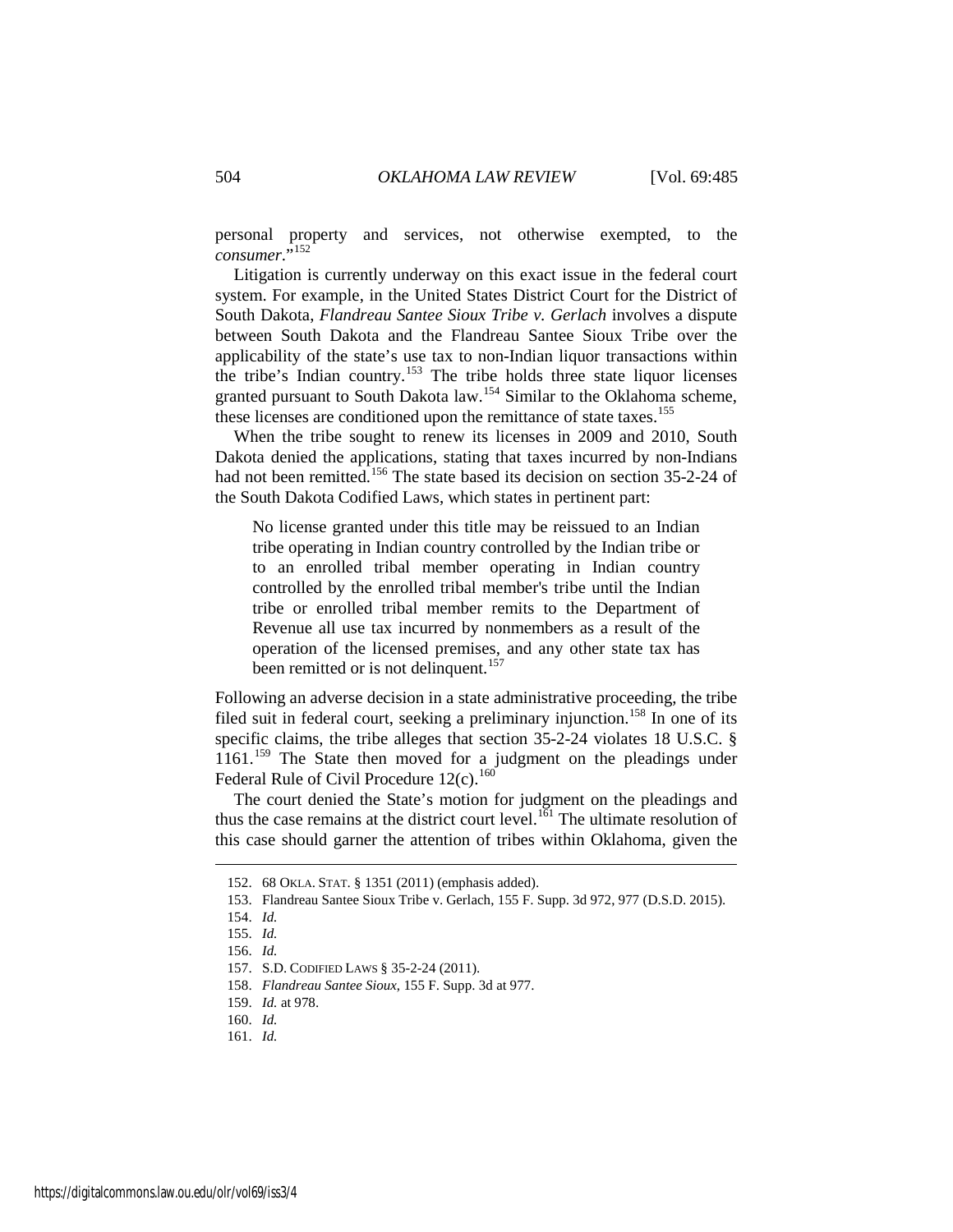similarities in the two states' alcohol regulatory schemes. In the interim, District Judge Lawrence Piersol's opinion denying the motion for judgment on the pleadings proves instructive. The arguments articulated in *Flandreau* resemble those at the heart of this article and likely to appear if litigation occurs between tribes and Oklahoma on this issue. South Dakota argues that the tribe consented to the state's licensing scheme, and thus state taxation, when it applied for a state liquor license.<sup>[162](#page-21-0)</sup> The tribe counters with two arguments. First, the state cannot "convert invalid on-reservation taxes into valid taxes by merely conditioning alcohol licensure on paying the taxes."<sup>[163](#page-21-1)</sup> Second, the state's power to regulate under  $\S$  1161 "does not empower the state to attach tax conditions to licensures that have no nexus to alcohol regulation."[164](#page-21-2) Ultimately, this case turns on the scope of § 1161.

In considering the State's motion, the court began by reciting the plain language of § 1161 and then summarized the *Rice* decision.<sup>[165](#page-21-3)</sup> On the specific issue of whether a state may condition liquor licenses upon the remittance of taxes, the court stated that the *Rice* decision "departs from relevance" because of its silence on "the more discrete issue of what conditions may be attached to licensure."[166](#page-21-4) Further, the court characterized South Dakota's argument to mean "that the state laws the tribes must comply with may be of indeterminate scope and contemplate a vast array of subject matter unrelated to alcohol regulation."[167](#page-21-5) The court also dismissed the State's reliance on *Squaxin*, stating that the "state tax [in *Squaxin*] was valid as it was confined strictly to alcohol sales marketed toward non-members who were being empowered to avoid state tax impositions."<sup>[168](#page-21-6)</sup> Unlike *Squaxin*, the South Dakota scheme shares no apparent nexus with alcohol. $16\overline{6}$ 

Ultimately, the court deemed the tribe's pleadings adequate and denied the State's motion. [170](#page-21-8) Further, the court identified that the core issue of the case turns on the reconciliation of a state's regulatory authority under § 1161 with the fact that a "state's authority to tax in Indian country is operationally curtailed by a tribe's sovereign immunity."[171](#page-21-9) Though the case

<span id="page-21-0"></span><sup>162.</sup> *Id.* at 997.

<span id="page-21-1"></span><sup>163.</sup> *Id.* at 998.

<span id="page-21-2"></span><sup>164.</sup> *Id.*

<span id="page-21-3"></span><sup>165.</sup> *Id.*

<span id="page-21-4"></span><sup>166.</sup> *Id.* at 999.

<span id="page-21-5"></span><sup>167.</sup> *Id.*

<span id="page-21-6"></span><sup>168.</sup> *Id.*

<span id="page-21-7"></span><sup>169.</sup> *Id.*

<span id="page-21-8"></span><sup>170.</sup> *Id.* at 1000.

<span id="page-21-9"></span><sup>171.</sup> *Id.* at 999-1000.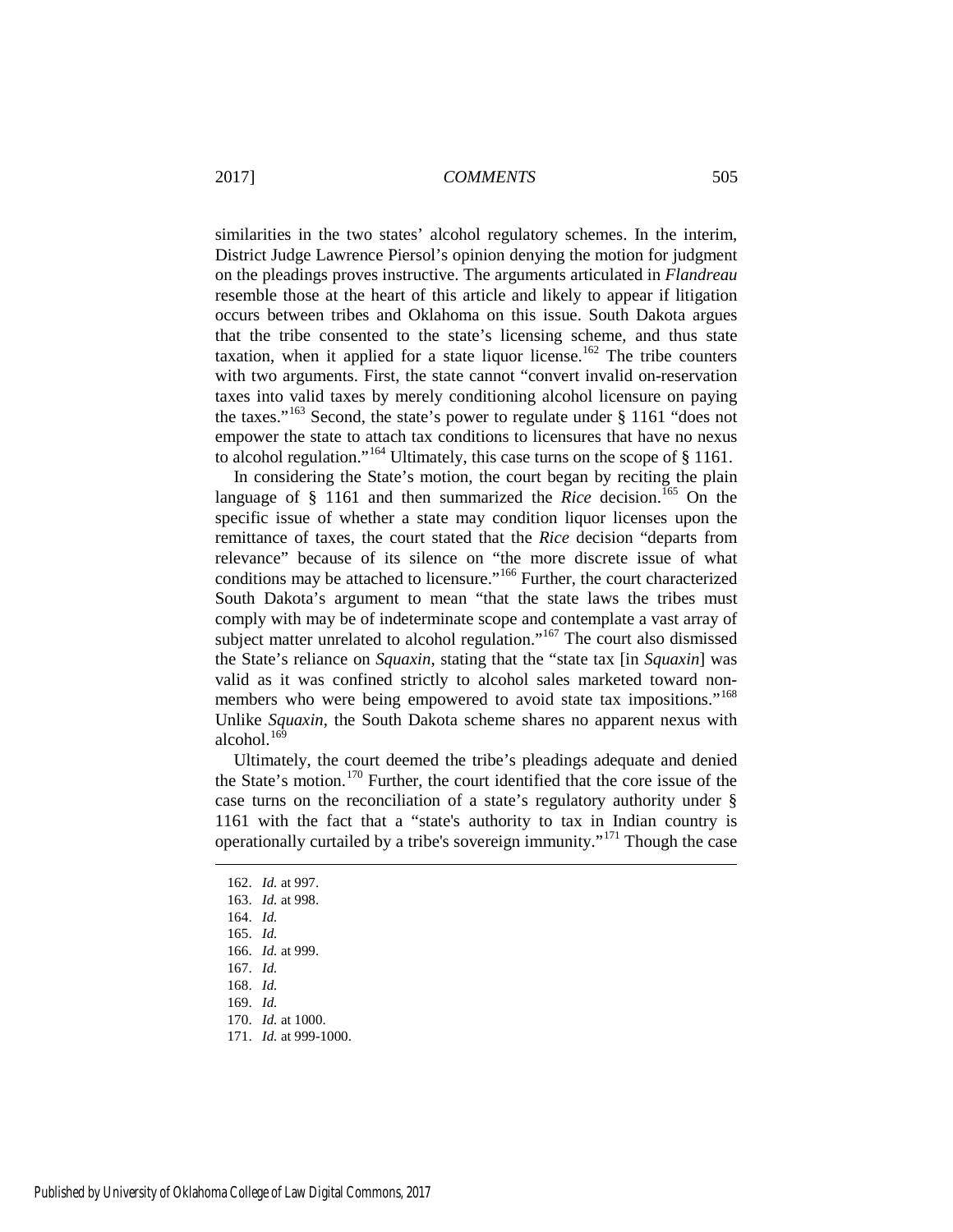remains at an early stage, the Flandreau Santee Sioux Tribe won a battle by surviving South Dakota's motion. The district court could have easily shoehorned this case under a broad reading of *Rice* or attempted to resolve the case on other grounds. But, for the time being, it seems a federal district court stands poised to address the effect of § 1161 on state taxation in Indian country.

<span id="page-22-0"></span>This issue could also lead to litigation in Oklahoma. For example, the Citizen Potawatomi Nation ("Nation") recently prevailed in arbitration over the State of Oklahoma on the issue of the state's ability to impose taxes on non-Indian liquor sales in Indian country.<sup>[172](#page-22-1)</sup> The dispute began in 2014 when the Oklahoma Tax Commission ("OTC") filed an administrative complaint against the Nation and sought to revoke the Nation's state liquor licenses for failure to remit state taxes.<sup>173</sup> In this initial complaint, the OTC claimed that Oklahoma sales taxes apply to all sales by the Nation to nontribal members.[174](#page-22-3) The Nation argued that its gaming compact with Oklahoma required OTC to pursue its claim through arbitration.<sup>[175](#page-22-4)</sup> After arbitration began, the OTC threatened to close all of the Nation's businesses for failure to comply with Oklahoma tax laws.<sup>[176](#page-22-5)</sup>

The arbitrator (former Oklahoma Supreme Court Justice Daniel J. Boudreau)<sup>[177](#page-22-6)</sup> "characterized the underlying dispute in [the] proceeding as centering primarily on the Nation's contention that they have no obligation to accede to the State's demand for all of the Nation's businesses to collect, report and remit sales taxes on sales of goods and services to nontribal members."<sup>[178](#page-22-7)</sup> Much of the arbitration award focuses on the Indian Gaming Regulatory Act and the gaming compact between the Nation and the state. But ultimately, the Nation won on the argument that even if Oklahoma's Tax Code applies to the Nation's sales to non-Indians, it would be preempted by the federal balancing test established by the Supreme Court in *White Mountain Apache Tribe v. Bracker*. [179](#page-22-8) The arbitrator agreed, and he did so based on four findings. First, the Nation identified "significant federal and tribal interests in the Nation's self-governance, economic self-

<span id="page-22-3"></span><span id="page-22-2"></span><span id="page-22-1"></span><sup>172.</sup> Citizen Potawatomi Nation v. Oklahoma, No. 01-15-0003-3452 (Am. Arb. Ass'n Apr. 4, 2016) (Boudreau, Arb.) [hereinafter Arbitration Award].

<sup>173.</sup> *Id.* at 2.

<sup>174.</sup> *Id.*

<sup>175.</sup> *Id.*

<sup>176.</sup> *Id.*

<span id="page-22-8"></span><span id="page-22-7"></span><span id="page-22-6"></span><span id="page-22-5"></span><span id="page-22-4"></span><sup>177.</sup> *See Daniel J. Bordreau*, DISP. RESOL. CONSULTANTS, http://www.drc-ok.com/ boudreau-cv/ (last visited May 12, 2017).

<sup>178.</sup> Arbitration Award, *supra* not[e 172,](#page-22-0) at 3.

<sup>179.</sup> *Id.* at 4-5; *see also* White Mountain Apache Tribe v. Bracker, 448 U.S. 136 (1980).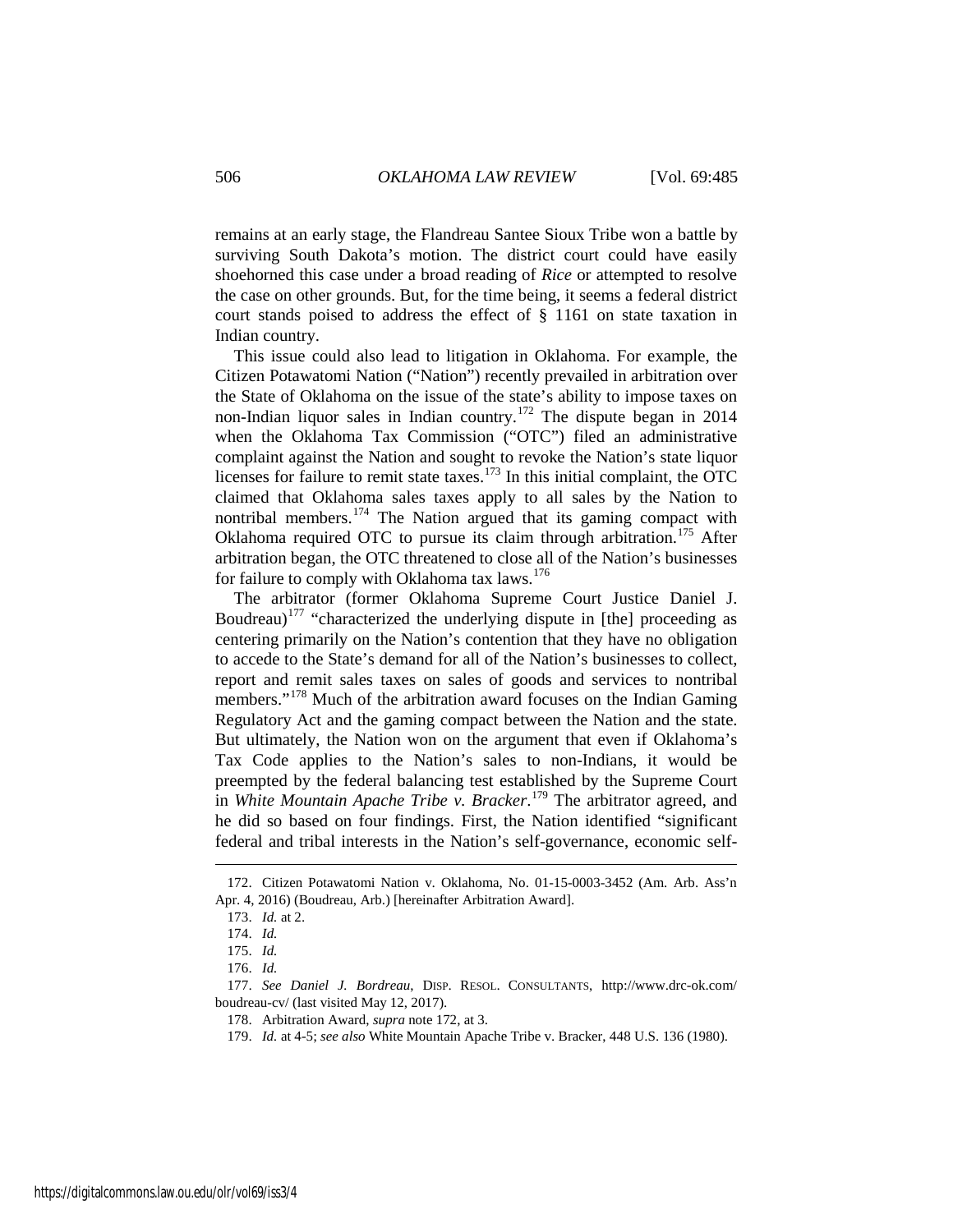sufficiency, and self-determination."<sup>[180](#page-23-0)</sup> Second, "the Nation alone invests value in the goods and services that it sells, does not derive such value through an exemption from State sales taxes, and imposes its own equivalent tribal sales tax on the sales."[181](#page-23-1) Third, "the State possesses no economic interest beyond a general quest for additional revenue in imposing [its] sales tax."[182](#page-23-2) And fourth, "the federal and tribal interests at stake predominate significantly over any possible State interest in the transactions."<sup>[183](#page-23-3)</sup>

Interestingly, the arbitrator applied the *Bracker* balancing analysis,<sup>[184](#page-23-4)</sup> which was developed in 1980 and significantly predates the more categorical and formal approach taken by the Supreme Court in *Chickasaw Nation*.

While this arbitration award bodes well for tribes in Oklahoma, the State of Oklahoma has shown a willingness to amend its statutes to circumnavigate adverse decisions, as illustrated by the legislative actions taken following *Chickasaw Nation*. While amending § 1161 could erase the question of the statute's current scope, taxation questions may persist. On a practical level, better avenues than litigation exist, including seeking inclusion in Oklahoma's existing Streamlined Sales and Use Tax statute or through direct cooperative agreements with the state.

### *V. The Taxation Solution: Inclusion in the Sales and Use Tax Scheme and Cooperative Agreements*

As discussed above, the issue of taxation causes friction between the state and tribes as each sovereign attempts to maximize its tax base. The Supreme Court has held that a tribe's authority to tax is an inherent government function.<sup>[185](#page-23-5)</sup> But for products without "reservation generated value," the state may tax non-Indian purchases of that product in Indian country.[186](#page-23-6) For example, courts likely will not find reservation-generated value in tribal cigarette sales when the cigarettes are imported from outside of Indian country.[187](#page-23-7) This creates a potential double taxation problem where

<span id="page-23-2"></span><span id="page-23-1"></span><span id="page-23-0"></span><u>.</u>

<sup>180.</sup> Arbitration Award, *supra* not[e 172,](#page-22-0) at 5.

<sup>181.</sup> *Id.*

<sup>182.</sup> *Id.*

<sup>183.</sup> *Id.*

<sup>184.</sup> *See Bracker*, 448 U.S. at 144-45.

<sup>185.</sup> *See, e.g.*, Merrion v. Jicarilla Apache Tribe, 455 U.S. 130, 137-40 (1982).

<span id="page-23-7"></span><span id="page-23-6"></span><span id="page-23-5"></span><span id="page-23-4"></span><span id="page-23-3"></span><sup>186.</sup> *See* Washington v. Confederated Tribes of Colville Indian Reservation, 447 U.S. 134, 155 (1980) (no preemption for tribes that were merely "market[ing] a [tax] exemption).

<sup>187.</sup> *Id.*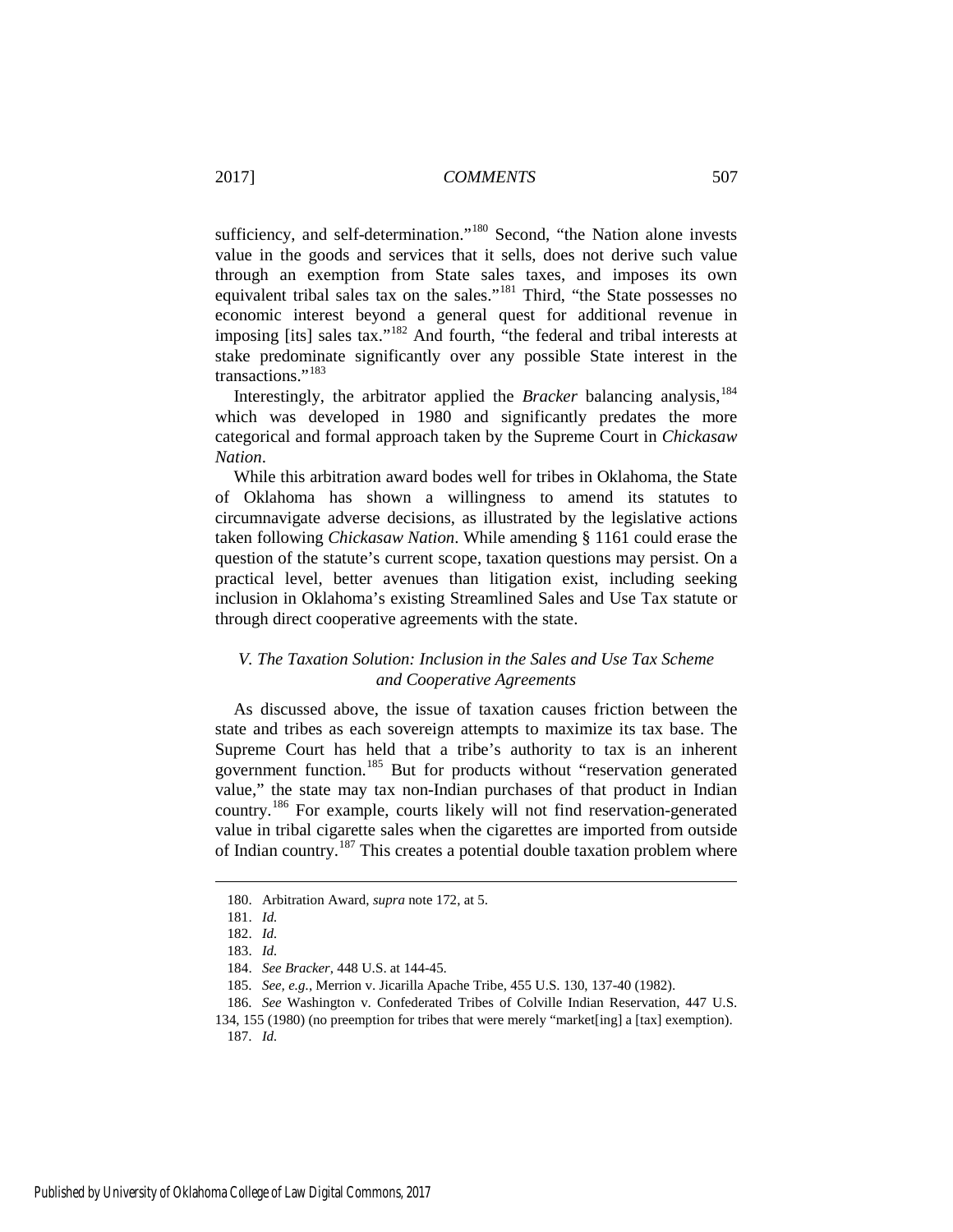both the tribe and the state may tax a non-Indian purchase. And the extra tax necessarily raises the overall price, which negatively affects a tribe's ability to compete.

<span id="page-24-0"></span>The State of Oklahoma and tribes have addressed tax issues in compacts concerning certain industries, including gaming,  $188$  tobacco,  $189$  and hunting, $190$  among others. In the tobacco context, compacts focus directly on taxation. For example, the compact between Oklahoma and the Absentee Shawnee Tribe of Indians of Oklahoma states that "the Tribe acknowledges that the State tobacco tax does apply to sales to non-members of the Tribe, even if they occur on tribal lands."<sup>[191](#page-24-4)</sup> The compact then outlines a detailed description of how tobacco taxes are to be imposed and apportioned between the tribe and state.<sup>[192](#page-24-5)</sup>

The Model Tribal Gaming Compact, however, does not address taxes with the same specificity as the tobacco compact. The compact does contemplate the sale of alcohol in gaming facilities: "The sale and service of alcoholic beverages in a facility shall be in compliance with state, federal and tribal law in regard to the licensing and sale of such beverages."[193](#page-24-6) But on the issue of taxation, the compact only states, "Nothing in this Compact shall be deemed to authorize the state to impose any tax, fee, charge or assessment upon the tribe or enterprise except as expressly authorized pursuant to this Compact."[194](#page-24-7) From a facial reading, these two statements remain ambiguous as to whether the state may tax non-Indian liquor transactions in tribal gaming facilities. Of course, the Citizen Potawatomi Nation recently won an arbitration award on this issue. But instead of litigating or arbitrating<sup>[195](#page-24-8)</sup> the issue, the state and tribes could negotiate which state taxes, if any, apply in this context through either cooperative

<sup>188.</sup> *See* Model Tribal Gaming Compact, 3A OKLA. STAT. § 281 (2011).

<span id="page-24-2"></span><span id="page-24-1"></span><sup>189.</sup> *See, e.g.*, Tobacco Tax Compact Between the State of Oklahoma and the Absentee Shawnee Tribe of Indians of Oklahoma (Okla. Sec'y of State No. 47739, Sept. 18, 2015), https://www.sos.ok.gov/documents/filelog/90775.pdf [hereinafter Absentee Shawnee Tobacco Compact].

<span id="page-24-4"></span><span id="page-24-3"></span><sup>190.</sup> *See* Hunting and Fishing Compact Between the State of Oklahoma and the Cherokee Nation (Okla. Sec'y of State No. 47580, June 1, 2015), https://www.sos.ok.gov/ documents/filelog/90614.pdf.

<sup>191.</sup> Absentee Shawnee Tobacco Compact, *supra* not[e 189,](#page-24-0) at art. 2, § 6.

<sup>192.</sup> *Id.*

<sup>193. 3</sup>A OKLA. STAT. § 281 pt. 5(I) (2011).

<sup>194.</sup> *Id.* § 281 pt. 11(D).

<span id="page-24-8"></span><span id="page-24-7"></span><span id="page-24-6"></span><span id="page-24-5"></span><sup>195.</sup> The Model Tribal Gaming Compact requires arbitration before a suit can be filed in federal court. *Id.* § 281 pt. 12(2).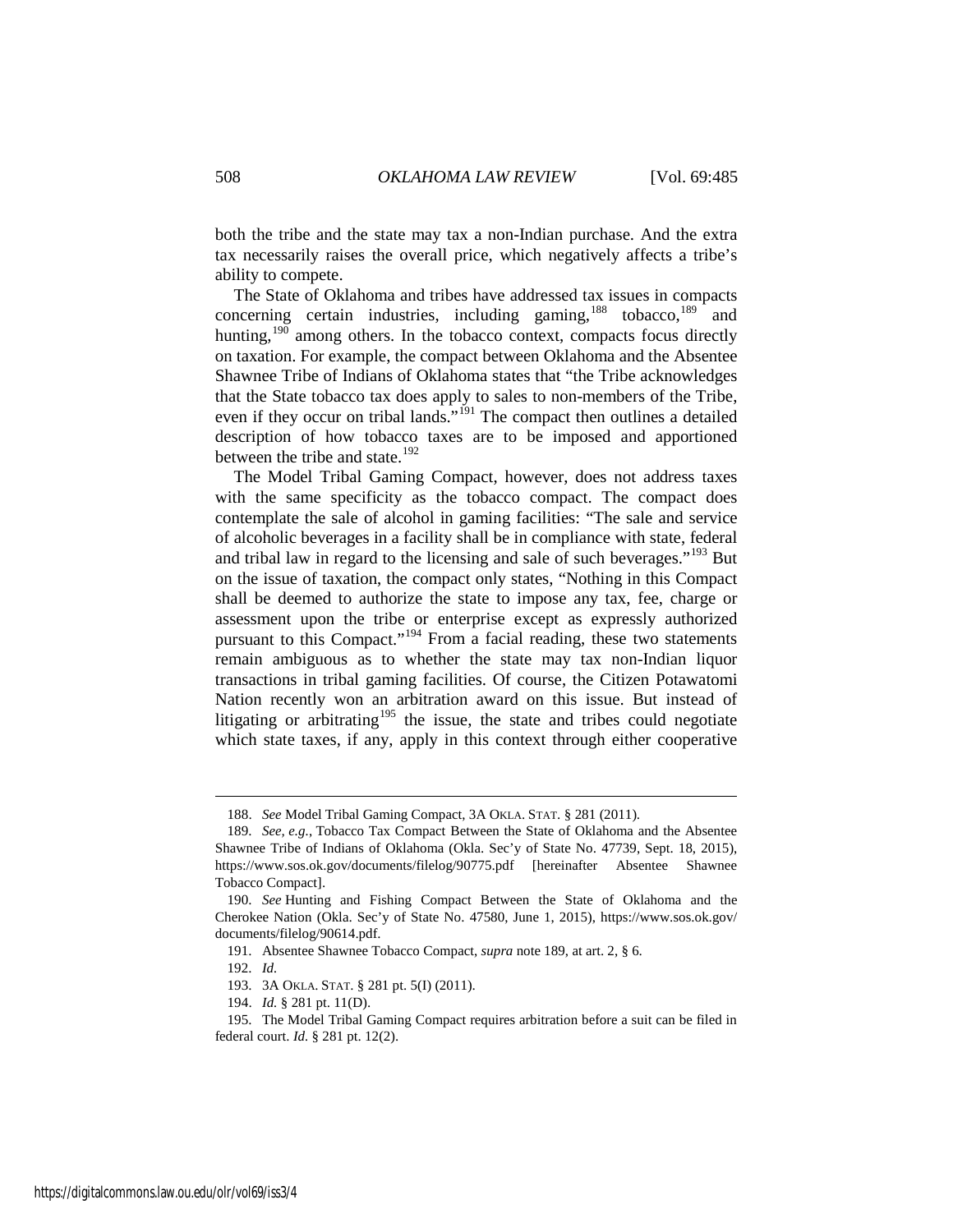agreements, the Streamlined Sales and Use Tax Agreement, or a combination of both.

Oklahoma has a statutory scheme in place that may solve the issue of state taxation of non-Indian liquor transactions in Indian country. To more efficiently levy its taxes, Oklahoma adopted the Streamlined Sales and Use Tax Administration Act.[196](#page-25-0) This statute aims to alleviate the burdens of tax compliance between states by using a central simplified system to apportion state sales and use taxes.<sup>[197](#page-25-1)</sup> The statute serves as a template agreement for states—as separate sovereigns—to cooperate in the administration and collection of their respective taxes. The statute, however, makes no reference to tribes—the only sovereigns contemplated are other states and the District of Columbia.[198](#page-25-2) Courts have yet to consider tribal inclusion in the scheme and few Oklahoma cases address the Streamlined Sales and Use Tax Administration Act.[199](#page-25-3) NCAI advocates for the inclusion of tribes in the Streamlined Sales and Use Tax Agreement, yet efforts to include tribes in the scheme have yet to gain widespread acceptance.<sup>[200](#page-25-4)</sup> Tribal inclusion could prove enormously beneficial in Oklahoma, where thirty-eight sovereign tribal governments exist.

North Dakota has entered into sales and use tax agreements with tribes located within its borders.<sup>[201](#page-25-5)</sup> Chapter 57-39.8, titled "State-Tribal Sales, Use, and Gross Receipts Tax Agreements," grants the governor the authority to enter agreements "relating to administration and allocation of state and tribal sales, use, and gross receipts taxes."<sup>[202](#page-25-6)</sup> These agreements allow tribes and the state to work out tax allocation on their own terms, instead of having their rights determined through litigation. Further, tribes and the state may enter into general tax agreements, such as the Streamlined Sales and Use Tax Agreement, and then specifically compact for certain

<sup>196. 68</sup> OKLA. STAT. §§ 1354.14-1377 (2011).

<sup>197.</sup> *Id.* § 1354.18.

<sup>198.</sup> *Id.* § 1354.15(12).

<span id="page-25-3"></span><span id="page-25-2"></span><span id="page-25-1"></span><span id="page-25-0"></span><sup>199.</sup> *See* Am. Airlines, Inc. v. Okla. Tax Comm'n, 2014 OK 95, 341 P.3d 56 (holding that the Streamlined Act contained an exception for purchases of electricity and natural gas utility services); *see also* City of Tulsa v. State, 2012 OK 47, 278 P.3d 602 (mentioning the Streamlined Act in a footnote).

<span id="page-25-5"></span><span id="page-25-4"></span><sup>200.</sup> *See* Nat'l Cong. Of Am. Indians [NCAI], Relationship Between Tribal Governments and the Streamlined Sales and Use Tax Agreement, Res. GBW-05-028 (June 12-15, 2005), http://www.ncai.org/attachments/Resolution\_lPFkSFtsxQhOxSVbIExyTLYzvpRTaNthUN URQEYNrTuVPkWvjYK\_GBW-05-028\_SSTP\_Resolution.pdf.

<sup>201.</sup> N.D. CENT. CODE § 57-39.8-01 (Supp. 2015).

<span id="page-25-6"></span><sup>202.</sup> *Id.*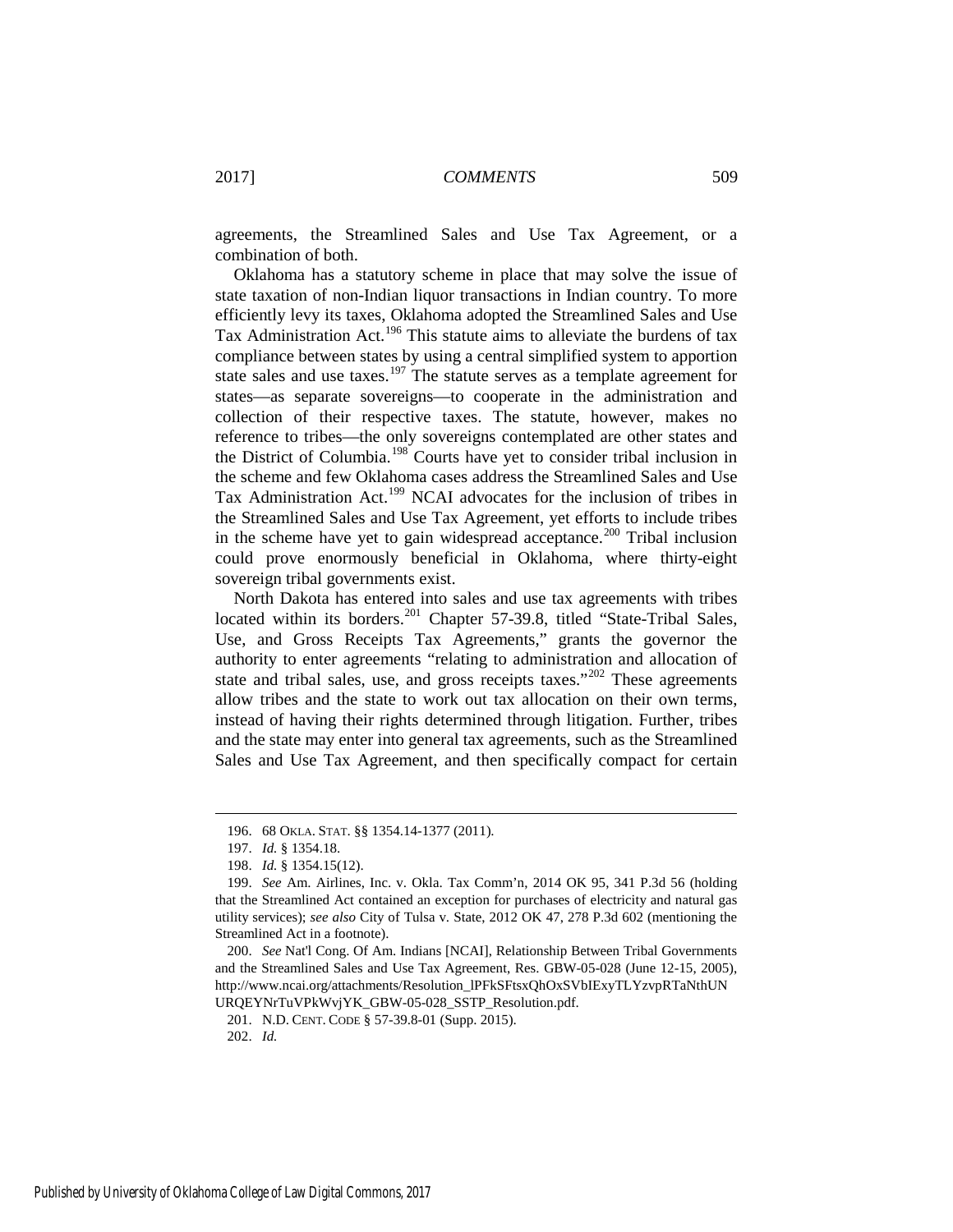taxes (tobacco, alcohol, etc.) in which the state may possess an increased regulatory interest separate from purely raising revenue.

#### *VI. Tribes Should Accept Dram-Shop Liability for Liquor Sales in Indian Country as an Exertion of Sovereignty*

As discussed above, courts have interpreted § 1161 to mean that states may, at the very least, require tribes or individuals selling liquor in Indian country to obtain state liquor licenses. Tribes, however, remain generally shielded from tort liability arising out of liquor transactions in Indian country by virtue of sovereign immunity. This presents a problem for consumers in Indian country and for those living near Indian country, which constitutes a significant population given the patchwork of Indian country in Oklahoma. Tribes can address this issue by enacting tribal tort claim acts or through other remedial measures.

Dram-shop liability is defined as "[c]ivil liability of a commercial seller of alcoholic beverages for personal injury caused by an intoxicated customer."[203](#page-26-0) Tort claimants alleging injuries arising out of liquor transactions in Indian country have argued that § 1161 grants courts jurisdiction over tribes in this context. Courts, however, have generally construed § 1161 narrowly in these cases, finding that the statute does not waive tribal sovereign immunity.[204](#page-26-1) *Furry v. Miccosukee Tribe Indians of Florida*[205](#page-26-2) illustrates a narrow construction of § 1161 and *Rice* in the context of a tribe's dram-shop liability. In *Furry*, a father brought a wrongful death suit against the tribe, claiming that his daughter died from being over-served by a tribal entity.<sup>[206](#page-26-3)</sup> The father argued that the tribe's application for a state liquor license "amounted to a broad agreement to be bound by Florida law in all respects."<sup>[207](#page-26-4)</sup> The Eleventh Circuit disagreed, clarifying that the narrow *Rice* holding only addressed California's ability to require liquor licensing.<sup>[208](#page-26-5)</sup> Thus, the court held that the tribe had not expressly waived its sovereign immunity and could not be sued for dram-shop liability as a result of possessing a liquor license.<sup>[209](#page-26-6)</sup>

<span id="page-26-0"></span>Oklahoma recently addressed the issue of tribal dram-shop liability in *Sheffer v. Buffalo Run Casino, PTE, Inc.* and held that (1) the tribe was

<sup>203.</sup> *Dram-Shop Liability*, *supra* not[e 14.](#page-3-1) 

<span id="page-26-1"></span><sup>204.</sup> COHEN'S HANDBOOK, *supra* note [10,](#page-2-7) § 7.05[1][b], at 639-40.

<span id="page-26-2"></span><sup>205. 685</sup> F.3d 1224 (11th Cir. 2012).

<span id="page-26-3"></span><sup>206.</sup> *Id.* at 1226.

<span id="page-26-4"></span><sup>207.</sup> *Id.* at 1228.

<sup>208.</sup> *Id.* at 1230.

<span id="page-26-6"></span><span id="page-26-5"></span><sup>209.</sup> *Id.* at 1236-37.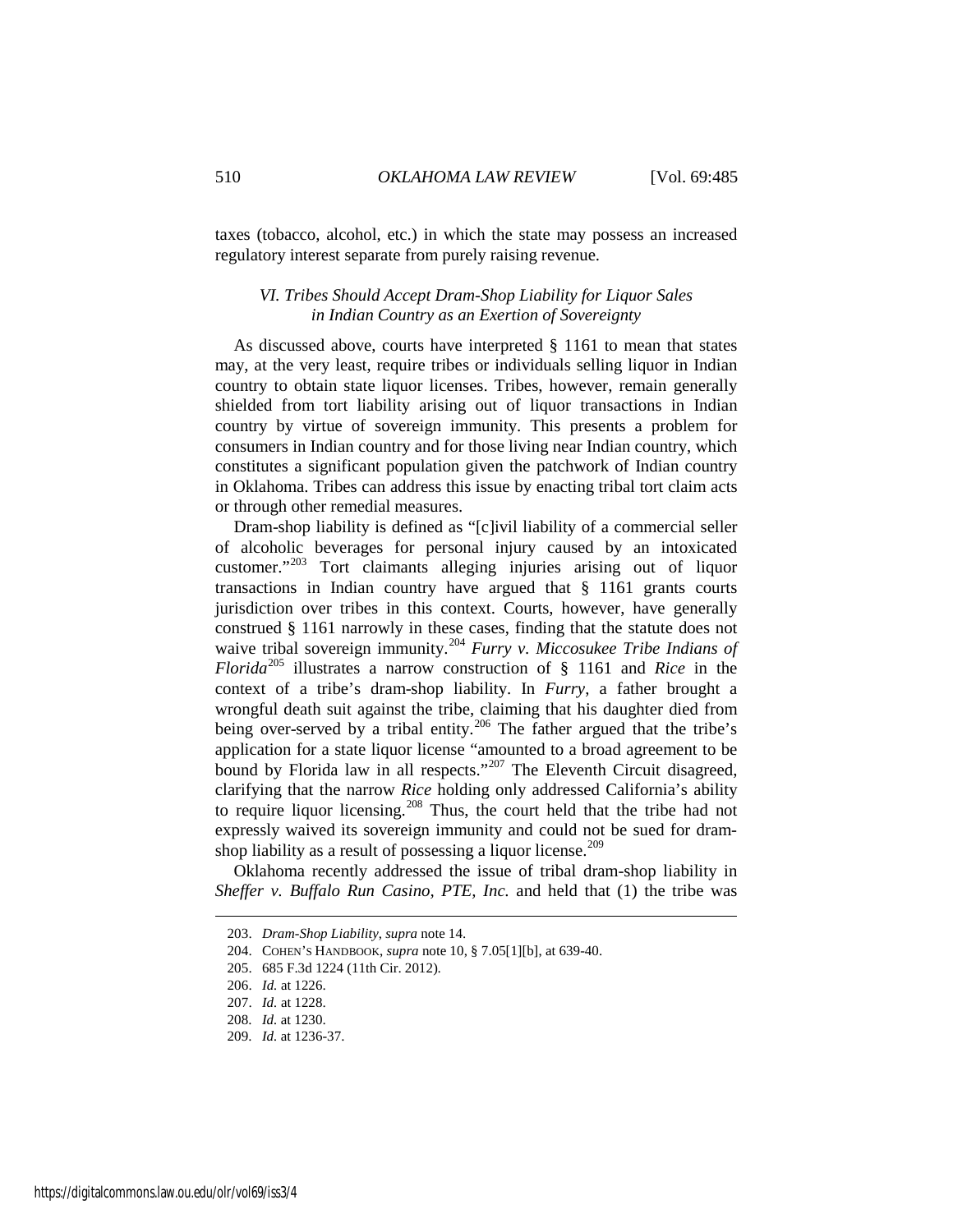immune from suit in state court for compact-based torts claims and (2) the tribe did not waive its sovereign immunity by obtaining a liquor license.<sup>[210](#page-27-0)</sup> The court noted that the *Rice* holding was "very narrow" and "limited to a regulatory jurisdictional analysis."<sup>[211](#page-27-1)</sup> Consequently, the court held that Oklahoma's regulatory power under § 1161 did not extend to a private party's tort claim against a tribe.<sup>[212](#page-27-2)</sup> Furthermore, the court explained, "applying for and accepting a state liquor license 'is nothing more than a promise to comply with state liquor laws.'"[213](#page-27-3) Other state courts have similarly held that obtaining a liquor license does not abrogate tribal sovereign immunity, $2^{14}$  although at least one state supreme court has determined that a state can require that tribes obtain dram-shop insurance before a liquor license may be granted and that procuring insurance constitutes a waiver of sovereign immunity.<sup>[215](#page-27-5)</sup>

While at first blush these cases seem to be explicit tribal victories, they highlight a central problem: a class of tort victims may have no remedy (or, perhaps more accurately, may not have the *best* remedy). The cases upholding sovereign immunity were correctly decided and tribes have no existing legal duty to adopt tort claim statutes or provide a remedy in these situations. But, in terms of asserting sovereignty, such a move may prove beneficial.

Similar to the taxation context, some compacts explicitly address tort liability. For example, Part 6 of Oklahoma's Model Tribal Gaming Compact addresses tort claims and limited consent to suit.<sup>[216](#page-27-6)</sup> The compact requires that tribal enterprises maintain tort liability insurance of not less than \$250,000 for any one person, \$2,000,000 "for any one occurrence for

215. *See Ex parte* Poarch Band of Creek Indians, 155 So. 3d 224, 230-31 (Ala. 2014).

<span id="page-27-6"></span><span id="page-27-5"></span>216. 3A OKLA. STAT. § 281 pt. 6 (2011).

<sup>210. 2013</sup> OK 77, ¶ 50, 315 P.3d 359, 373.

<sup>211.</sup> *Id.* ¶¶ 37, 40, 315 P.3d at 369-70 (emphasis omitted).

<sup>212.</sup> *Id.* ¶ 43, 315 P.3d at 371.

<span id="page-27-3"></span><span id="page-27-2"></span><span id="page-27-1"></span><span id="page-27-0"></span><sup>213.</sup> *Id.* ¶ 45, 315 P.3d at 371 (quoting Bittle v. Bahe, 2008 OK 10, ¶ 36, 192 P.3d 810, 836 (Kauger, J., dissenting)).

<span id="page-27-4"></span><sup>214.</sup> *See, e.g.*, Foxworthy v. Puyallup Tribe of Indians Ass'n, 169 P.3d 53, 59 (Wash. Ct. App. 2007) ("The Puyallup Tribe has not waived its sovereign immunity to private lawsuits in state court. Nor has Congress chosen to abrogate tribal immunity in private dram shop actions . . . ."); *see also* Filer v. Tohono O'Odham Nation Gaming Enter., 129 P.3d 78, 84 (Ariz. Ct. App. 2006) ("The Court in *Rice* certainly did not hold that California, let alone a private citizen, could sue the tribe in state court, despite a claim of sovereign immunity, if the action had some connection to the state's regulation of alcohol."); Holguin v. Ysleta Del Sur Pueblo, 954 S.W.2d 843, 854 (Tex. Ct. App. 1997) ("We cannot conclude, however, that tribal sovereign immunity is waived for a *private suit* brought under the Texas Dram Shop Act.").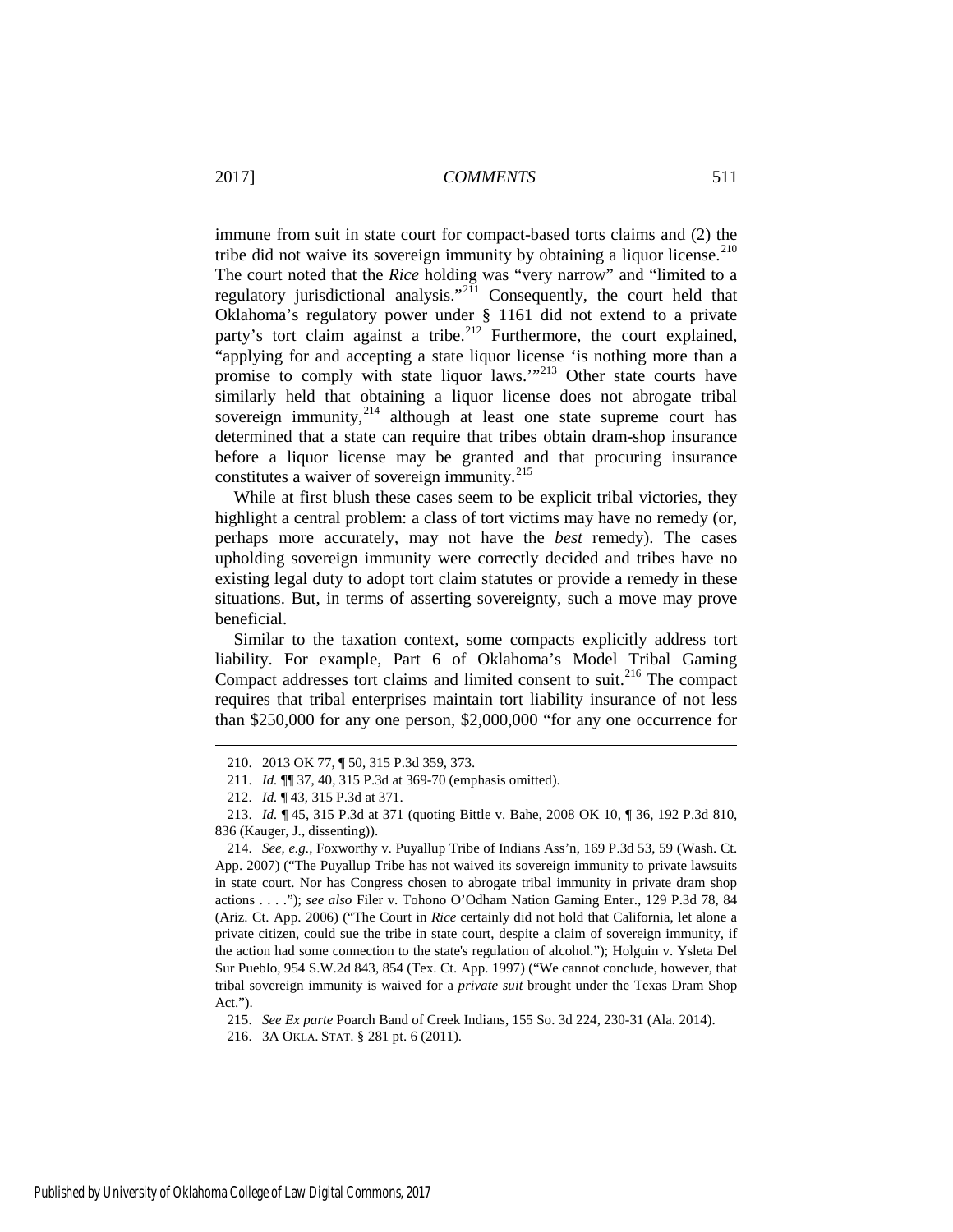personal injury," and \$1,000,000 "for any one occurrence for property damage."<sup>[217](#page-28-0)</sup> Similar to a governmental tort claims act, the compact requires tribal enterprises to first review a tort claim and make a determination whether to resolve the claim.<sup>[218](#page-28-1)</sup> A claimant may only bring suit after the tribal enterprise reviews and decides not to resolve the claim.<sup>[219](#page-28-2)</sup> And this provision only applies to "patrons," which is defined as "any person who is on the premises of a gaming facility, for the purpose of playing covered games authorized by this Compact." $220$  Thus, in order to file a compact tort claim, the claimant must have been at the casino with the purpose of gambling.

Keeping in mind the Model Compact definition of patron, consider this hypothetical: a casino patron becomes intoxicated at a tribal casino, then drives away and hits a driver on a state highway. If that driver is injured in the wreck, damages may only be recovered from the drunken-driver and not from the gaming facility, because the injured drivers would not fit within the definition of "patron." And, of course, the result would not be the same if the drunken-driver had been over-served at a local bar governed by state law. So while gaming compacts may cover some liquor transactions (and the possible dram-shop liability) in Indian country, they fall far short of comprehensive. Moreover, a tribe may operate restaurants or convenience stores not covered by the compact. Tribes can cover these facilities by enacting tribal tort claim statutes. Tribal tort claim acts could also extend to gaming facilities and provide remedies for non-patrons who may be injured by dram-shop torts.

Adoption of a tort claim act gives tribes both internal and external legitimacy. Internally, tribal members who may be victims of torts arising out of tribal liquor transactions (or other torts) would benefit from an explicit statutory remedy. Externally, such a measure would grant non-Indians (and non-patrons) specific protections and would encourage the use of tribal courts. On a practical level, adopting tort claim acts could deter future litigation on the issue. In *Michigan v. Bay Mills Indian Community*, the Supreme Court hinted that a future case (with the right facts) might warrant a reevaluation of sovereign immunity in a way that would affect the non-patron issue discussed above.[221](#page-28-4) There, the Court noted that it has not "specifically addressed (nor, so far as we are aware, has Congress) whether

<span id="page-28-0"></span><sup>217.</sup> *Id.* at pt. 6(A)(1).

<span id="page-28-1"></span><sup>218.</sup> *Id.* at pt. 6(A)(8).

<span id="page-28-2"></span><sup>219.</sup> *Id.* at pt. 6(A)(9).

<span id="page-28-3"></span><sup>220.</sup> *Id.* at pt. 3(20).

<span id="page-28-4"></span><sup>221. 134</sup> S. Ct. 2024, 2036 n.8 (2014).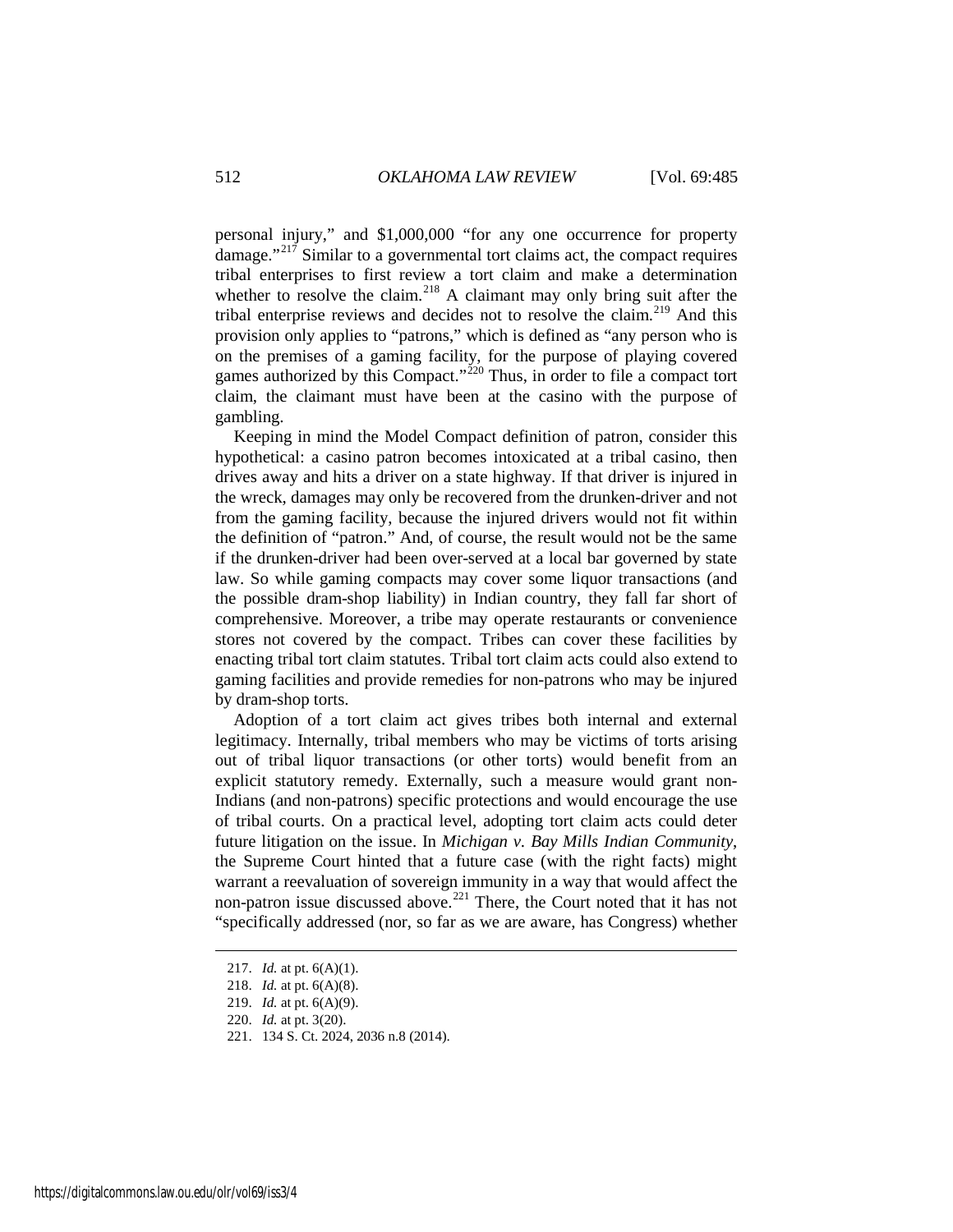immunity should apply in the ordinary way if a tort victim, or other plaintiff who has not chosen to deal with a tribe, has no alternative way to obtain relief for off-reservation commercial conduct."<sup>[222](#page-29-0)</sup> Further, assuming dramshop liability could vitiate Oklahoma's possible argument that tribes remain incapable or unwilling to legitimately regulate liquor within their Indian country. This argument has been raised in *Parker*, with Nebraska claiming that the tribe simply sought to gain revenue as opposed to instituting a comprehensive regulatory plan.<sup>[223](#page-29-1)</sup>

In terms of economic development, outside investors and customers would likely be more attracted to conduct business with tribal entities with a more solid legal framework in place.<sup>[224](#page-29-2)</sup> These concerns have prompted some tribes to adopt statutory provisions similar to Article 9 of the Uniform Commercial Code. While tort claim acts present some obvious benefits, one legitimate downside is cost. Tribes must be willing to pay for tort liability arising out of alcohol transactions. Several tribes have mitigated this financial risk by taking out insurance policies on future liability and, in certain contexts, tribes may be bound by compacts to require such insurance.<sup>[225](#page-29-3)</sup> Tribes may also place a statutory cap on damages recoverable directly from the tribe in these cases. The Absentee Shawnee Tribe of Indians of Oklahoma adopted this approach in its Tort Claim Act, expressly prohibiting awards of exemplary or punitive damages.<sup>[226](#page-29-4)</sup> Other tribes, including the Mississippi Band of Choctaws, have enacted similar statutes requiring tort claimants to file a claim notice with the tribe's attorney general within one year of the alleged tortious  $\arct{227}$  $\arct{227}$  $\arct{227}$  The attorney general

<sup>222.</sup> *Id.* 

<sup>223.</sup> Brief for Petitioners, *supra* not[e 98,](#page-13-7) at 52.

<span id="page-29-2"></span><span id="page-29-1"></span><span id="page-29-0"></span><sup>224.</sup> Robert J. Miller, *American Indian Entrepreneurs: Unique Challenges, Unlimited Potential*, 40 ARIZ. ST. L.J. 1297, 1309 (2008) ("In the modern day, many tribal governments and reservations are not considered business friendly locations. This is not necessarily because they are anti-business, but because they often have not yet enacted the laws and regulatory codes considered crucial for the success of business and for attracting new businesses and investments.").

<span id="page-29-3"></span><sup>225.</sup> *See* 3A OKLA. STAT. § 281 pt. 6(A)(1) (2011) ("During the term of this Compact, the enterprise shall maintain public liability insurance for the express purposes of covering and satisfying tort claims.").

<span id="page-29-4"></span><sup>226.</sup> Absentee Shawnee Governmental Tort Claims Act § 7(B) (2010) ("No award for damages in an action or any claim against the Tribe shall include punitive or exemplary damages.").

<span id="page-29-5"></span><sup>227.</sup> *See* MISS. BAND OF CHOCTAW INDIANS TRIBAL CODE § 25-1-6(3) (2015), http:// www.choctaw.org/government/tribal\_code/Title%2025%20-%20Choctaw%20Torts%20 Claim%20Act.pdf.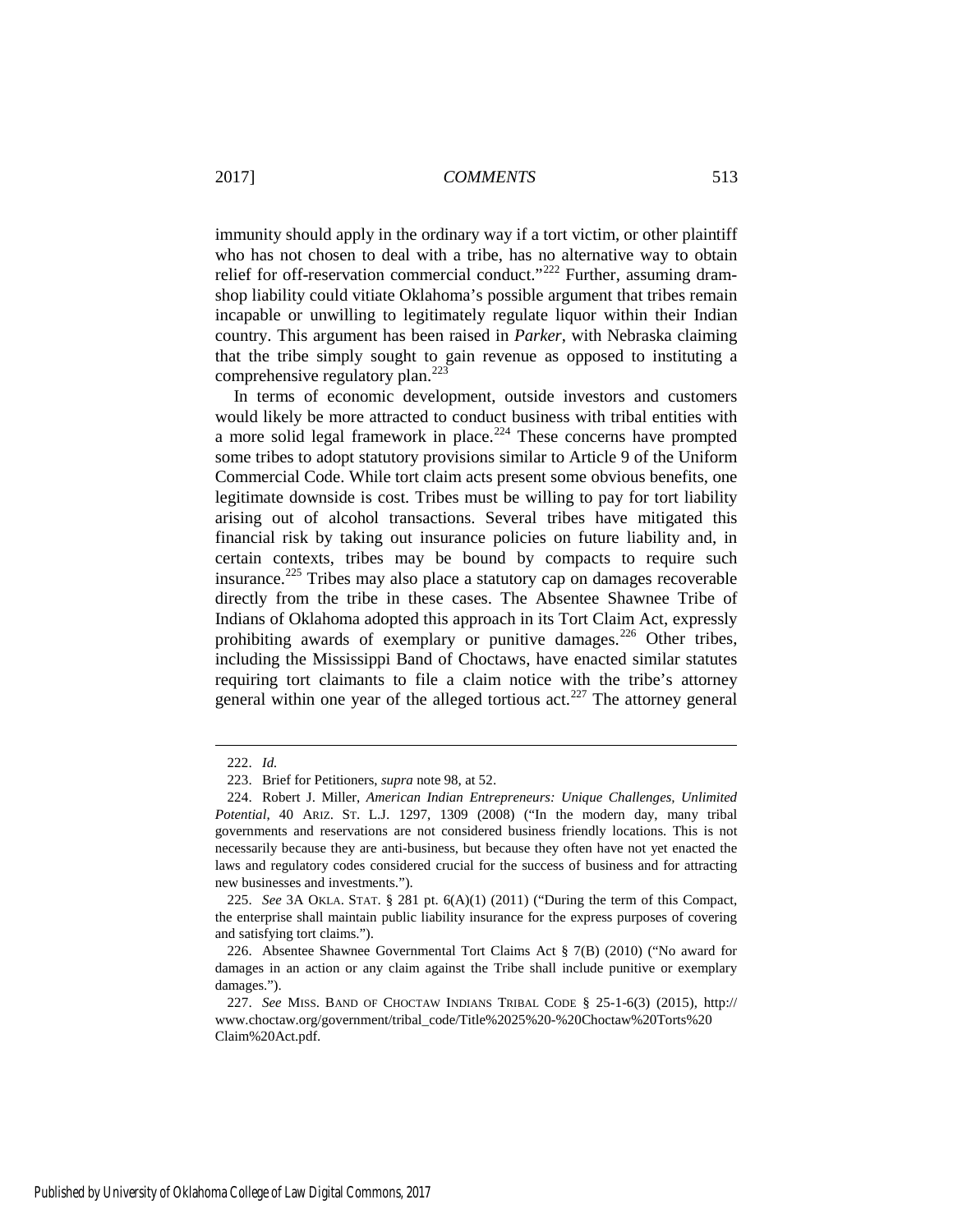then has six months to evaluate the claim.<sup>[228](#page-30-0)</sup> The statute also grants the tribal chief and the secretary/treasurer to settle any tort claim up to a specified statutory amount.<sup>[229](#page-30-1)</sup> These approaches clearly define the rights of customers making alcohol transactions in Indian country and those who suffer torts because of those transactions. Further, these acts are exercises of sovereignty and manifest tribes' willingness to regulate alcohol within their Indian country.

#### *VII. Fixing the Section 1161 Problem*

Though the prospect of spurring Congress to action seems daunting, the exercise of fixing the statutory language is straightforward. Recall the statutory language:

The provisions of [section 1154,](https://a.next.westlaw.com/Link/Document/FullText?findType=L&pubNum=1000546&cite=18USCAS1154&originatingDoc=NFA2FD590B36411D8983DF34406B5929B&refType=LQ&originationContext=document&transitionType=DocumentItem&contextData=(sc.UserEnteredCitation)) [1156,](https://a.next.westlaw.com/Link/Document/FullText?findType=L&pubNum=1000546&cite=18USCAS1156&originatingDoc=NFA2FD590B36411D8983DF34406B5929B&refType=LQ&originationContext=document&transitionType=DocumentItem&contextData=(sc.UserEnteredCitation)) [3113,](https://a.next.westlaw.com/Link/Document/FullText?findType=L&pubNum=1000546&cite=18USCAS3113&originatingDoc=NFA2FD590B36411D8983DF34406B5929B&refType=LQ&originationContext=document&transitionType=DocumentItem&contextData=(sc.UserEnteredCitation)) [3488,](https://a.next.westlaw.com/Link/Document/FullText?findType=L&pubNum=1000546&cite=18USCAS3488&originatingDoc=NFA2FD590B36411D8983DF34406B5929B&refType=LQ&originationContext=document&transitionType=DocumentItem&contextData=(sc.UserEnteredCitation)) and [3669,](https://a.next.westlaw.com/Link/Document/FullText?findType=L&pubNum=1000546&cite=18USCAS3669&originatingDoc=NFA2FD590B36411D8983DF34406B5929B&refType=LQ&originationContext=document&transitionType=DocumentItem&contextData=(sc.UserEnteredCitation)) of this title, shall not apply within any area that is not Indian country, nor to any act or transaction within any area of Indian country provided such act or transaction is in conformity both with the laws of the State in which such act or transaction occurs and with an ordinance duly adopted by the tribe having jurisdiction over such area of Indian country, certified by the Secretary of the Interior, and published in the Federal Register.<sup>[230](#page-30-2)</sup>

First, the language "both with the laws of the State in which such act or transaction occurs and" should be deleted, removing the regulatory authority delegated to states.

Next, Congress should add language recognizing tribal inherent authority, as opposed to delegated authority, to regulate liquor within Indian country. The Supreme Court case of *Duro v. Reina*<sup>[231](#page-30-3)</sup> and the subsequent "Duro fix" illustrate the need for inherent authority language. In *Duro*, the Court held that tribes lack inherent authority to exercise criminal jurisdiction over nonmember Indians.[232](#page-30-4) In response to the *Duro* decision, Congress amended the Indian Civil Rights Act ("ICRA") to reflect "the inherent power of Indian tribes, hereby recognized and affirmed, to exercise

<span id="page-30-0"></span><sup>228.</sup> *Id.* § 25-1-6(1).

<span id="page-30-1"></span><sup>229.</sup> *Id.* § 25-1-7(3).

<span id="page-30-2"></span><sup>230. 18</sup> U.S.C. § 1161 (2012).

<span id="page-30-3"></span><sup>231. 495</sup> U.S. 676 (1990).

<span id="page-30-4"></span><sup>232.</sup> *Id.* at 698.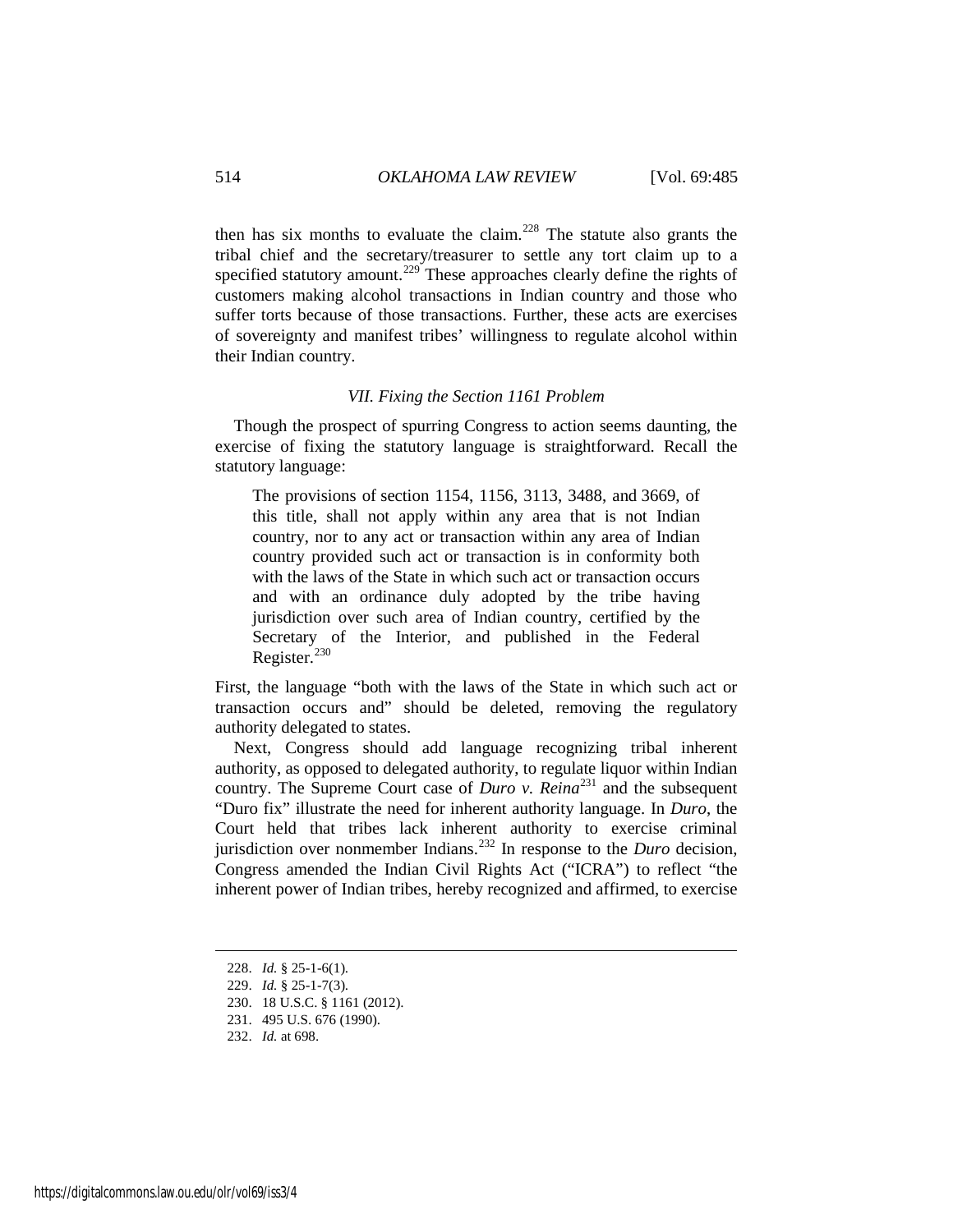criminal jurisdiction over all Indians."[233](#page-31-0) This legislative move was coined as the "Duro fix."[234](#page-31-1) The Supreme Court subsequently validated the Duro fix in *U.S. v. Lara*, admitting that "the Constitution authorizes Congress to permit tribes, as an exercise of their inherent tribal authority, to prosecute nonmember Indians."[235](#page-31-2)

To clarify the Duro fix, consider the following illustration. Tribal sovereignty should not be considered as a rock that cannot be restored once chipped away. Instead, tribal sovereignty should be considered as an inflated balloon: although the balloon may be compressed, the balloon expands upon removal of the compression. Congressional solutions such as the Duro fix can remove such compression on tribal sovereignty.

Inherent authority language is necessary in § 1161. Recall the Supreme Court's language in *Rice*: "There can be no doubt that Congress has divested the Indians of any inherent power to regulate [alcohol]."<sup>[236](#page-31-3)</sup> In *Mazurie* and *Rice*, the Court looked to congressional delegation or divestiture of authority in the alcohol regulation context.<sup>[237](#page-31-4)</sup> Using the Duro fix to recognize inherent authority in this context ensures that courts reviewing an amended § 1161 will not undermine tribal authority on congressional delegation or divestiture grounds.

<span id="page-31-7"></span>Other legal commentators have noted the need for congressional recognition of tribal inherent sovereignty in this context.<sup>[238](#page-31-5)</sup> For example, the Supreme Court's decision in *Alaska v. Native Village of Venetie Tribal Government* made federal statutes concerning Indian country (including § 1161) generally inapplicable to Alaska Natives.<sup>[239](#page-31-6)</sup> As a result, as to Alaska Natives, it has been argued that § 1161 should be amended to reflect inherent tribal sovereignty, which "would ensure that Alaska Native tribes have the authority to regulate alcohol transactions and consumption by tribal members residing in the village and would remove the risks and

<span id="page-31-1"></span><span id="page-31-0"></span><sup>233. 25</sup> U.S.C. § 1301(2) (2012); *see also* United States v. Lara, 541 U.S. 193, 215-16 (2004) (Thomas, J., concurring) (discussing Congress's amendment of the Indian Civil Rights Act in response to *Duro*).

<sup>234.</sup> *Lara*, 541 U.S. at 216 (Thomas, J. concurring).

<sup>235.</sup> *Id.* at 210 (majority opinion).

<sup>236.</sup> Rice v. Rehner, 463 U.S. 713, 724 (1983).

<sup>237.</sup> United States v. Mazurie, 419 U.S. 544, 557 (1975); *Rice*, 463 U.S. at 734-35.

<span id="page-31-6"></span><span id="page-31-5"></span><span id="page-31-4"></span><span id="page-31-3"></span><span id="page-31-2"></span><sup>238.</sup> *See, e.g.*, Catherine E. Polta, *Tribal Jurisdiction over Social and Minor Crimes: The Only Feasible Resolution for Institutional Racism in Alaskan Criminal Law Enforcement*, 6 GEO. J.L. & MOD. CRITICAL RACE PERSP. 273 (2014).

<sup>239. 522</sup> U.S. 520, 534 (1998).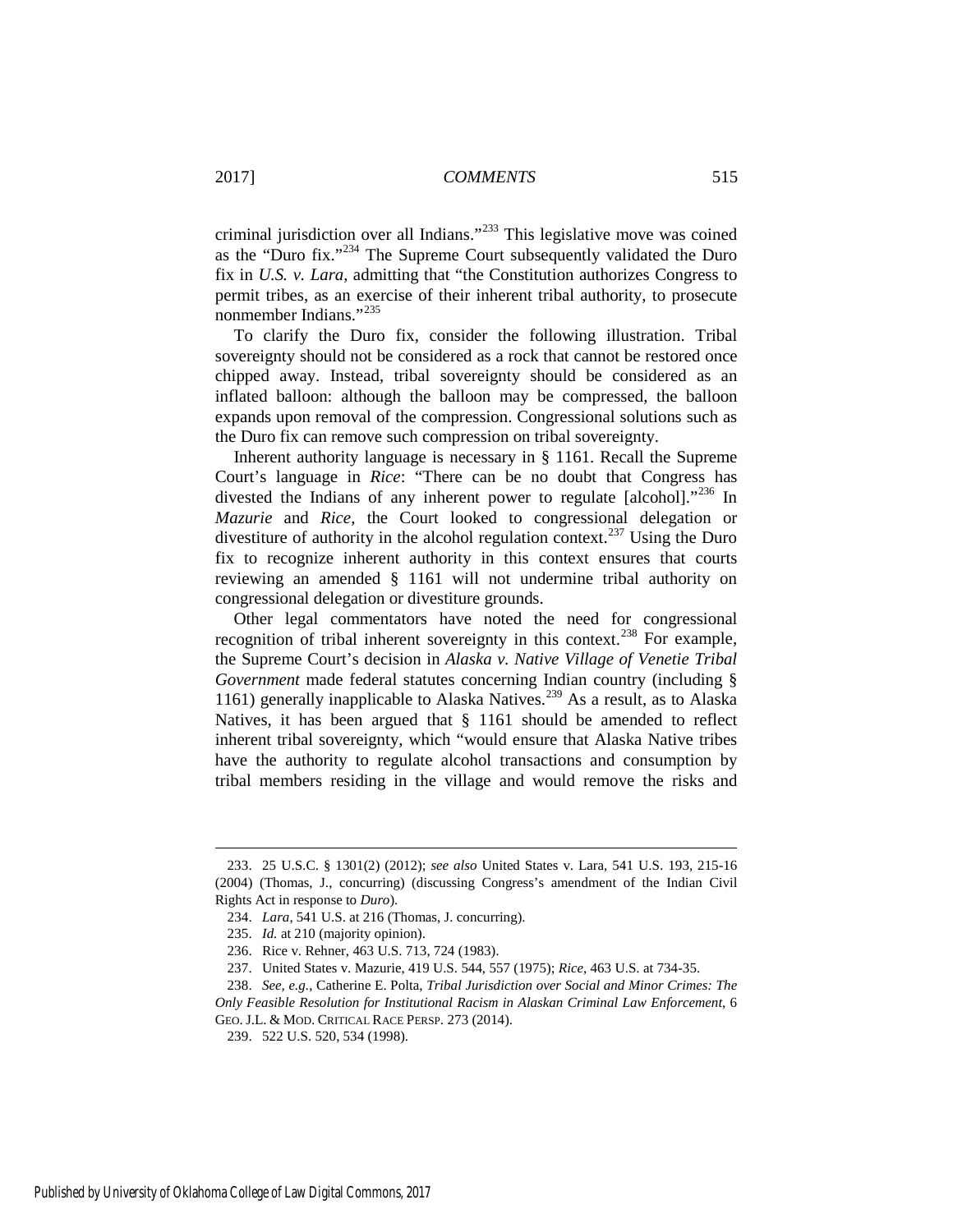administrative burden of litigation to explore the scope of inherent tribal sovereignty."<sup>[240](#page-32-0)</sup>

In addition to recognizing tribal inherent sovereignty, Congress should retain the federal statutory prohibition of alcohol in Indian country (§§ 1154, [1156,](https://a.next.westlaw.com/Link/Document/FullText?findType=L&pubNum=1000546&cite=18USCAS1156&originatingDoc=NFA2FD590B36411D8983DF34406B5929B&refType=LQ&originationContext=document&transitionType=DocumentItem&contextData=(sc.UserEnteredCitation)) [3113,](https://a.next.westlaw.com/Link/Document/FullText?findType=L&pubNum=1000546&cite=18USCAS3113&originatingDoc=NFA2FD590B36411D8983DF34406B5929B&refType=LQ&originationContext=document&transitionType=DocumentItem&contextData=(sc.UserEnteredCitation)) [3488,](https://a.next.westlaw.com/Link/Document/FullText?findType=L&pubNum=1000546&cite=18USCAS3488&originatingDoc=NFA2FD590B36411D8983DF34406B5929B&refType=LQ&originationContext=document&transitionType=DocumentItem&contextData=(sc.UserEnteredCitation)) and [3669\)](https://a.next.westlaw.com/Link/Document/FullText?findType=L&pubNum=1000546&cite=18USCAS3669&originatingDoc=NFA2FD590B36411D8983DF34406B5929B&refType=LQ&originationContext=document&transitionType=DocumentItem&contextData=(sc.UserEnteredCitation)). Of course, once a tribe acts on its inherent sovereignty and adopts an ordinance, the federal prohibition disappears from Indian country under that tribe's jurisdiction. Keeping the federal prohibition ensures a default law applies to alcohol in Indian country in the event that a tribe chooses not to act. Additionally, the requirement of certification by the Secretary of the Interior and publication in the Federal Register should be kept if not only for the purpose of notifying government actors—both federal and local—and the public that federal prohibition of alcohol in that area of Indian country no longer applies.

Considering all of these issues, the statutory rewrite could be as simple as this:

The provisions of [sections 1154,](https://a.next.westlaw.com/Link/Document/FullText?findType=L&pubNum=1000546&cite=18USCAS1154&originatingDoc=NFA2FD590B36411D8983DF34406B5929B&refType=LQ&originationContext=document&transitionType=DocumentItem&contextData=(sc.UserEnteredCitation)) [1156,](https://a.next.westlaw.com/Link/Document/FullText?findType=L&pubNum=1000546&cite=18USCAS1156&originatingDoc=NFA2FD590B36411D8983DF34406B5929B&refType=LQ&originationContext=document&transitionType=DocumentItem&contextData=(sc.UserEnteredCitation)) [3113,](https://a.next.westlaw.com/Link/Document/FullText?findType=L&pubNum=1000546&cite=18USCAS3113&originatingDoc=NFA2FD590B36411D8983DF34406B5929B&refType=LQ&originationContext=document&transitionType=DocumentItem&contextData=(sc.UserEnteredCitation)) [3488,](https://a.next.westlaw.com/Link/Document/FullText?findType=L&pubNum=1000546&cite=18USCAS3488&originatingDoc=NFA2FD590B36411D8983DF34406B5929B&refType=LQ&originationContext=document&transitionType=DocumentItem&contextData=(sc.UserEnteredCitation)) and [3669,](https://a.next.westlaw.com/Link/Document/FullText?findType=L&pubNum=1000546&cite=18USCAS3669&originatingDoc=NFA2FD590B36411D8983DF34406B5929B&refType=LQ&originationContext=document&transitionType=DocumentItem&contextData=(sc.UserEnteredCitation)) of this title, shall not apply within any area that is not Indian country, nor to any act or transaction within any area of Indian country provided such act or transaction is in *conformity with an ordinance duly adopted by the tribe, in exercise of its inherent sovereignty to regulate alcohol and having jurisdiction over such area of Indian country*, certified by the Secretary of the Interior, and published in the Federal Register. (emphasis added to proposed language).

Through such a revision, tribes would be able to regulate liquor in their jurisdiction without having to genuflect to state law.

#### *VIII. Conclusion*

The strained relationship between Oklahoma and tribes can be seen by looking at the amount of past litigation between the parties (not to mention the contentious history more generally). As for alcohol regulation in Indian country, many issues remain on the horizon as this article seeks to point out. Instead of solely relying on judges to craft piecemeal solutions (or perhaps piecemeal confusions) to questions of regulatory authority over alcohol, Congress should revisit a main source of these problems: 18 U.S.C.

<span id="page-32-0"></span><sup>240.</sup> Polta, *supra* note [238,](#page-31-7) at 283.